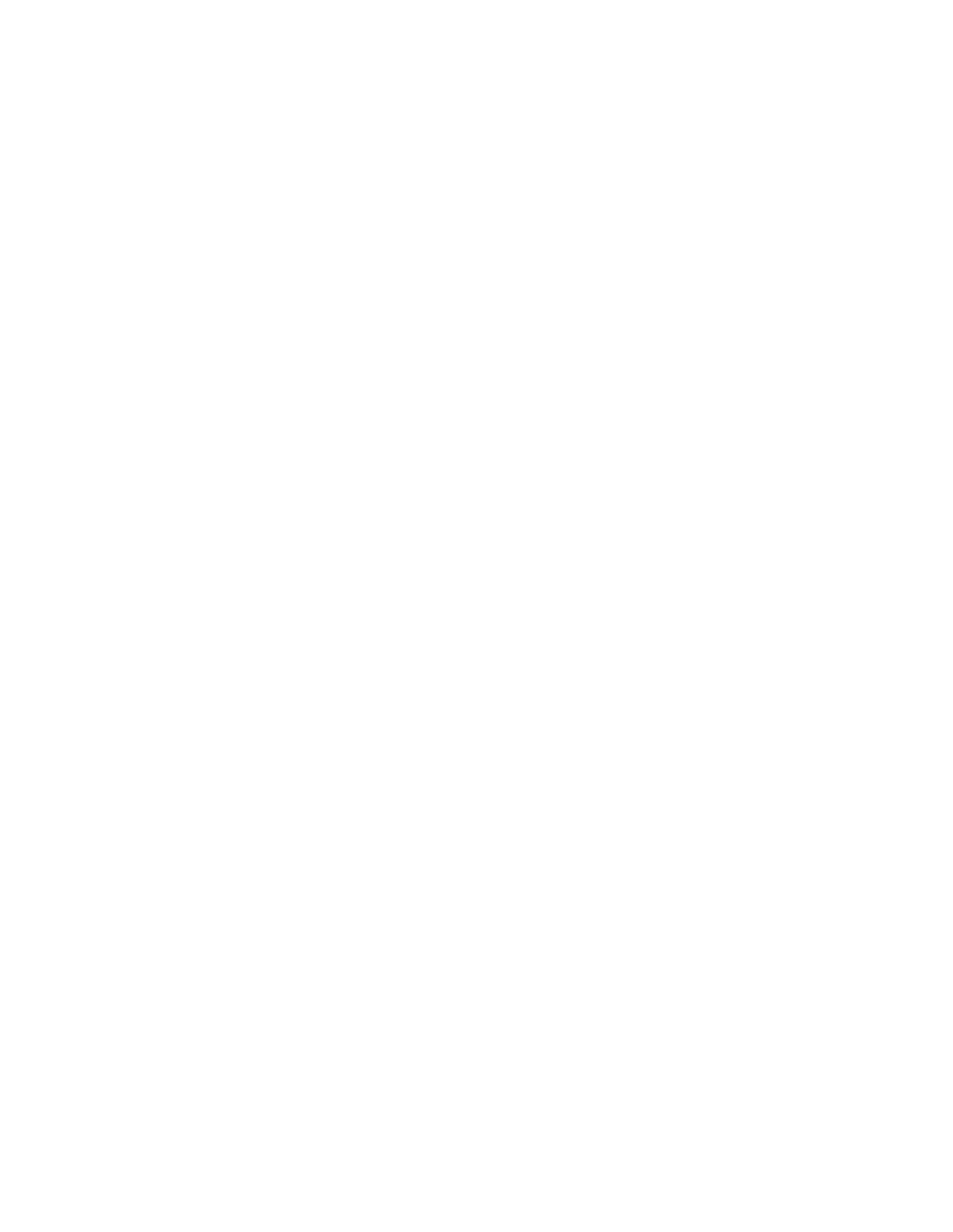## Fiscal Oversight Guide

For AB 1200, AB 2756, AB 1840 and Related Legislation

*A Resource for Local Educational Agencies*

June 2019

A Publication of the Fiscal Crisis & Management Assistance Team

Michael H. Fine, Chief Executive Officer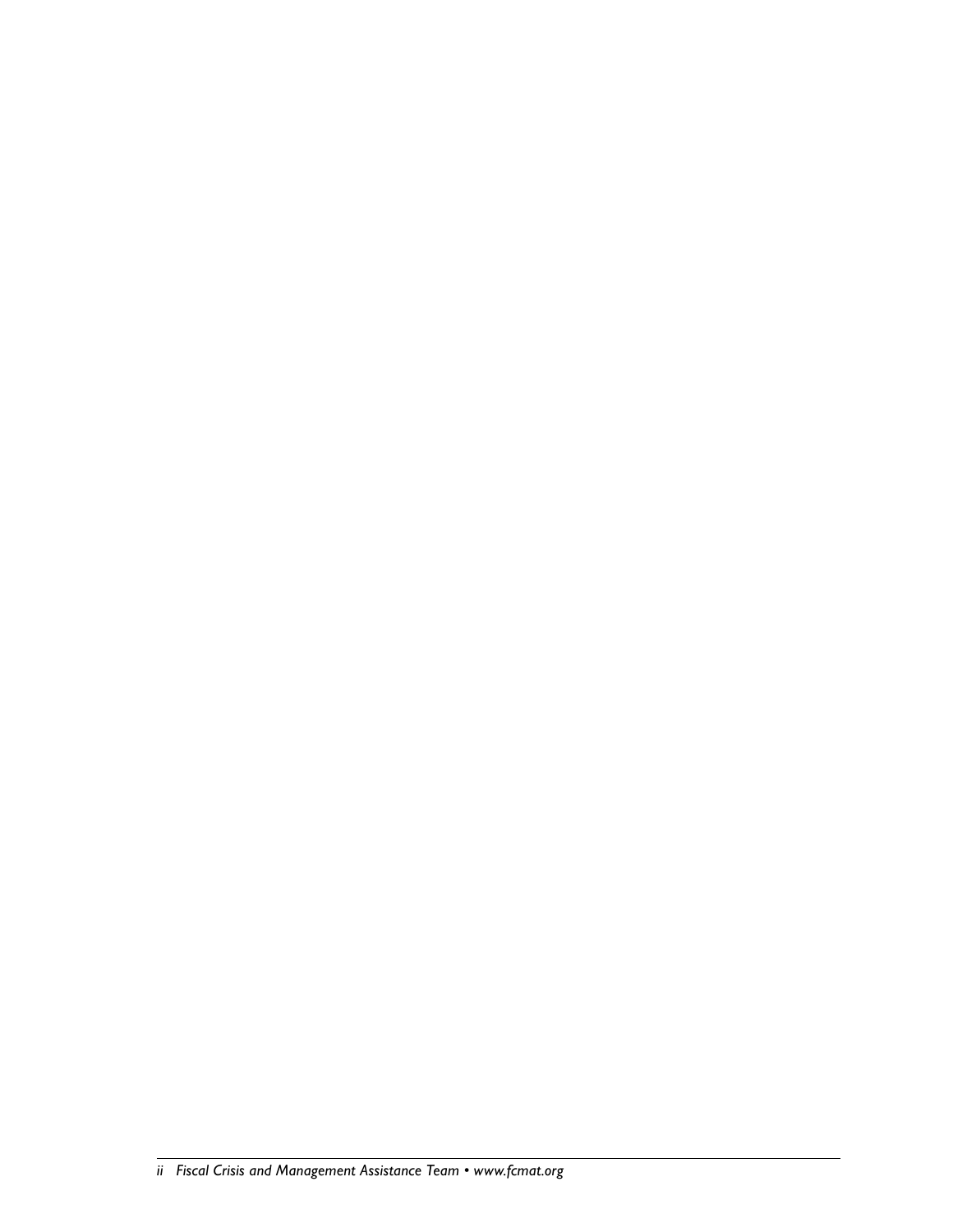# Table of Contents

| Local Control and Accountability Plan (LCAP) Approval12       |  |
|---------------------------------------------------------------|--|
|                                                               |  |
|                                                               |  |
|                                                               |  |
|                                                               |  |
| School Districts that Receive an Emergency Apportionment 29   |  |
|                                                               |  |
|                                                               |  |
|                                                               |  |
| Fiscally Accountable and Fiscally Independent                 |  |
| Fiscal Oversight Responsibilities of Specific Entities 52     |  |
|                                                               |  |
|                                                               |  |
| Appendix B: Disclosure of Collective Bargaining               |  |
| Appendix C: FCMAT Indicators of Risk or Potential Insolvency, |  |
| Appendix D: Sample Fiscal Oversight Review                    |  |
| Appendix E: Business and Administration Steering              |  |
|                                                               |  |
|                                                               |  |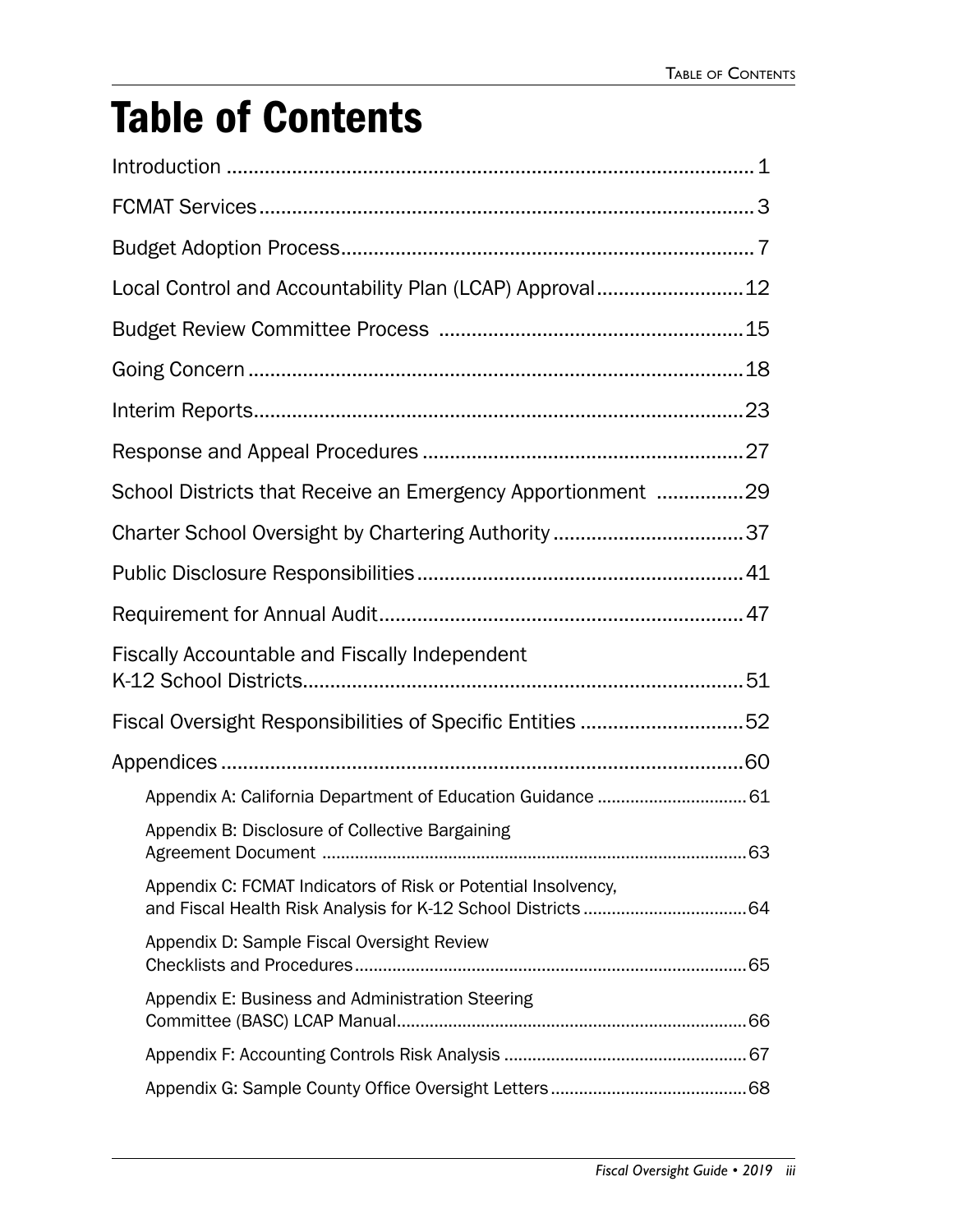### *iv Fiscal Crisis and Management Assistance Team •<www.fcmat.org>*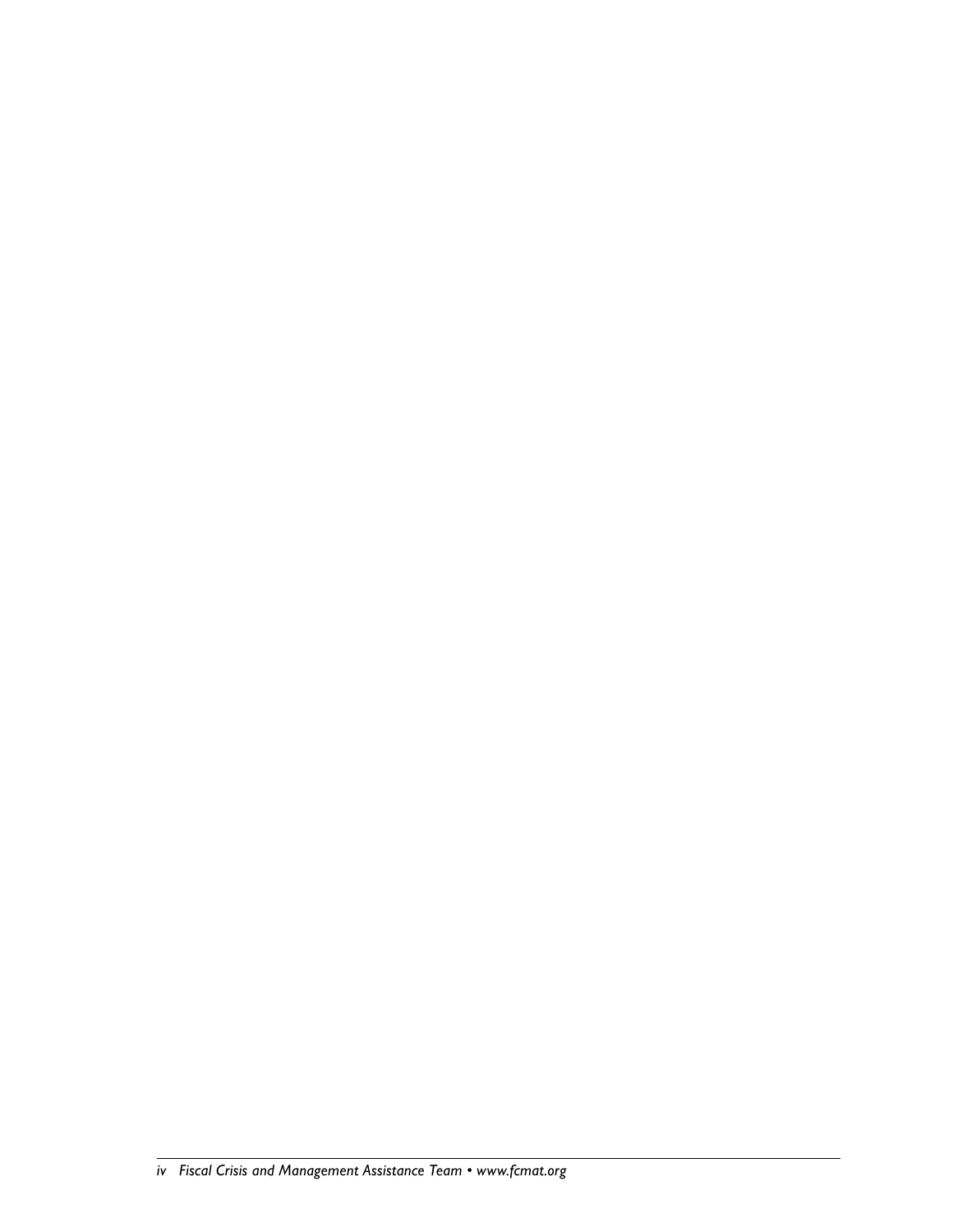### <span id="page-6-0"></span>Introduction

Assembly Bill (AB) 1200 (Chapter 1213/Statutes 1991) has been successful in focusing the attention of school districts and county offices of education on their fiscal management and oversight responsibilities. Since the enactment of AB 1200 in 1991, fewer districts have experienced fiscal crises. From 1993 through 2012, only nine school districts and one community college required state emergency appropriations (loans). From 2012 to the time of this writing in early 2019, no local education agencies (LEAs) have required such appropriations. However, restoration of school funding lost during the great recession is now complete, so year-over-year revenue gains to schools will begin to slow in 2019-20 and beyond. Because revenue growth at the local level will be outpaced by expenditure growth, districts will face financial challenges. County superintendents of schools and school districts will need to make difficult decisions around priorities to sustain the fiscal health of LEAs.

The first level of fiscal oversight rests with each LEA's local elected governing board and its administration. Each county superintendent of schools provides for the second level of fiscal oversight of the school districts in his or her county, as well as management assistance and progressive intervention.

Education Code (E.C.) section 1240 grants county superintendents oversight of districts within their county. Under AB 1200, that role expanded significantly to include a progressive method of oversight aimed at ensuring fiscal solvency. Over the years, AB 1200 has evolved into a multidimensional practice, often referred to as the art and science of AB 1200. The support and local oversight required of county offices continues to expand under AB 1840, which changes the formerly state-centric system of support for fiscally insolvent districts to a county office-centered approach that is more consistent with the principles of local control.

In addition to increasing the authority and responsibilities given to county offices, AB 1200 created the Fiscal Crisis and Management Assistance Team (FCMAT) to help California's K-14 agencies meet and sustain their financial obligations. AB 107 in 1997 charged FCMAT with responsibility for the California School Information Services (CSIS) and its statewide data management work. AB 1115 in 1999 codified CSIS' mission. FCMAT provides fiscal and data management assistance, professional learning, fiscal tools and software, and other related school business and data services to the state's LEAs. FCMAT's fiscal and management assistance services are used not just to help avert fiscal crisis, but to promote sound financial practices, support professional learning for chief business officials, and help create efficient organizational operations. FCMAT's data management services are used to help LEAs meet state reporting responsibilities, improve data quality, and inform instructional program decisions. FCMAT has continued to make adjustments in the types of support provided based on the changing dynamics of K-14 LEAs and the implementation of major education reforms.

AB 1200 and subsequent legislation provide a statewide structure for county offices of education and school districts to work together locally to improve fiscal procedures and accountability standards. Under AB 1200, the county superintendent is responsible for reviewing district budgets and interim reports and determining whether or not a district can meet its financial obligations in the current and two subsequent fiscal years. In addition, county offices of education (COEs) review public disclosures of collective bargaining agreements, and non-voter-approved debt. Beginning in 2014-15, Local Control and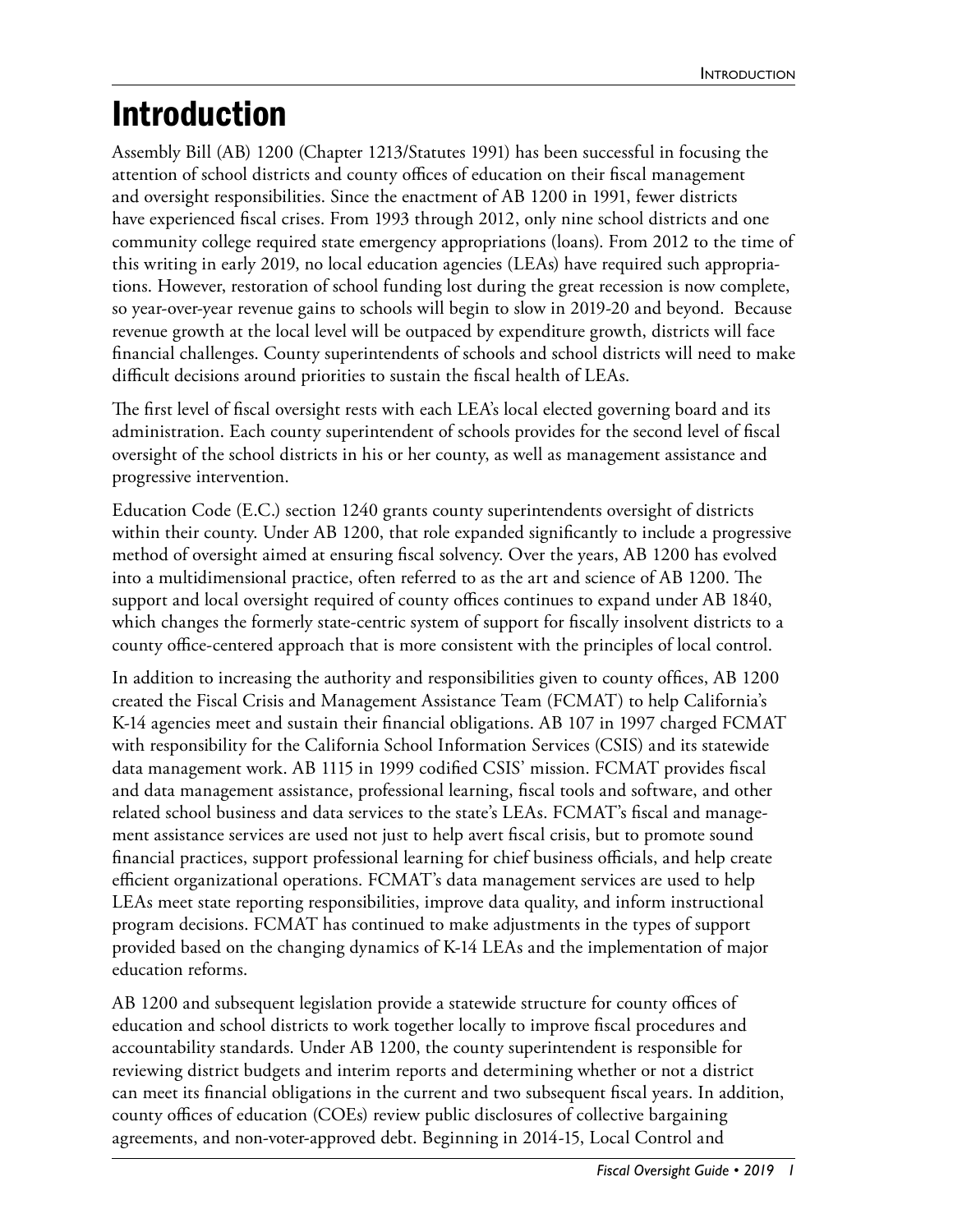Accountability Plan (LCAP) review and approval was tied to AB 1200 because a county office may not approve a district's budget until the LCAP is approved.

As a response to AB 1200 and subsequent fiscal oversight legislation, FCMAT, in collaboration with other interested parties, developed and released the first *AB 1200 & Related Responsibilities* guide (later shortened to *Fiscal Oversight Guide*) in February 2000.

In June 2004, the state Legislature approved and the governor signed AB 2756 (Daucher), which made substantive changes to the financial accountability and oversight of a school district's fiscal condition, and clarified the process for oversight and monitoring of districts that obtain emergency state loans. AB 2756 was an urgency measure and became effective on June 21, 2004. FCMAT's *Fiscal Oversight Guide* was updated in September 2006. AB 2756 (2004) also gave FCMAT specific responsibilities with regard to districts that have received emergency state loans.

In December 2015, the *Fiscal Oversight Guide* was updated again with additional information and documentation clarifying the roles and responsibilities of fiscal oversight agencies, including responsibilities related to Education Code section 52070 and following, which makes county superintendents responsible for the oversight and approval of school districts' LCAPs, reinforcing the importance of communication and oversight.

This latest version of the *Fiscal Oversight Guide* is partially driven by AB 1840, which became effective on September 17, 2018. As mentioned above, this legislation changed how fiscally insolvent districts are administered once an emergency appropriation has been made. It also assigned new responsibilities to FCMAT as part of the process.

FCMAT's continued hope is that this guide will facilitate a better understanding of the roles of various agencies.

The *Fiscal Oversight Guide* does not replace any document or advisory from the California Department of Education (CDE) on this subject. Rather, it is intended to provide current information about the roles and responsibilities of county superintendents of schools and other governing entities. When using the *Fiscal Oversight Guide*, please be sure to always reference the Education Code, Government Code (G.C.), new legislation, and CDE advisories related to these matters.

FCMAT has found that guides such as this continually evolve. As new legislation is passed and statutory regulations are enacted, the guide will continue to require revision. FCMAT also welcomes suggestions for improvements or changes to this document.

This guide uses paraphrased sections of pertinent Education Codes when they are referenced. For a more meaningful understanding and thorough review, readers will need to consult the entire code section in context.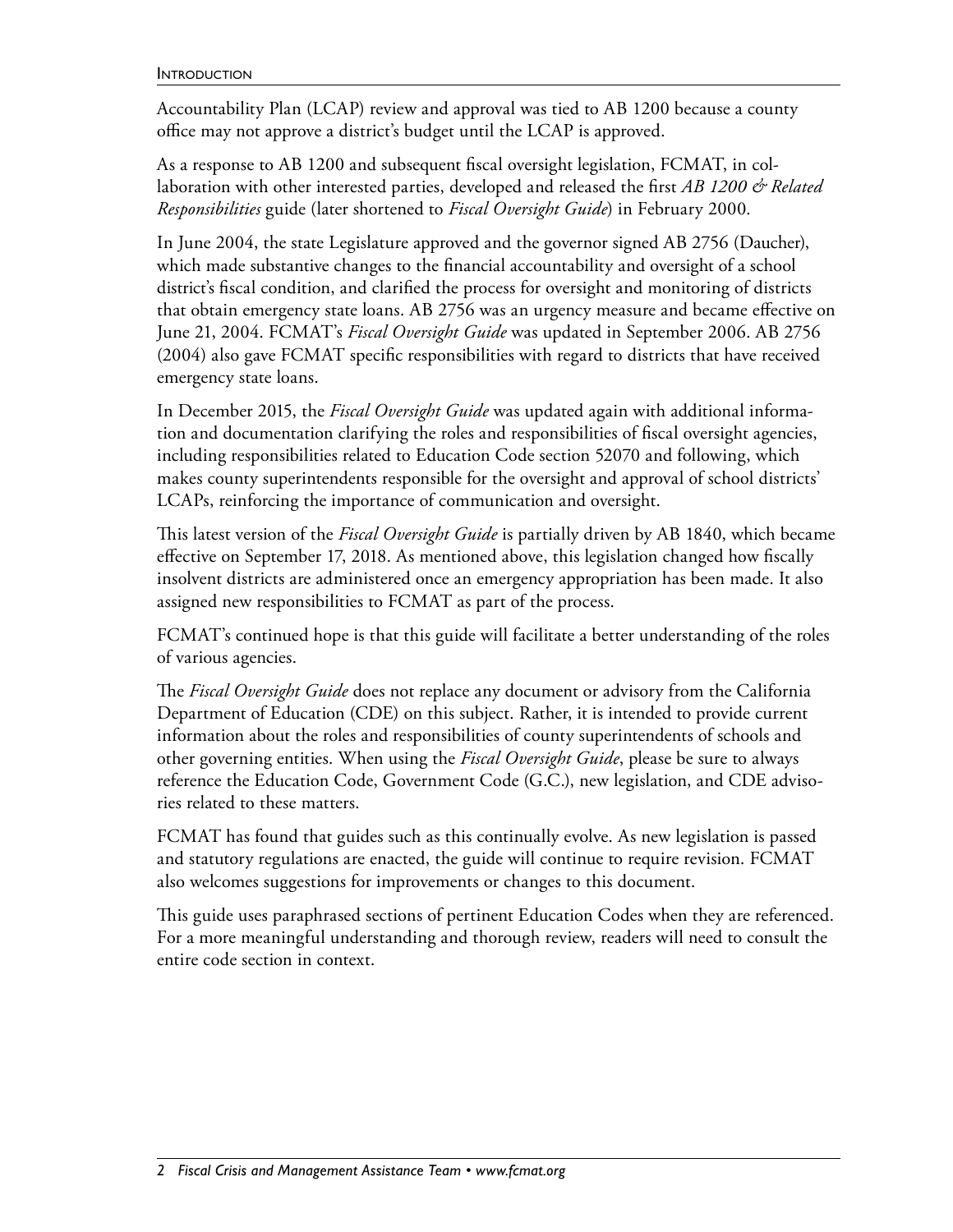### <span id="page-8-0"></span>FCMAT Services

As referenced in the Introduction, AB 1200 created an independent and external entity known as the Fiscal Crisis and Management Assistance Team (FCMAT). The Legislature intended FCMAT to help LEAs avert fiscal insolvency and to provide management assistance at an LEA's request. Since 1992, FCMAT has been engaged to perform more than 1,000 reviews for LEAs, including school districts, county offices of education, charter schools and community colleges.

### Accessing FCMAT Services

FCMAT can be invited into a county office of education, school district, charter school or community college to provide management assistance related to the fiscal health of the LEA. FCMAT can also be assigned by the Superintendent of Public Instruction (SPI), the county superintendent of schools, the FCMAT Governing Board, the California Community Colleges Board of Governors or the state Legislature to provide assistance with a fiscal crisis or management challenges.

FCMAT also can engage automatically with an LEA to conduct a fiscal health risk analysis (FHRA) to determine the LEA's level of risk, if the LEA has any of the following:

- A disapproved budget
- A negative interim report certification
- Three consecutive qualified interim report certifications
- A downgrade of an interim certification by the county superintendent
- A "lack of going concern" designation

FCMAT will not conduct an FHRA on any one LEA more than one time per 12-month period. The automatic engagement will be coordinated with the county superintendent of schools and will build upon the county superintendent's oversight processes and activities. There is no cost to the district or the county superintendent for this analysis.

Eighty percent of FCMAT's work is a result of an LEA inviting FCMAT to perform proactive, preventive services, or professional learning. Twenty percent of FCMAT's work is a result of assignments by the state Legislature and oversight agencies to conduct fiscal crisis intervention, including FHRAs and extraordinary audits (AB 139 audits).

FCMAT is a resource for the state Legislature, SPI, county offices of education, school districts, charter schools, California community colleges, state administration and state control agencies. The internal and external team includes members with expertise and experience at county offices of education, school districts, charter schools and community colleges. These experts come from both the public and private sectors. These professionals have an established record of expertise in serving school districts, county offices of education, charter schools and community colleges.

When a request or assignment is received, FCMAT assembles a study team that works closely with the LEA to define the scope of work, conduct on-site fieldwork, and provide a written report with findings and recommendations to help resolve issues, overcome challenges and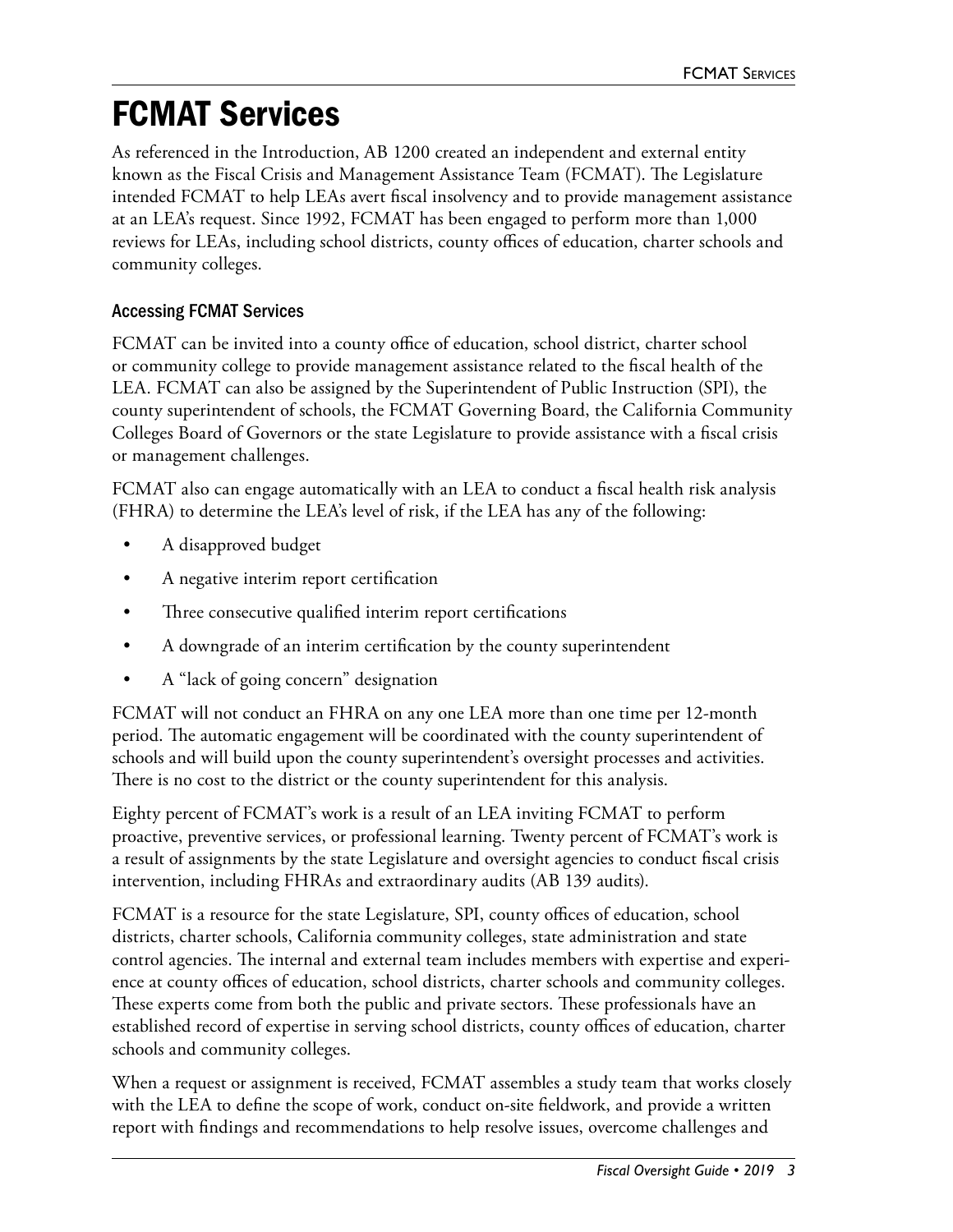plan for the future. The team works in close collaboration with the client throughout each study.

#### State Legislature

The state Legislature has assigned FCMAT to various school districts that have received state emergency appropriations due to cash insolvency. For these assignments, FCMAT conducts comprehensive assessments in five operational areas: financial management, facilities management, personnel management, community relations/governance, and pupil achievement. These assignments typically require FCMAT to report on the district's progress over time related to the assessment. These progress reports are submitted to the district, county office of education and various state policy makers at designated periods specified by the legislation.

#### Superintendent of Public Instruction

The SPI may request FCMAT's assistance in the following instances:

- Disapproved county office of education budgets [E.C. 1624(b)].
- Fiscal expert and budget review study for county office of education budgets [E.C. 1630].
- Disapproved LEA budget [E.C. 42127.3(b)].
- Assist with LEA budget review and revision [E.C. 42127.6(c)].
- Appeal procedures [E.C. 42127.9].
- Closure of military facility [E.C. 42238.2(a)].
- To review the fiscal and administrative condition of any county office of education, school district, or charter school [E.C. 42127.8(c)].

#### County Superintendent of Schools

The county superintendent of schools may request FCMAT's assistance in the following tasks:

- Review the fiscal or administrative condition of a school district or charter school under his or her jurisdiction [E.C. 42127.8(c)(2)].
- Provide fiscal management assistance [E.C. 42127.8(d)(1)].
- Facilitate training related to fiscal accountability and expanding the fiscal competency of local agencies [E.C. 42127.8(d)(2)].
- Facilitate fiscal management training through the 11 county service regions to county office of education staff to ensure that they develop the technical skills needed to perform their fiduciary duties [E.C. 42127.8(d)(3)].
- Review teacher hiring practices; teacher retention rate; percentage of highly qualified teachers provided; and extent of teacher misassignment, as well as other provisions  $[E.C. 42127.6(a)(1)(G)].$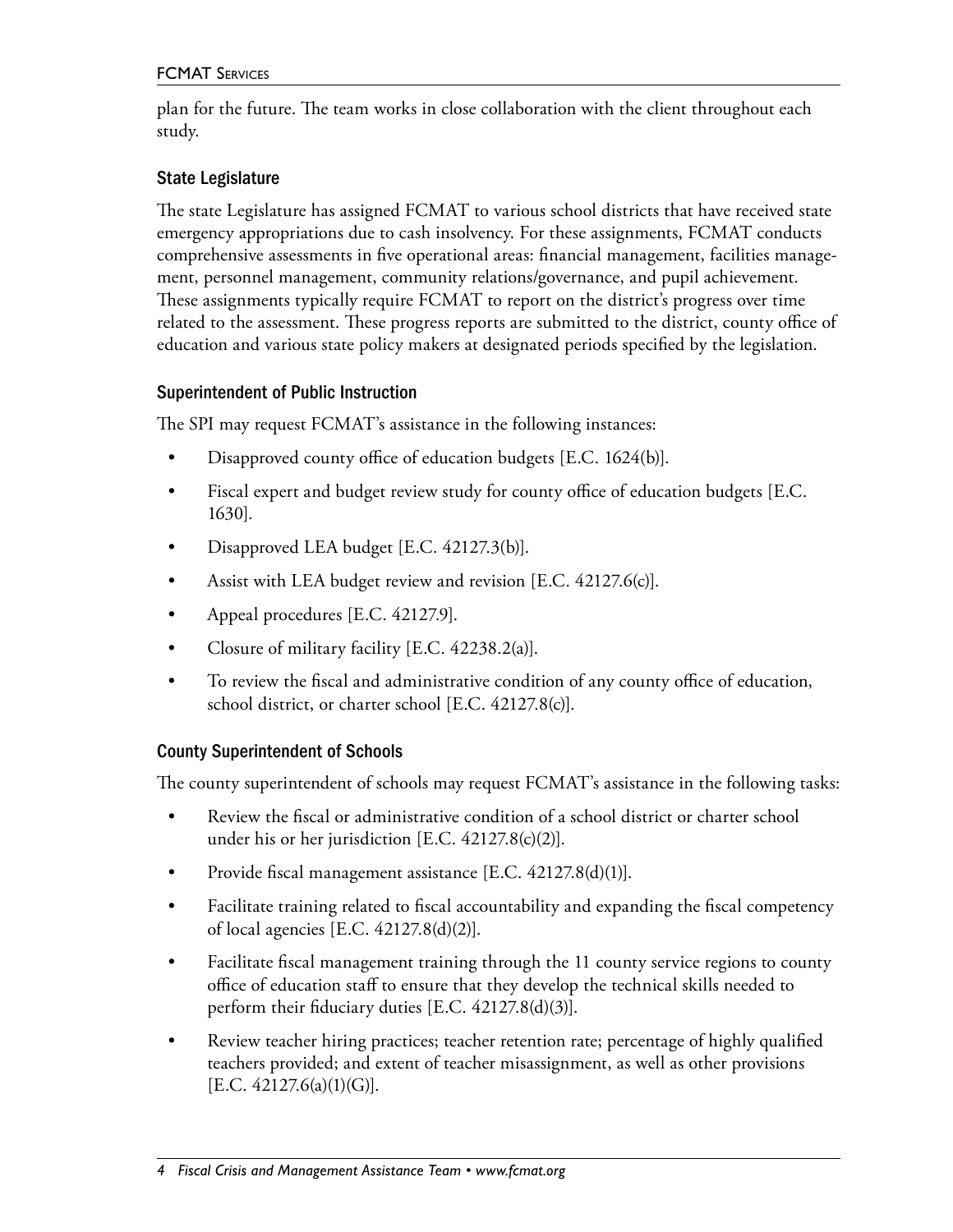#### Local Educational Agency (traditional and charter schools, K-12)

A local educational agency may request FCMAT's assistance in the following areas:

- Fiscal management assistance [E.C. 42127.8(d)(1)].
- Facilitate training which shall emphasize efforts to improve fiscal accountability and expand the fiscal competency of local agencies [E.C. 42127.8(d)(2)].

#### Board of Governors (California Community Colleges)

The board of governors may request that FCMAT assist a community college district in accordance with Education Code section 84041 to establish or maintain sound financial and budgetary conditions and to comply with principles of sound fiscal management, as follows:

- Conduct a management review of the district and its educational programs.
- Audit the financial condition of the district.
- Provide management assistance or fiscal crisis intervention when a crisis presents an imminent threat to the fiscal integrity and security of that district.
	- FCMAT shall have the authority, subject to regulations adopted by the board of governors, to stay or rescind any action of the district's governing board that is inconsistent with the district's fiscal integrity and security.
	- FCMAT shall submit a progress report to the affected district, to the board of governors, and to the chancellor at least every six months, or more frequently if that is required by the chancellor.

If the board of governors requests the assistance of FCMAT, the chancellor shall provide the board of governors with a report that includes all of the following:

- An assessment of which events or activities led to the crisis.
- An action plan for addressing the deficiencies of the district.
- A process for assessing district progress in correcting deficiencies.
- Benchmarks that indicate the presence of local capacity to manage the fiscal responsibilities of the district.

#### Community College District

A community college district may request that FCMAT do the following [E.C. 84041]:

- Provide fiscal management assistance.
- Facilitate training for members of the district's governing board and for any district employee whose responsibilities include addressing fiscal issues. Training services shall emphasize efforts to improve fiscal accountability and to expand the fiscal competency of the trainees.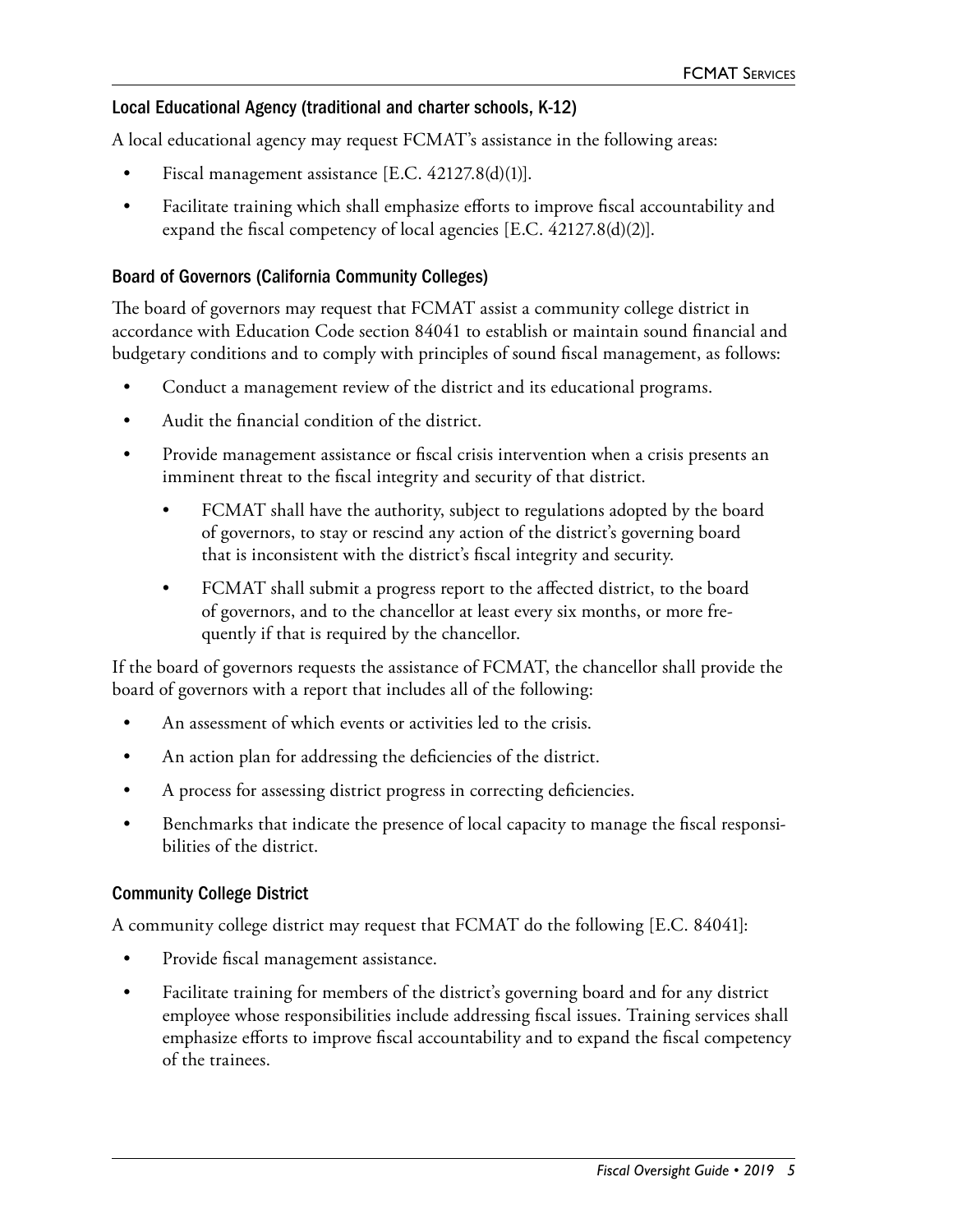#### FCMAT Services

#### FCMAT Governing Board

The FCMAT governing board may ask the team to provide contracts and professional services as management assistance to school districts or county offices of education in which the board determines that a fiscal emergency exists [E.C. 42127.8(e)].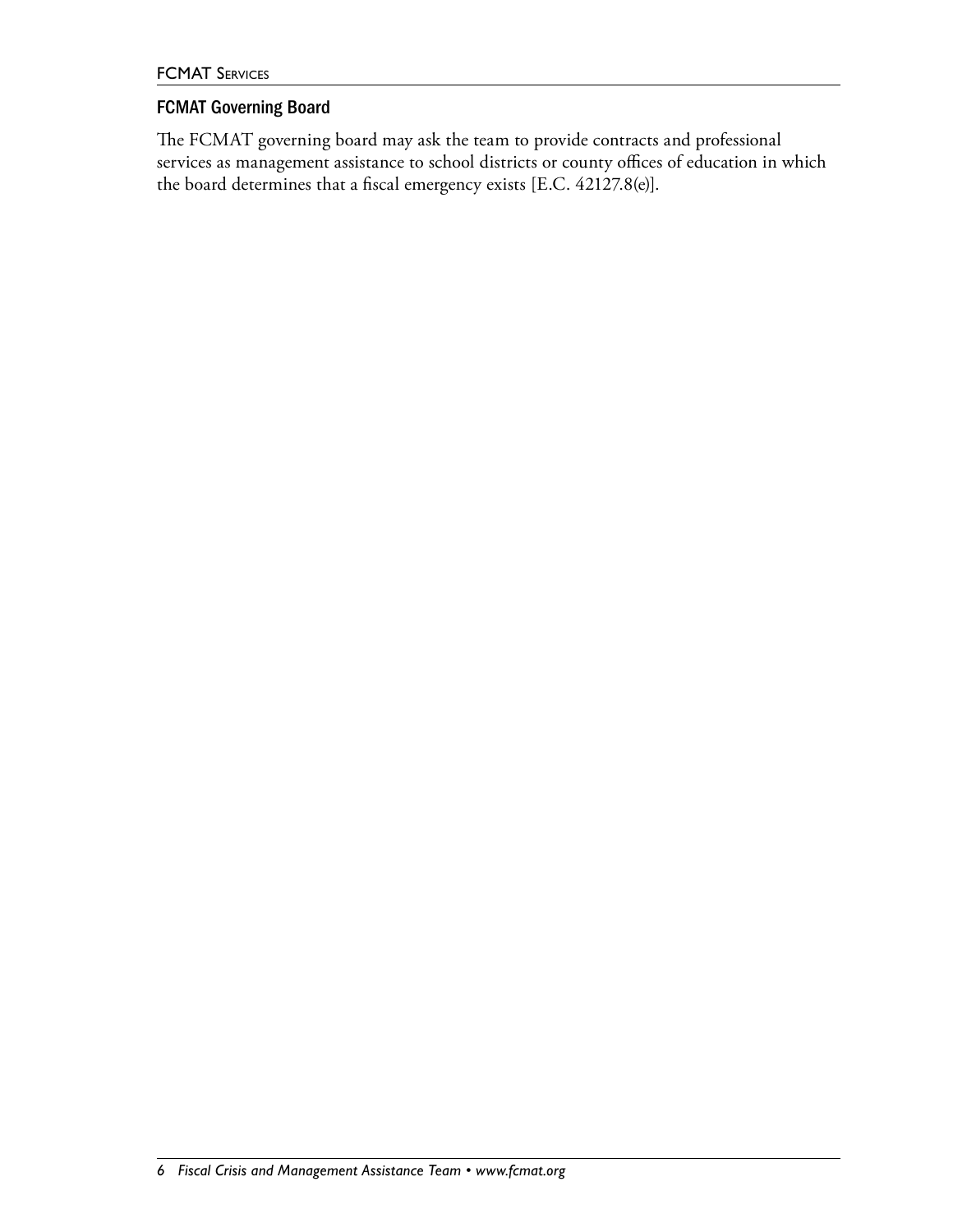### <span id="page-12-0"></span>Budget Adoption Process

- Before July 1 of each year, the governing board of each school district shall hold a public hearing on, and adopt, the budget to be adopted for the subsequent fiscal year. The budget to be adopted shall be prepared in accordance with Education Code section 42126. The agenda for that hearing shall be posted at least 72 hours before the public hearing and shall include the location where the budget will be available for public inspection. Notice of the date and location where the proposed budget may be inspected by the public and the date, time and location of the public hearing shall be published by the county superintendent of schools in a newspaper of general circulation in the school district, or if there is no newspaper of general circulation in the school district, in a newspaper of general circulation in the county, at least three days before the availability of the proposed budget for public inspection but no earlier than 45 days and no later than 10 days prior to the hearing. The hearing must be held not less than three working days following the availability of the budget for public inspection [E.C. 42103].
- Effective January 1, 2018, Education Code section 42127.01 was amended by Senate Bill (SB) 751 (Chapter 674 / Statues of 2017), limiting the amount of the combined assigned or unassigned general fund ending balance contained in a school district's annual budget to 10% in a fiscal year immediately after a fiscal year in which the amount of moneys in the Public School System Stabilization Account is equal to or exceeds 3% of the combined total of general fund revenues appropriated for school districts and allocated local proceeds of taxes, as specified for that fiscal year. The SPI shall notify school districts and county offices of education whenever the conditions are met for this provision to apply, and when they no longer exist. The fund balances included in this calculation are Fund 01, General Fund, and Fund 17, Special Reserve Fund for Other Than Capital Outlay Projects.
	- Basic Aid districts and districts with an average daily attendance (ADA) of less than 2,501 are exempt from the 10% provision.
	- A county superintendent of schools may grant a school district an exemption for up to two consecutive fiscal years within a three-year period if the school district provides documentation that extraordinary fiscal circumstances substantiate the need. In the exemption request the school district shall:
		- Provide a statement of reasons that substantiates the need for an assigned and unassigned ending fund balance in excess of 10%.
		- Identify the funding amounts in the budget adopted by the school district that are associated with the extraordinary fiscal circumstances provided as the reason for the exemption.
		- Provide documentation that other fiscal resources are not available to fund the extraordinary fiscal circumstances.
- The public meeting at which a school district's governing board adopts an LCAP and a budget must be held after, but not on the same day as, the public meeting at which the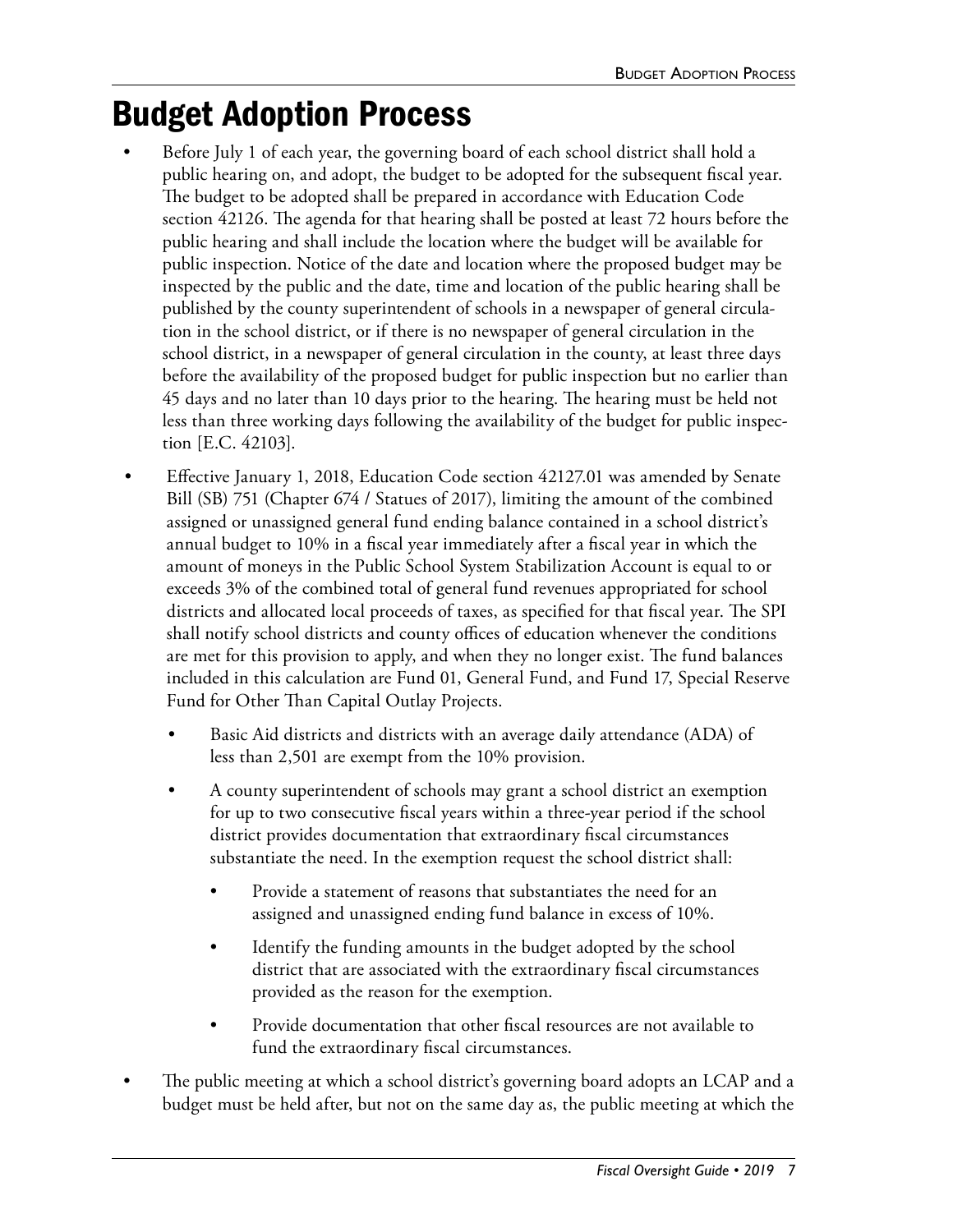governing board holds the required public hearings on the LCAP and the proposed budget [E.C. 52062(b)(2)].

- School districts shall adopt a budget on or before July 1 of each year [E.C. 42127(a) (2)].
	- The governing board shall file the budget with the county superintendent of schools within five days of adoption or by July 1, whichever occurs first [E.C. 42127(a)(2)].
	- The budget and supporting data shall be maintained and made available for public review [E.C. 42127(a)(2)].
	- The governing board of the school district shall not adopt a budget before the governing board of the school district adopts an LCAP, if an existing LCAP or annual update to an LCAP is not in effect for the budget year. The governing board of a school district shall not adopt a budget that does not include the expenditures necessary to implement the LCAP.
- For budgets submitted on July 1, the county superintendent shall:
	- Examine the adopted budget for compliance with the state criteria and standards adopted by the State Board of Education (SBE) pursuant to Education Code section 33127, and identify technical corrections necessary to bring the budget into compliance  $[EC. 42127(c)(1)].$
	- Determine if the budget allows the district to meet its financial obligations and is consistent with a financial plan that will enable the district to satisfy its multiyear financial commitments [E.C. 42127(c)(2)].
	- Ensure that the budget reflects the estimated unaudited revenues, cash balances and expenditures for the year just ended [E.C. 42103(c)].
	- Ensure that the budget reflects complete plan and itemized statement of all estimated revenues and expenditures for the next fiscal year as well as a comparison of revenue and expenditures for the current year [E.C. 42122].
	- Ensure that the budget includes expenditures sufficient to implement the specific actions and strategies included in the LCAP adopted by the governing board of the school district or the annual update to the LCAP, based on the projections of the costs included in the plan  $[EC. 42127(c)(3)$ and 52070(d)(2)].
	- Ensure that the budget is on forms prescribed by the SPI [E.C. 42123].
	- Ensure that if the budget includes designations of fund balance or an unappropriated fund balance, the funds are available for appropriation by a majority vote of the governing board [E.C. 42125].
	- Determine whether the budget includes a combined assigned and unassigned ending fund balance that exceeds the minimum recommended reserve for economic uncertainties, and if so, verify that the district complied with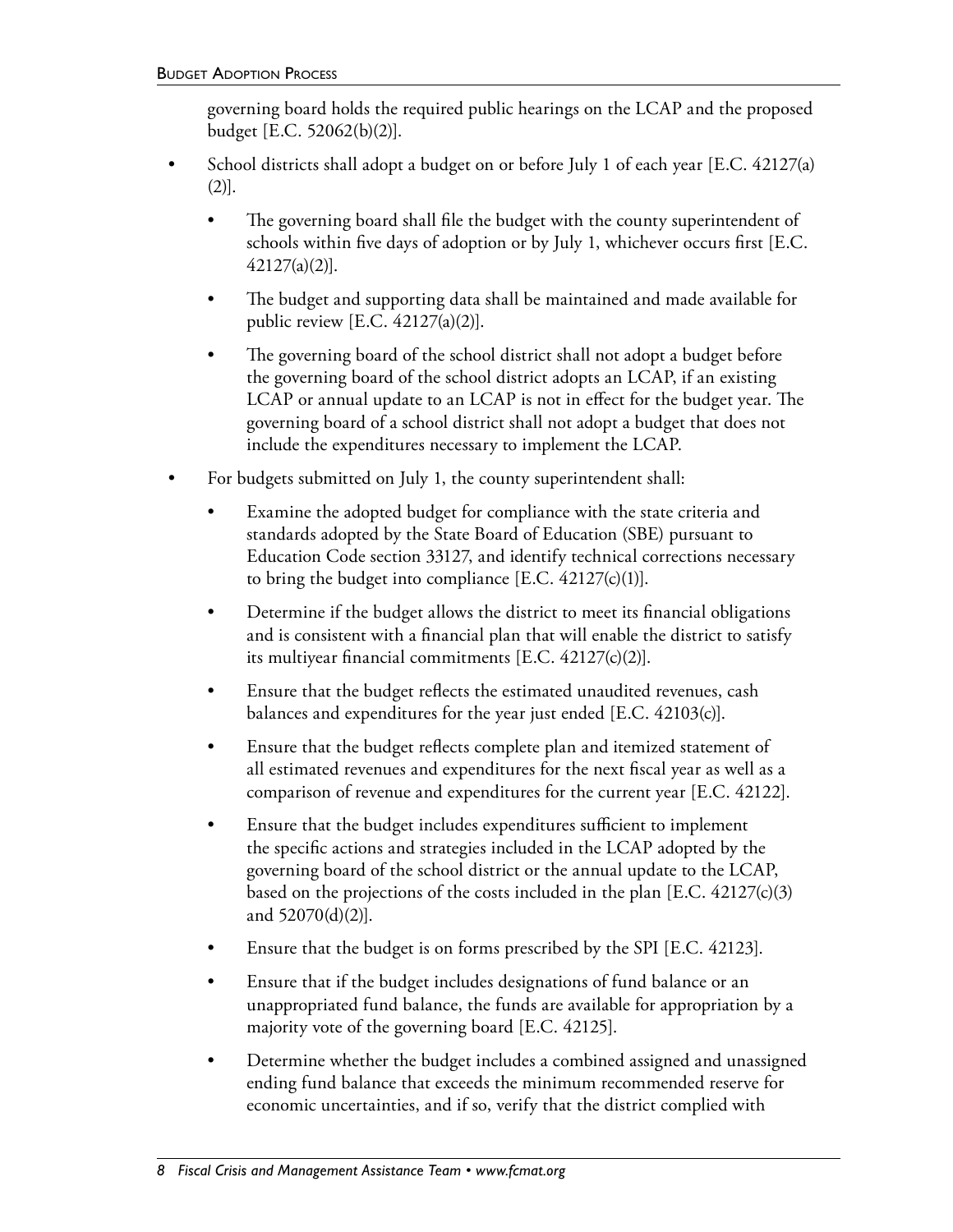the requirements of Education Code section 42127(a)(2)(B) and (C) [E.C. 42127(c)(4)].

• Review and consider studies, reports, evaluations, or audits of the district that contain evidence of fiscal distress under the criteria and standards, or that indicate the presence of three or more of the 15 most common predictors of a district needing intervention $\mathrm{^{1}}$  [E.C. 42127(c)(2)].

Either conditionally approve or disapprove a budget that does not provide assurances that the district will meet its current and future obligations and resolve problems identified in studies, reports, evaluations, or audits described above [E.C. 42127(c)(2)].

- A county office may not approve a district's budget until its LCAP or update to an existing LCAP for the budget year is approved [E.C.  $42127(d)(2)$ ]. To approve a district's budget, a county office must ensure compliance with the three criteria for LCAP approval [E.C. 52070(d)].
- On or before September 15, the county superintendent shall approve, conditionally approve or disapprove the adopted budget for each school district [E.C.  $42127(d)(1)$ ].
	- If a county superintendent does not approve a district's LCAP on or before September 15, the county superintendent may not approve a district's annual budget.
		- Conditional budget approval may be an option [E.C. 42127(c) and (d)].
		- If the budget does not include the expenditures necessary to implement an LCAP, the county superintendent shall disapprove the budget [E.C. 42127(d)(1)].
		- If the sole reason for disapproval of a budget is the lack of an approved LCAP or annual update, the requirement to form a budget review committee is waived [E.C.  $42127(f)(2)$ ].
	- No later than 45 days after the state budget is signed by the governor, the district must make available for public review any revisions made necessary by the Budget Act [E.C. 42127(h)].
	- If a school district budget is not submitted to the county superintendent of schools, the county superintendent, at district expense, shall develop a budget for that district by September 15 and transmit that budget to the governing board of the school district. This budget is deemed adopted as transmitted unless modifications made by the governing board of the district are approved by the county superintendent. This approved budget shall be a guide for the district's priorities. The SPI shall review and certify the district budget approved by the county superintendent [E.C. 42127(d)(1)].
	- If the governing board of any school district neglects or refuses to make a budget, the county superintendent of schools shall not make any apportionment of state or county school money to the district for the current year, and

<sup>1.</sup> The *Indicators of Risk or Potential Insolvency* document is available in [Appendix C](#page-69-1) and at [www.fcmat.org.](http://www.fcmat.org)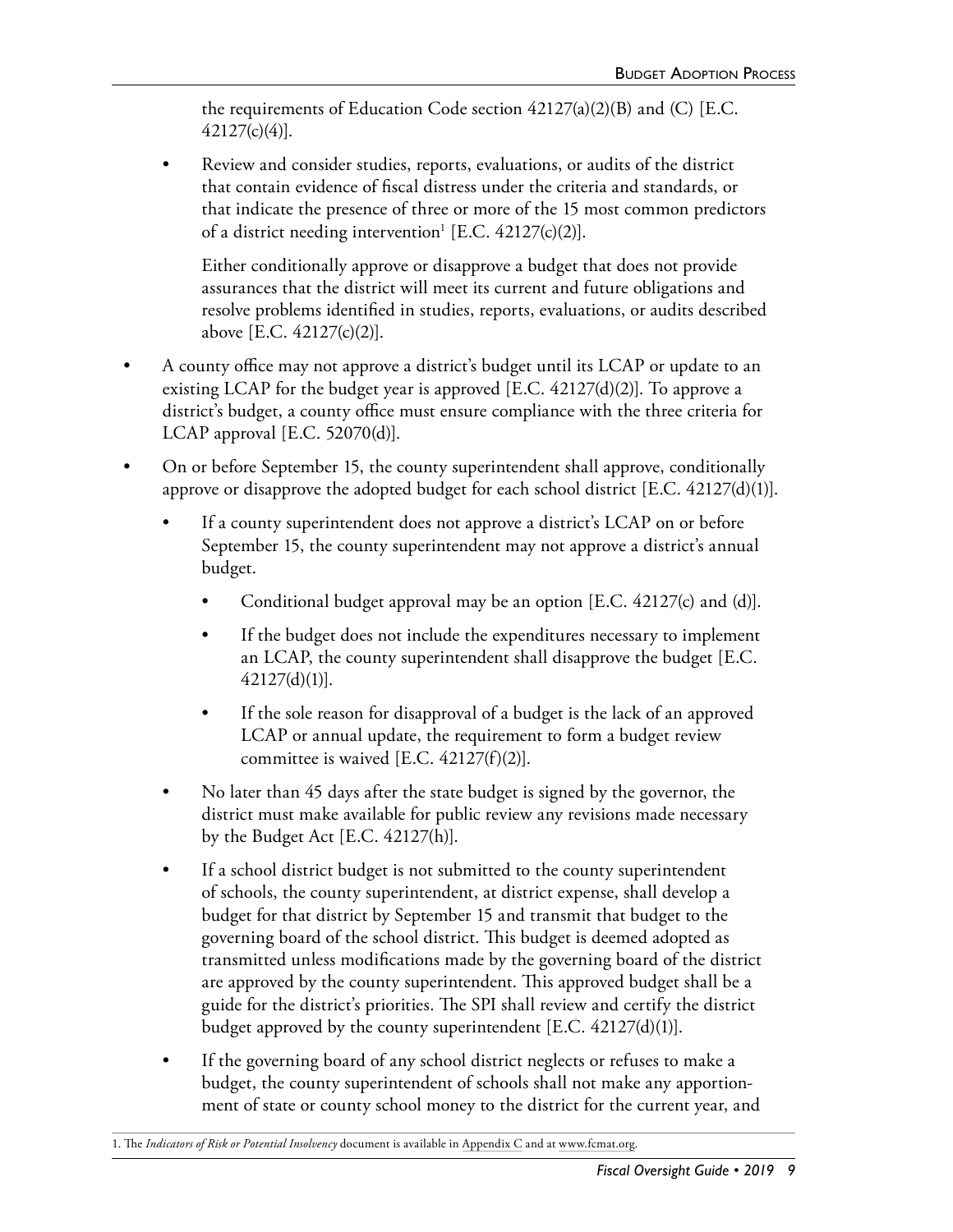shall notify the appropriate county official that he or she will not approve any warrants issued by the school district [E.C. 42128].

- Not later than September 15th, if the budget is conditionally approved or disapproved by the county superintendent because it failed to meet the standards outlined in Education Code sections  $42127(c)(1)$ ,  $(2)$ ,  $(3)$  or  $(4)$ , the county superintendent shall transmit to the governing board, in writing, recommendations regarding revision of the budget and the reasons for those recommendations, including, but not limited to, the amount of any budget adjustments needed before the budget can be approved.
	- The county superintendent may assign a fiscal advisor to assist the district with budget development in compliance with those revisions or appoint a committee to examine and comment on the county superintendent's review and recommendations. If appointed, the committee must report its findings no later than September 20 [E.C. 42127(d)(1)].
	- If the adopted budget is conditionally approved or disapproved pursuant to Education Code section 42127(d)(1), on or before October 8, the governing board of the school district, in conjunction with the county superintendent of schools, shall review and respond to the recommendations of the county superintendent at a regular meeting of the governing board of the school district. The response shall include any revisions to the adopted budget and other proposed actions to be taken, if any, as a result of these recommendations [E.C.  $42127(d)(3)$ ].
	- No later than October 22, the county superintendent shall provide a list to the SPI identifying all school districts for which budgets may be disapproved [E.C. 42127(e)].
	- No later than November 8, the county superintendent shall provide a list to the SPI identifying all school districts for which budgets have been disapproved or budget review committees waived [E.C. 42127(g)].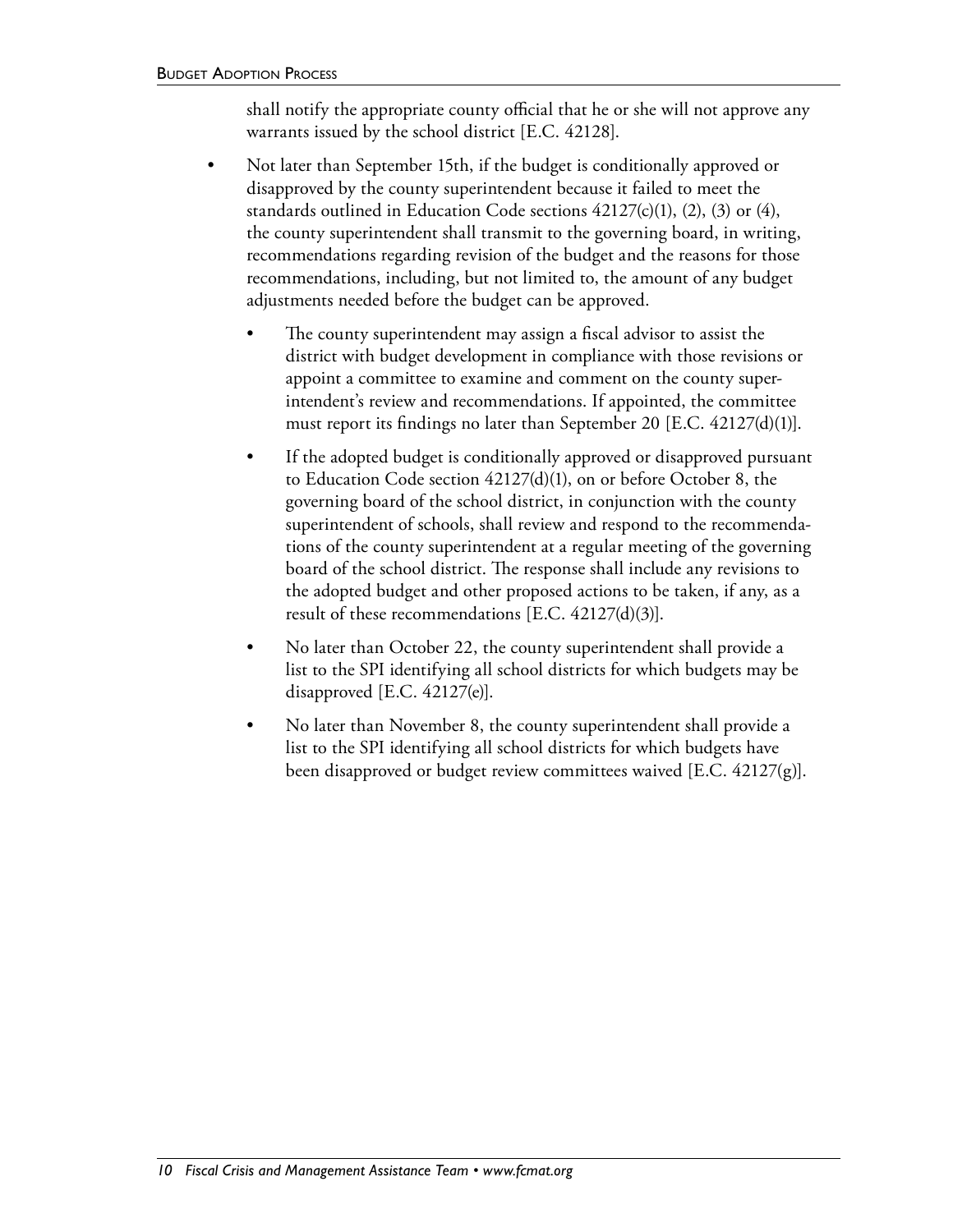*Fiscal Oversight Guide 40 oversight Guide by Nov.* 8: Compy superimendent reviews<br> *Fiscal Oversight Guide 40 oversight Guide Cuide Cuide Cuide of the state of the state of the state of the state of the state of the mass* shall provide technical assistance, academic criteria. Budget authority reverts to prior shall provide technical assistance, academic expert, or request the SPI to assign the Excellence (CCEE) to provide advice and The governing board of a district shall consider the COE criteria. Budget authority reverts to prio approved budget, whichever is less. COE expert, or request the SPI to assign the County superintendent of schools performs review of LCAP The governing board of a district shall consider the COE approved budget, whichever is less. COE Excellence (CCEE) to provide advice and California Collaborative for Educational County superintendent of schools performs review of LCAP superintendent of schools may submit recommendations District LCAP fails in any of the three California Collaborative for Educational superintendent of schools may submit recommendations District LCAP fails in any of the three Within 15 days, district governing board shall respond for the three criteria for approval; approves or requests three criteria for approval; approves or requests Within 15 days, district governing board shall respond year spending or current year boardrecommendations in a public meeting within 15 days. year spending or current year boardrecommendations in a public meeting within 15 days. If a district does not submit a budget, the county superintendent shall, at If a district does not submit a budget, the county superintendent shall, at Within 15 days of receiving response, the county Within 15 days of receiving response, the county darification on or before Sept. 15. {E.C. 42127} darification on or before Sept. 15.  $\{ \text{E.C. 42127}\}$ district expense, develop a budget by September 15. {E.C. 42127(d)} district expense, develop a budget by September 15. {E.C. 42127(d)} in writing to request for darification. LCAP Cycle in writing to request for clarification. **Budget Cycle LCAP Cycle** assistance. in writing. conditionally approves, or seeks conditionally approves, or seeks County superintendent reviews County superintendent reviews Nonsubmittal **Nonsubmittal** LCAP and either approves, LCAP and either approves, revised board-approved revised board-approved Notifies SPI by Oct. 22. Notifies SPI by Oct. 22.further clarification. further clarification. **BUDGET ADOPTION PROCESS BUDGET ADOPTION PROCESS** LCAP approval process and budget approval are interdependent. *LCAP approval process and budget approval are interdependent.* ••District governing board holds public hearings and adopts LCAP and budget (with criteria and standards) and submits to COE District governing board holds public hearings and adopts LCAP and budget (with criteria and standards) and submits to COE Disapproval path Budget revisions due no later Disapproval path Budget revisions due no later than 45 days after governor than 45 days after governor County superintendent examines budget and frace provided **A** County superintendent examines budget and • Budget and LCAP Budget and LCAP LCAP by Nov. 8. not later than five days after that adoption or July 1, whichever occurs first. {E.C. 42127(a)(l) and (2), 42127(i)} not later than five days after that adoption or July 1, whichever occurs first. {E.C. 42127(a)(l) and (2), 42127(i)} signs Budget Act.<br> $\{E.C. 42127(h)\}$ Process ends. signs Budget Act. • Process ends. approved. • Notify LEA •approves, conditionally approves, or disapproves<br>the budget by Sept. 15. {E.C. 42127(c) and (d)} COE calls for the formation of a budget approves, conditionally approves, or disapproves the budget by Sept. 15. {E.C. 42127(c) and (d)} LEA responds to COE recommendations/ LEA responds to COE recommendations/ or appoint a committee to review and make recommendations.  $\{E.C. 42127(d)\}$ make recommendations.  $\{E.C. 42127(d)\}$ COE calls for the formation of a budget review committee (BRC). {E.C. 42127.1} or appoint a committee to review and Notifies SPI by Oct. 22. {E.C. 42127(e)} review committee (BRC). {E.C. 42127.1} - Notifies SPI by Oct. 22.  $\{ \text{E.C. 42127(e)} \}$ Notifies SPI by Nov. 8 {E.C. 42127(g)} • Notifies SPI by Nov. 8  $\{E.C.~42127(g)\}$ County superintendent of schools performs COE may assign fiscal advisor and/ County superintendent of schools performs COE may assign fiscal advisor and/ criteria and standards review and either criteria and standards review and either Files budget with COE by Oct. 8.<br>{E.C. 42127(d)(3)} Files budget with COE by Oct. 8. **Budget Cycle** Recommendations to LEA. • Recommendations to LEA. conditional approval. conditional approval.  $\{E.C. 42127(d)(3)\}$ •••••••

Fiscal Oversight Guide . 2019  $\overline{11}$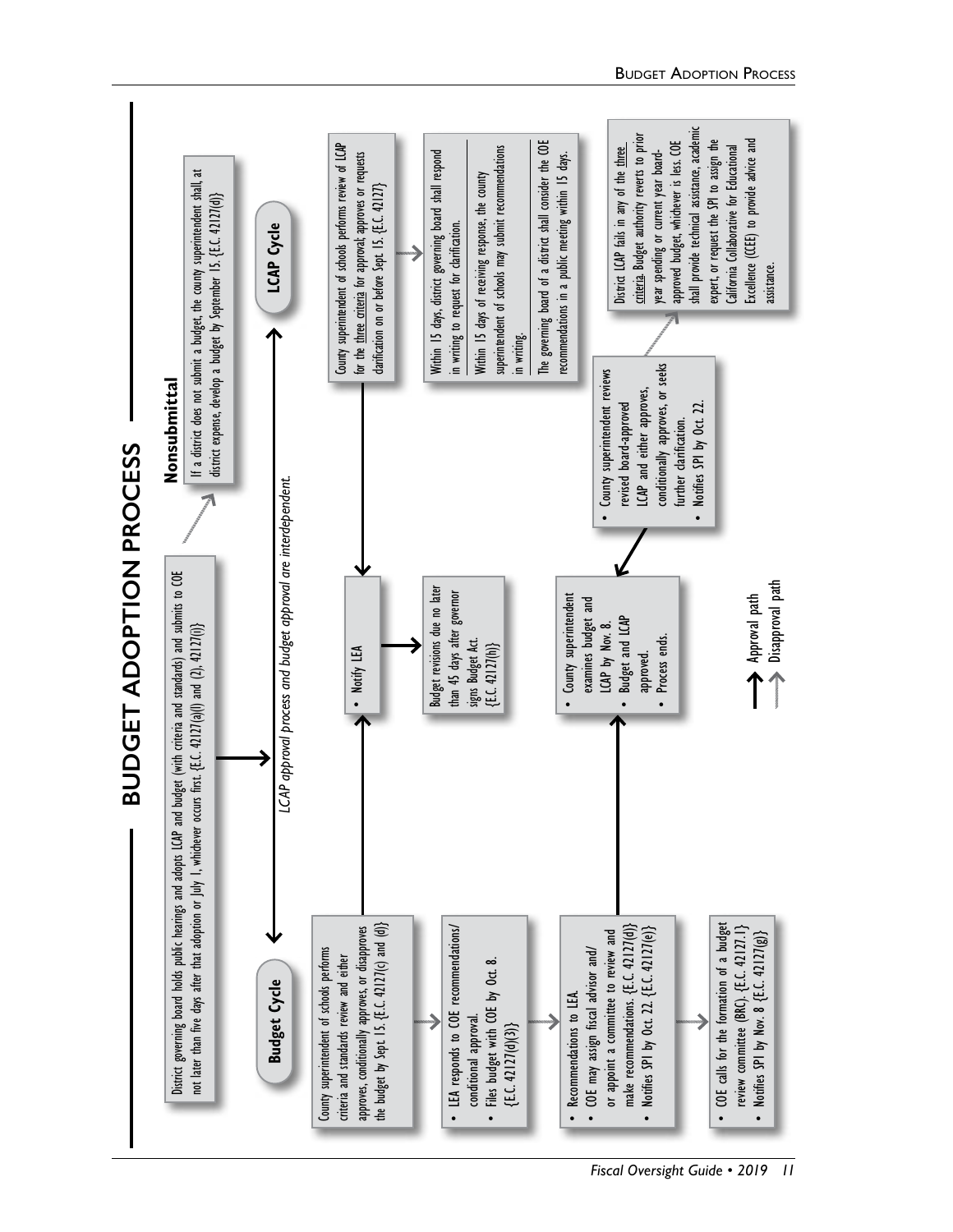### <span id="page-17-0"></span>Local Control and Accountability Plan (LCAP) Approval

A county office may not approve a district's budget until its LCAP is approved [E.C. 42127(d) (2)].

Before a school district adopts an LCAP, Education Code section 52062 requires the district to present its LCAP to the parent advisory and English learner parent advisory committees, provide public notification, and hold a public hearing before the district's governing board. Education Code section 52070 requires that a district's LCAP be approved by the county superintendent of schools. The county superintendent of schools may not approve an LCAP if the school district's budget does not include expenditures sufficient to implement the strategies in the LCAP.

In addition, Education Code section 52062(b)(2) requires that the public meeting at which a school district governing board adopts an LCAP and a budget be held after, but not on the same day as, the required public hearings on the LCAP and the proposed budget.

To approve a district's budget, a county office must ensure compliance with the three criteria for LCAP approval [E.C. 52070(d)], which are as follows:

- 1. The LCAP or annual update to the LCAP adheres to the template adopted by the SBE, pursuant to Education Code section 52064.
- 2. The budget for the applicable fiscal year adopted by the governing board of the school district includes expenditures sufficient to implement the specific actions and strategies included in the district's board-adopted LCAP, based on the projections of the costs included in the plan (budgeted expenditures sufficient to implement the plan).
- 3. The LCAP or annual update to the plan adheres to the expenditure requirements adopted pursuant to Education Code section 42238.07, and Title 5, California Code of Regulations (5 CCR), sections 15494-15497, for funds apportioned on the basis of the number and concentration of unduplicated pupils pursuant to sections 42238.02 and 42238.03.

Education Code section 52070(d)(3) states that the county superintendent shall determine if the LCAP or annual update adheres to the expenditure regulations for supplemental and concentration funds, which are found in Title 5, California Code of Regulations, sections 15494-15497. In making the determination regarding adherence to expenditure requirements, the county superintendent shall include review of any required descriptions provided for expenditures of supplemental and concentration grant funds. When on a districtwide or schoolwide basis, the county superintendent shall determine whether the school district has fully demonstrated that it will increase or improve services for unduplicated pupils pursuant to 5 CCR 15496(a). If a county superintendent does not approve an LCAP because the district failed to meet its requirement to increase and improve service, the superintendent shall provide technical assistance to the district in meeting that requirement. The county superintendent's review needs to include additional bases for determination required in the description of how selected services provided are the most effective use of funds to meet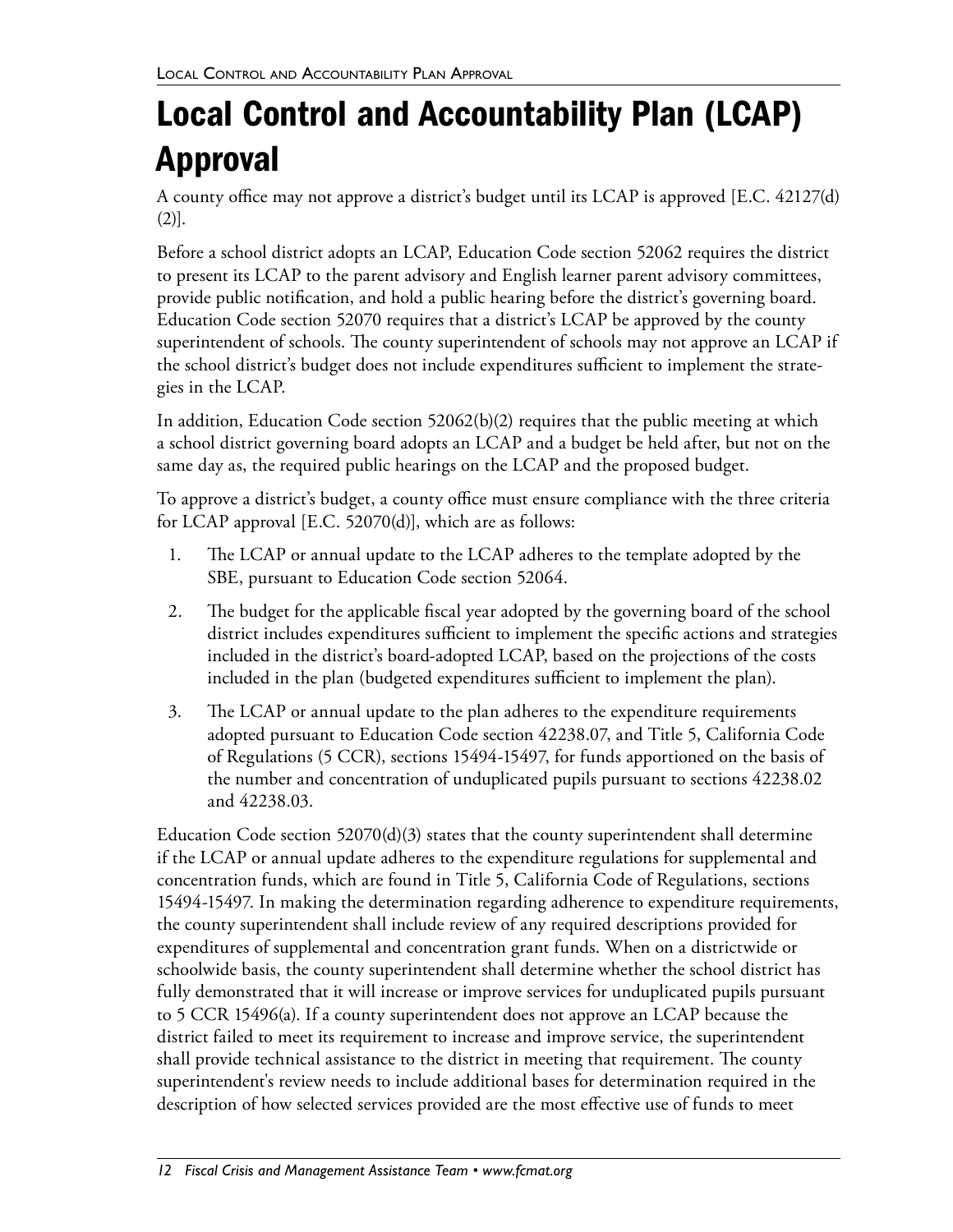the district's goals for its unduplicated pupils. Bases shall include, but not be limited to, the following:

- Alternatives considered
- Supporting research
- **Experience**
- Educational theory

If a county superintendent does not approve a district's LCAP on or before September 15, the county superintendent may not approve a district's annual budget.

If the county superintendent determines that the budget does not include the expenditures necessary to implement an LCAP, the county superintendent shall disapprove the budget  $[E.C. 42127(d)(1)].$ 

If the sole reason for a budget being disapproved is the lack of an approved LCAP or annual update, the requirement to form a budget review committee is waived.

When a county superintendent does not approve a district's LCAP, technical assistance shall be provided utilizing the California School Dashboard, including but not limited to:

- Identifying the school district's strengths and weaknesses with regard to the state priorities, including the review of effective, evidence-based programs that apply to the district's goals.
- Assigning an academic expert or experts. These experts would assist in identifying and implementing effective programs designed to improve outcomes for all pupil subgroups. The county superintendent may also solicit another district to act as a partner to the district in need of assistance.
- Requesting the assistance of the California Collaborative for Educational Excellence (CCEE).

The *Business and Administration Steering Committee (BASC) LCAP Approval Manual* is included in [Appendix E](#page-71-1).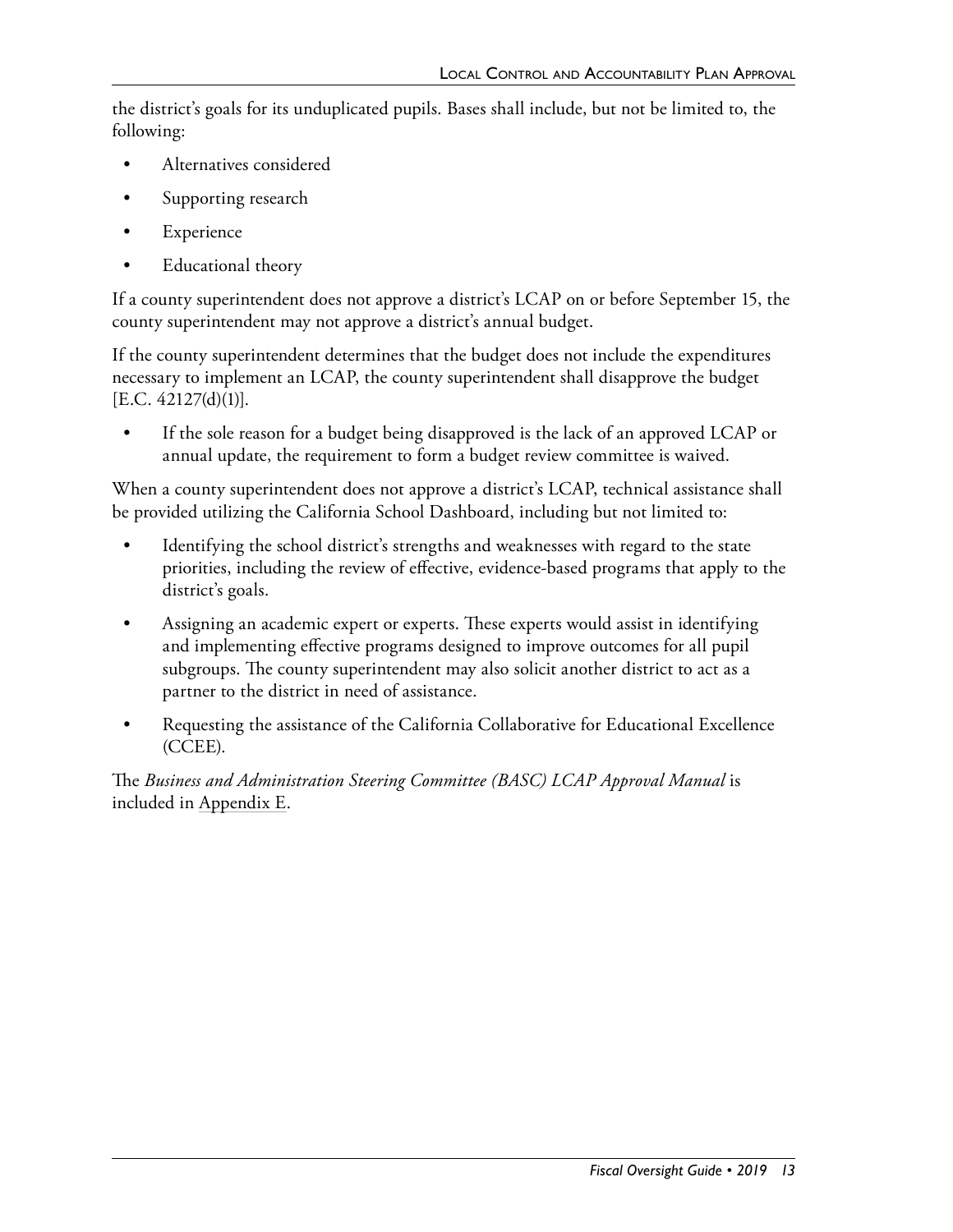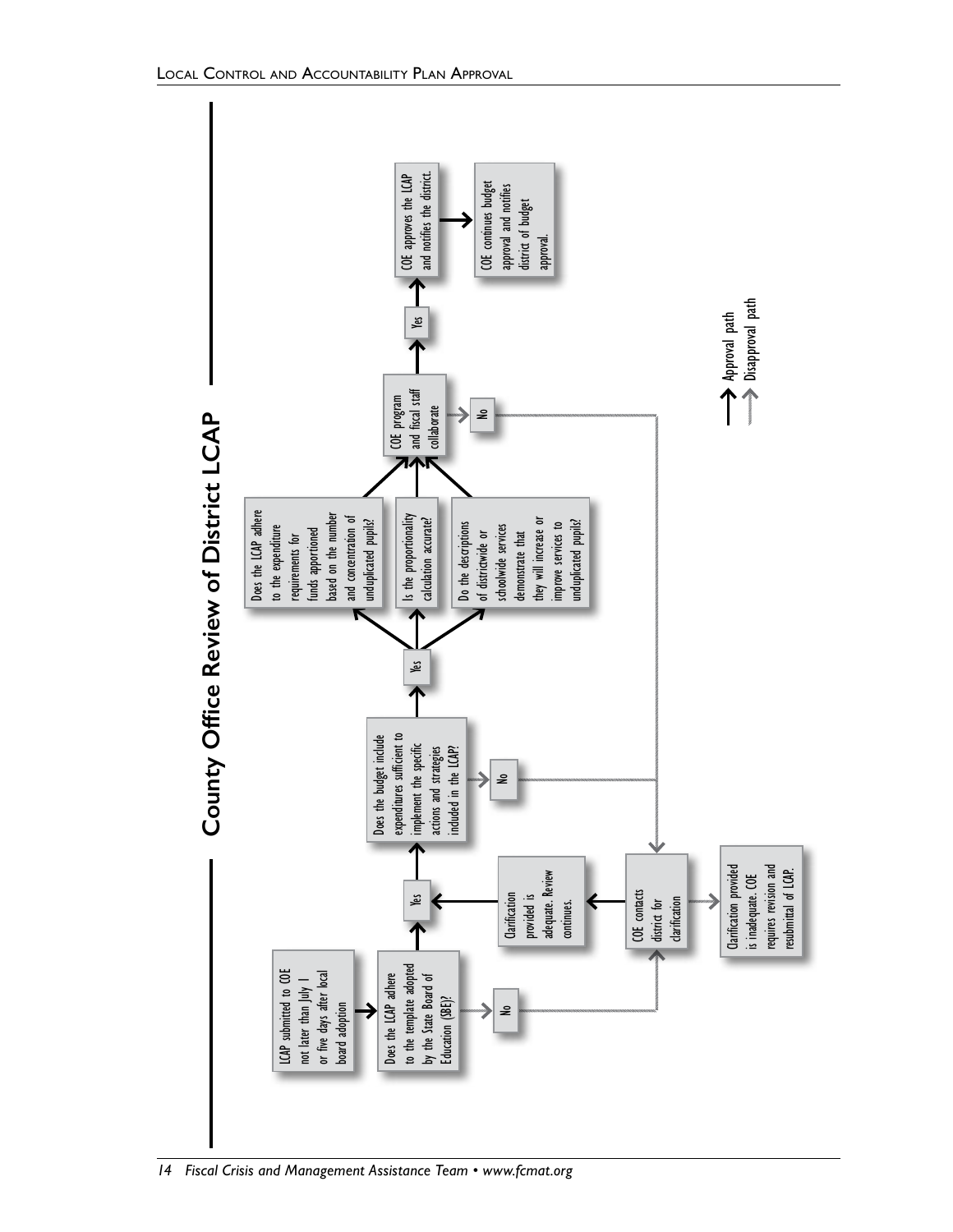### <span id="page-20-0"></span>Budget Review Committee Process

### Formation by County Superintendent of Schools

- I. Upon the disapproval of a district budget by the county superintendent of schools, the county superintendent shall call for the formation of a budget review committee (BRC), unless the district governing board and the county superintendent of schools agree to waive the requirement. CDE approval to accept the waiver is contingent on the department determining that a budget review team is not necessary. Upon the grant of a waiver, the county superintendent has the authority and responsibility provided to a BRC in Education Code section 42127.3. Upon the approval of a waiver, the CDE shall ensure that a balanced budget is adopted for the district by December 31 and include fiscal and educational aspects of LEA management [E.C. 42127.1(a) and 42127(f)(1)].
	- A. The BRC shall consist of three persons selected by the district's board from a list of candidates provided by the SPI. The candidates shall have expertise in the management of a school district or county office of education, including fiscal and educational aspects of LEA management [E.C. 42127.1(b)].
		- 1. The district board has five working days after receiving a list of candidates from the SPI to select the BRC [E.C. 42127.2(a)].
		- 2. The SPI shall convene the committee no later than five working days following the selection of the committee by the district board [E.C. 42127.2(a)].
		- 3. If the district board fails to select a committee, the SPI has 10 working days from the date the board received the candidate list to convene a BRC [E.C. 42127.2(a)].
	- B. Alternatively, the BRC may be a regional review committee, consisting of persons having expertise in fiscal and educational aspects of LEA management. The regional review committee is convened by the county superintendent with the approval of the district board and the SPI [E.C. 42127.1(c)].
		- 1. The members of the committee shall be reimbursed for their services and associated expenses by the CDE at rates established by the SBE [E.C. 42127.1(d)].
	- C. The county superintendent may request that the controller's office conduct an audit or review of the fiscal condition of the district to assist a BRC or regional review committee [E.C. 42127.2(e)].
- II. No later than November 30, the BRC shall complete its review of the proposed budget and the underlying fiscal policies of the district and transmit to the county superintendent, the SPI, and the district board either the recommendation that the school district budget be approved or a report disapproving the budget and providing recommended revisions to the budget that would allow the district to meet its financial obligations [E.C. 42127.2(b)].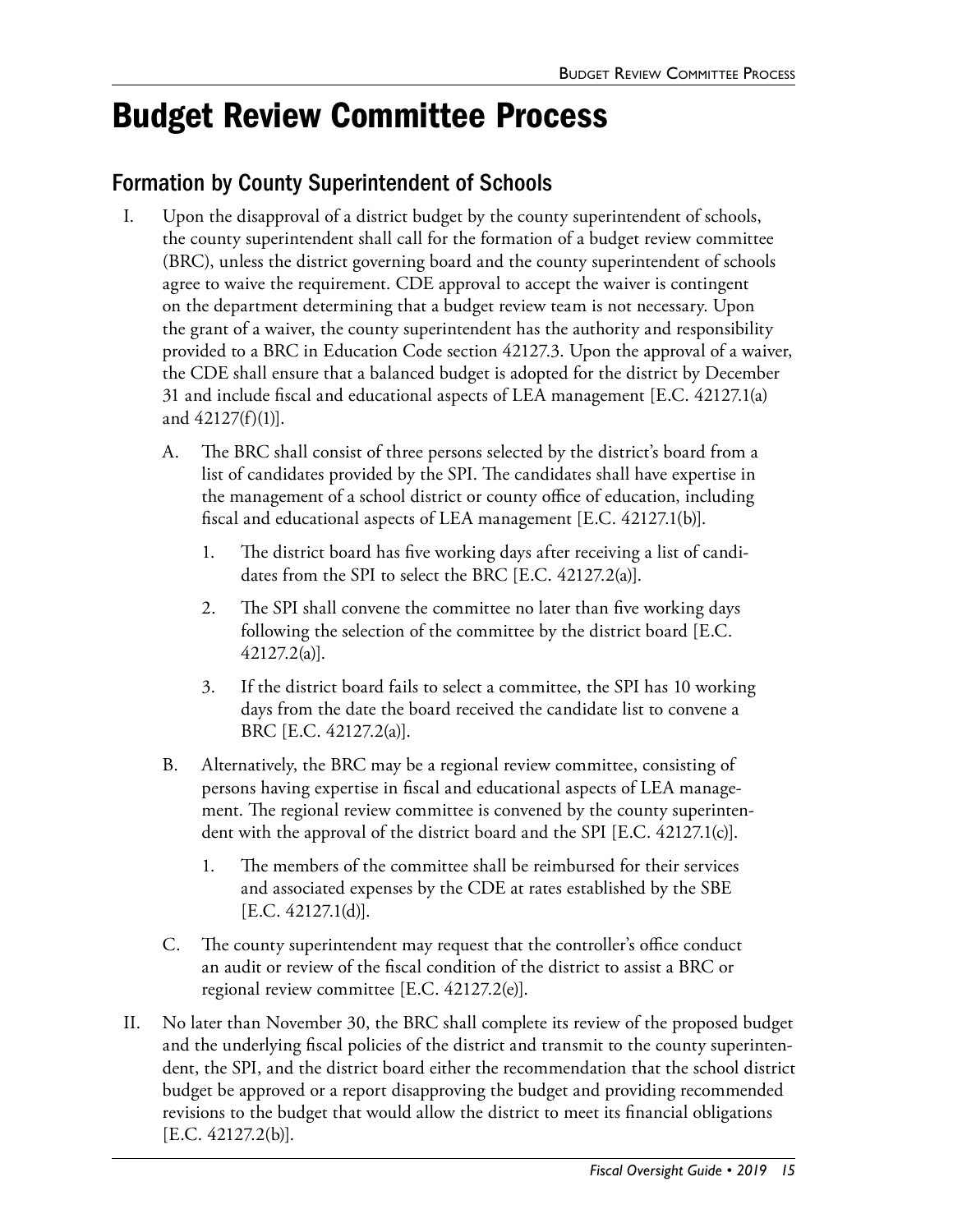- A. The SPI may extend the deadline noted above for no more than 15 working days [E.C. 42127.2(c)].
- B. If the budget is approved by the BRC, the county superintendent of schools shall accept the recommendations and approve the budget [E.C. 42127.3(a)].
- C. If the budget is disapproved by the BRC, the district board has five working days to respond to the SPI. The response should include any revisions to the budget and other proposed actions to be taken as a result of the BRC's recommendations. Based on the recommendations of the BRC and the response provided by the district board, the SPI shall either approve or disapprove the revised budget [E.C. 42127.3(b)].

### SPI's Approval or Disapproval of Budget

- I. Based on the recommendations of the BRC and any response to those recommendations provided by the governing board of the school district, the SPI shall either approve or disapprove the budget. If the SPI disapproves the budget under Education Code section 42127.3(b), the SPI will notify the district governing board in writing of the reasons for the disapproval. For the remainder of the current fiscal year, the county superintendent of schools shall do the following as necessary:
	- A. No later than December 31, the county superintendent shall develop and adopt, in consultation with the SPI and governing board of the school district, a fiscal plan and budget that will allow the district to meet its financial obligations, both in the current fiscal year and with regard to the district's multiyear financial commitments. The SPI may extend the date beyond December 31. The governing board of the school district shall govern the operation of the school district for the current fiscal year in accordance with the fiscal plan and budget developed and adopted by the county superintendent [E.C. 42127.3(b)(1)].
	- B. Cancel purchase orders, prohibit the issuance of nonsalary warrants, and otherwise stay or rescind any action that is inconsistent with the budget adopted under Education Code section 42127.3(b)(1). The county superintendent shall inform the district school board in writing of the justification for exercising this authority [E.C. 42127.3(b)(2)].
	- C. Monitor and review the operation of the school district [E.C. 42127.3(b)(3)].
	- D. Determine the need for additional staff and employ, subject to approval by the SPI, short-term analytical assistance or expertise to validate financial information if the district staff does not have the expertise or staff [E.C. 42127.3(b)(4)].
	- E. Require the school district to encumber all contracts and other obligations, to prepare appropriate cash-flow analyses and monthly or quarterly budget revisions, and to appropriately record all receivables and payables [E.C. 42127.3(b)(5)].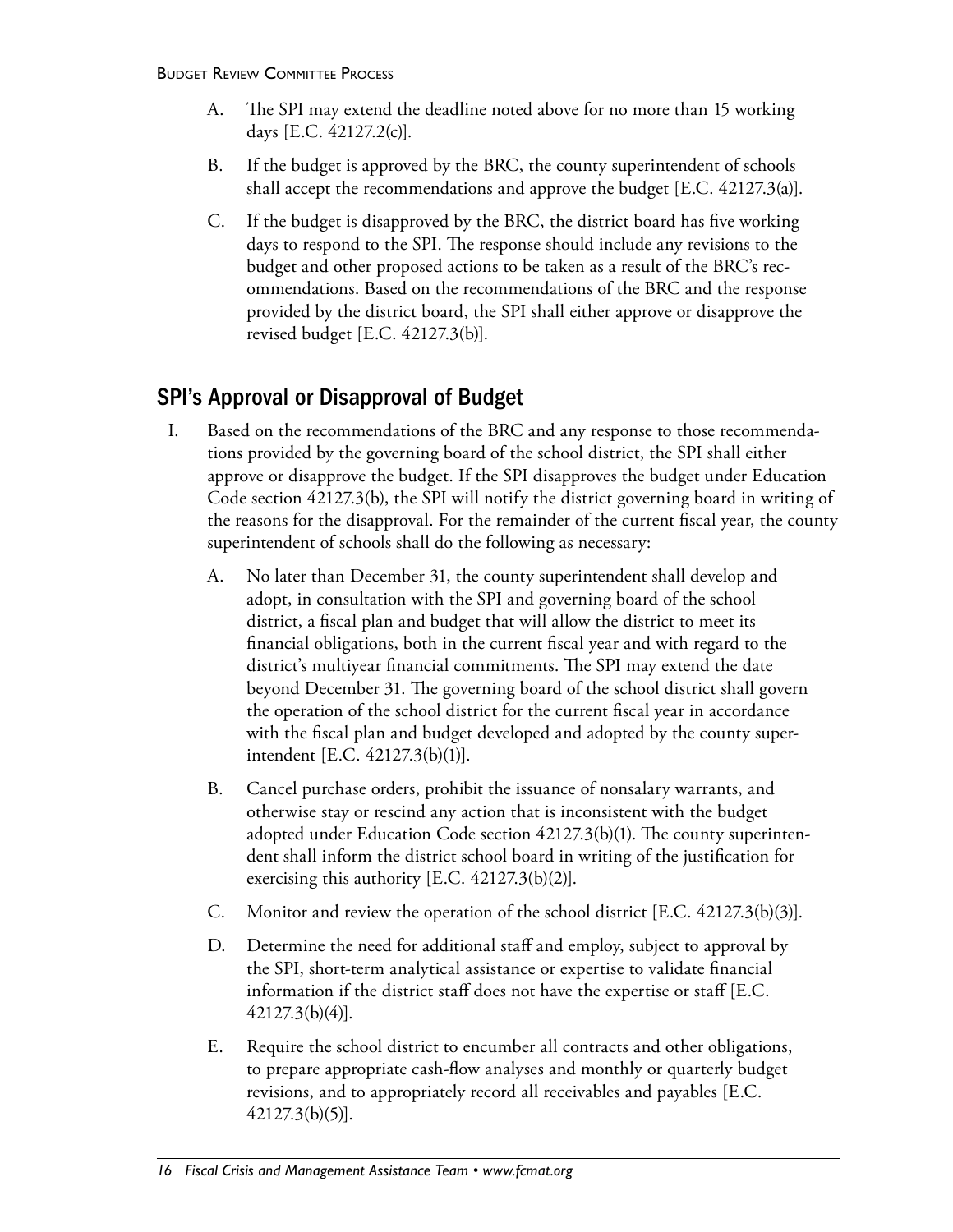- F. Determine whether there are any financial problem areas and employ, subject to approval by the SPI, a certified public accounting firm to investigate financial problem areas [E.C. 42127.3(b)(6)].
- G. Withhold compensation of the members of the governing board and the district superintendent for failure to provide requested financial information  $[E.C. 42127.3(b)(7)].$
- H. If during the selection of the BRC or during the BRC's review of the budget, an agreement is reached between the governing board of the school district and the county superintendent of schools, and the school district revises its budget to comply with this agreement, the county superintendent of schools shall approve the district budget, and the BRC selection, or its review of the budget, shall be canceled [E.C. 42127.3(c)].
- I. The school district shall pay 75% and the county office of education shall pay 25% of the actual administrative expenses incurred or costs associated with improving the district's financial management practices pursuant to Education Code section 42127.3(d). County offices of education are eligible to request their 25% costs through a FCMAT reimbursement with the approval of the CDE and Department of Finance (DOF).

### **SPI DISAPPROVED DISTRICT BUDGET**

#### **SPI Disapproved Budget**



\* County superintendent cannot abrogate any prior collective bargaining provisions {E.C. 42127.3 (e)}.

 $*$  LEA shall pay 75 percent and the COE 25 percent  ${E.C. 42127.3 (d)}$ .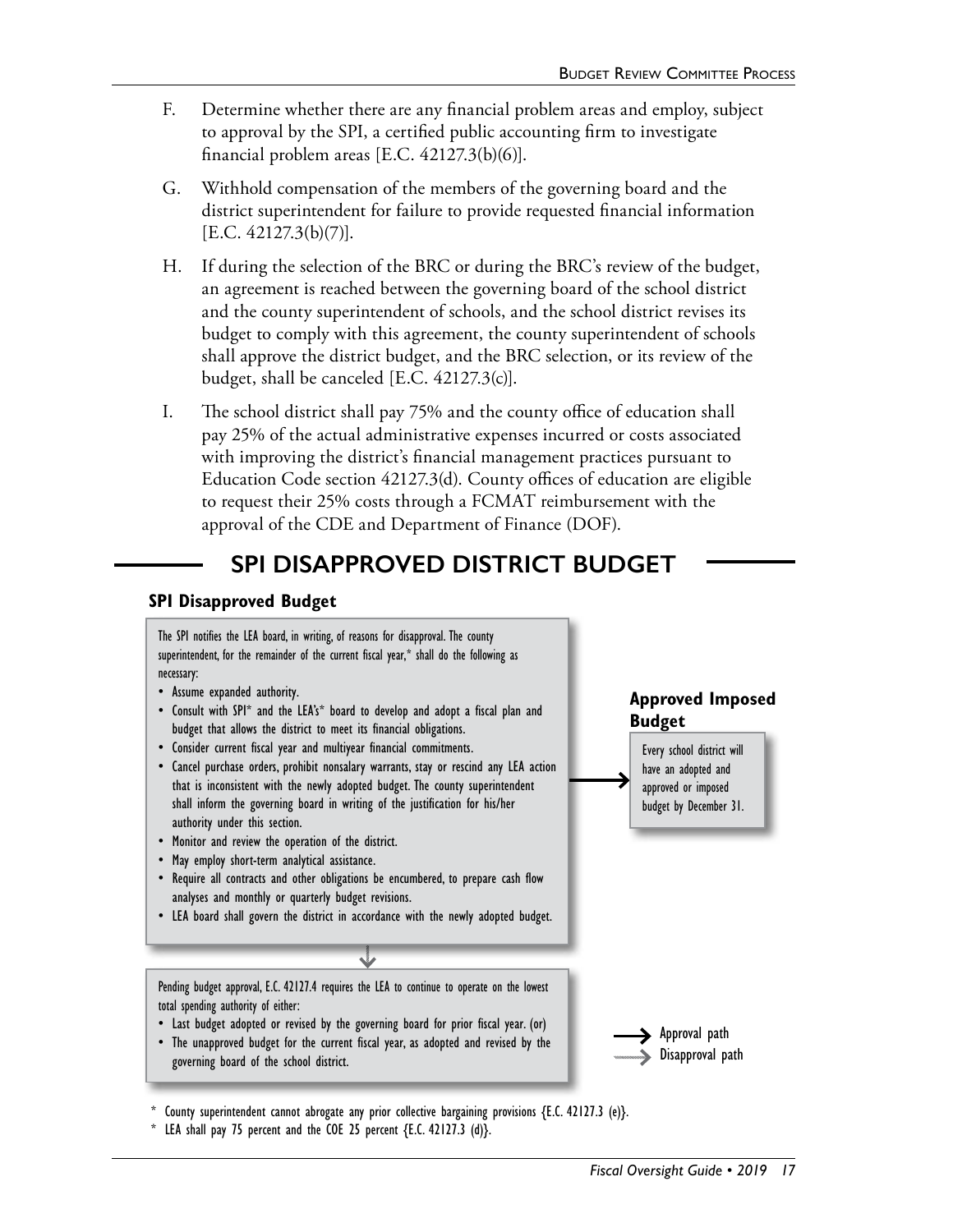### <span id="page-23-0"></span>Going Concern

The term "going concern," when applied to an agency, business or organization, means that the entity is fiscally healthy and able to meet its financial obligations. An organization is not a going concern when its fiscal health is suspect, or when it is deemed to have risk of insolvency. This latter circumstance would be considered "not a going concern" or "lack of a going concern." The AB 1200 section of the Education Code does not use the term "going concern." However, Education Code section 42127.6 has often been referred to as the "going concern" section. The term "going concern" does appear in the state controller's K-12 Audit Guide under "other issues." The guide's statement on auditing standards (SAS) No. 59 states:

The Auditor's Consideration of an Entity's Ability to Continue as a Going Concern addresses the auditor's responsibilities and considerations when questions arise concerning an organization's ability to meet its obligations as they become due without substantial disposal of assets outside the ordinary course of business, restructuring of debt, externally forced revision of its operation, or similar actions. The ability to meet payment obligations as they become due is the key concept that causes SAS No. 59 to be directly applicable to government entities, including LEAs.

When an auditor issues a report, there are basically four (4) ways they can express an opinion on the audited financial statements: unqualified, qualified, disclaimer, and adverse (see below). The auditor is required to state in the opinion whether generally accepted accounting principles (GAAP) have been followed and applied consistently.

- *•* Unqualified opinion this is the desired opinion, and means there are no reservations about the financial statements. This opinion is often called a clean opinion, meaning that the financial statements are presented fairly.
- Qualified opinion this means that the auditor has found some exception(s) to the accounting applications, or that misstatements, individually or in the aggregate, are material to the financial statements but not pervasive.
- Adverse opinion this means that the auditor, having obtained sufficient audit evidence, concludes that misstatements, individually or in the aggregate, are both material to the financial statements and pervasive. The financial statements do not fairly present the financial position, results of operations, and changes in financial position, and thus are not in conformity to GAAP.
- Disclaimer of opinion this means that the auditor was unable to obtain sufficient appropriate audit evidence on which to base an opinion, and the auditor concludes that the possible effects on the financial statements of undetected misstatements, if any, could be both material and pervasive. The auditor is not allowing their name to be associated with financial statements that could not be examined in accordance with GAAP.

Education Code section 42127.6 was amended in 2004 to include the provisions of AB 2756. These provisions include the following:

I. A district shall provide the county superintendent of schools with a copy of any study, report, evaluation, or audit that contains evidence that the school district is showing fiscal distress under the criteria and standards adopted in Education Code section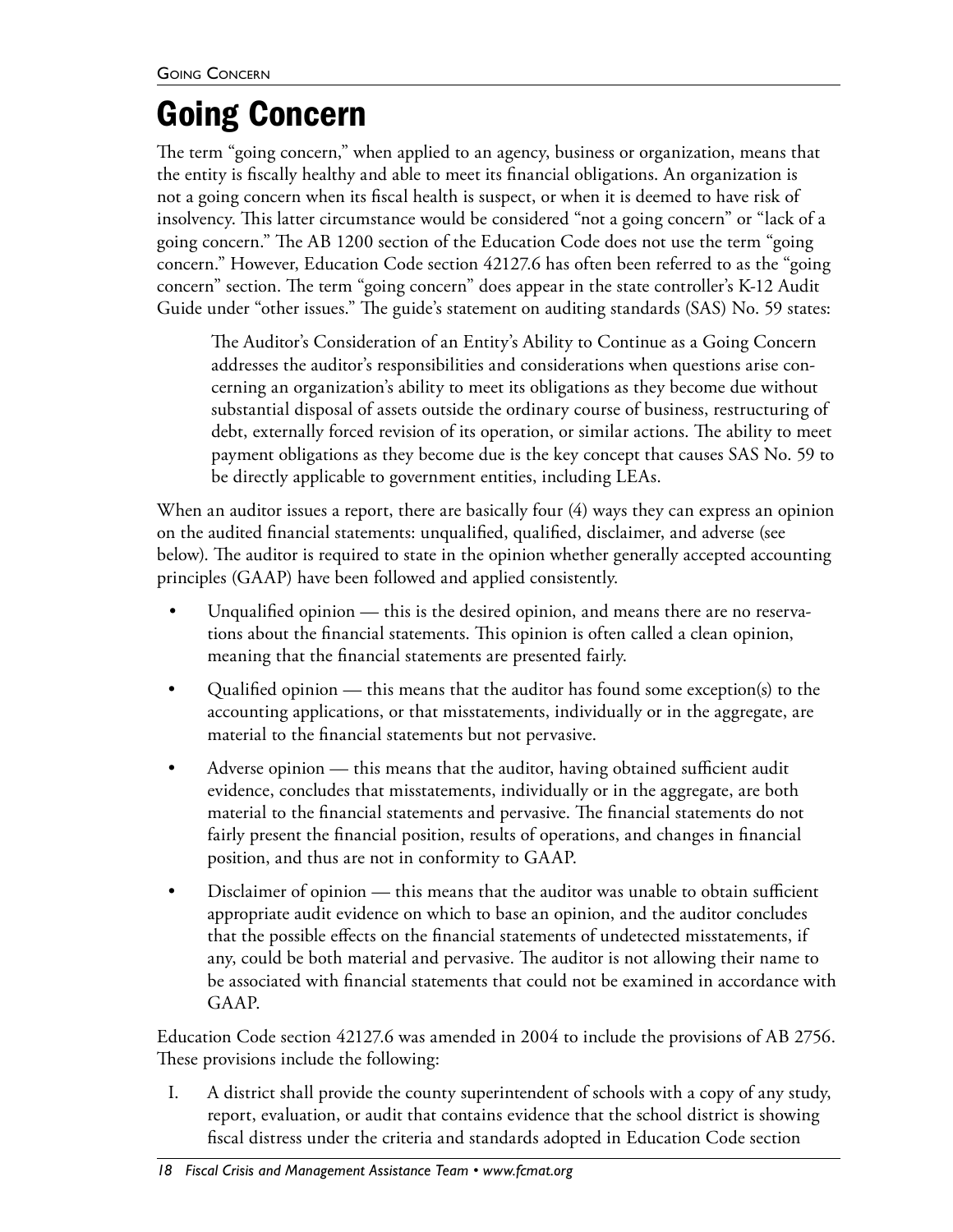33127, or a report on the district by FCMAT or any regional team created pursuant to subdivision (i) of Education Code section 42127.8.

- II. The county superintendent of schools shall review and consider these studies, reports, evaluations or audits that contain evidence that the district is demonstrating fiscal distress under the criteria and standards, or that contain a finding by an external reviewer that more than three of the 15 most common predictors of a school district needing intervention, as determined by FCMAT2 , are present [E.C. 42127(c)(2)].
- III. The county superintendent of schools shall investigate the financial condition of the school district and determine if the school district may be unable to meet its financial obligations for the current or two subsequent fiscal years or should receive a qualified or negative interim financial certification pursuant to Education Code section 42131.
	- A. If at any time during the fiscal year the county superintendent of schools determines that a school district may be unable to meet its financial obligations for the current or two subsequent fiscal years, or if the district has a qualified or negative certification, the county superintendent shall notify the governing board and the SPI in writing of that determination and the reasons for the determination. The notification shall include the assumptions used and shall be available to the public. The county superintendent shall report to the SPI on the financial condition of the district and proposed remedial actions. The county superintendent shall adhere to Education Code section 42127.6 in assisting the school district by doing at least one of the following (This is a paraphrased narrative of the code section. Please refer to Education Code section 42127.6 for a complete listing):
		- 1. Assign a fiscal expert, paid for by the county superintendent, to advise the district on its financial problems.
		- 2. Conduct a study of the financial and budgetary conditions of the district. If expertise is needed for the study, the county office of education may hire staff with the approval of the SPI. The school district shall pay 75 percent and the county office of education shall pay 25 percent of those staff costs. County offices of education are eligible to request their 25 percent of costs through a FCMAT reimbursement with the approval of the CDE and DOF.
		- 3. Direct the school district to submit a financial projection of all fund and cash balances of the district for the current and subsequent fiscal years.
		- 4. Require the district to encumber all contracts and other obligations, to prepare appropriate cash flow analyses and budget revisions, and to record all receivables and payables.
		- 5. Direct the district to submit a proposal for addressing its fiscal condition.

<sup>2.</sup> The *Indicators of Risk or Potential Insolvency* document is available in [Appendix C](#page-69-1) and at [www.fcmat.org](http://www.fcmat.org).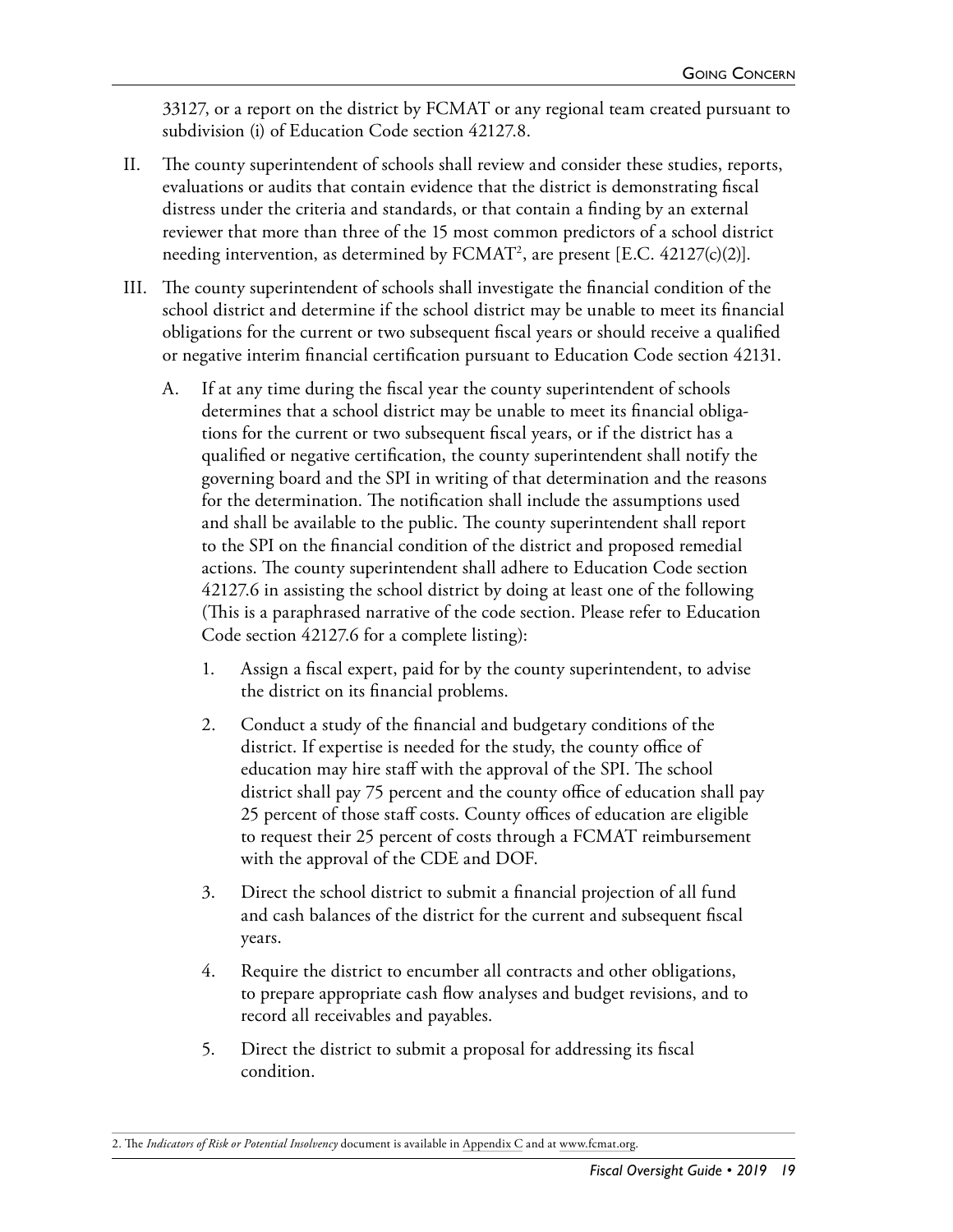- 6. Withhold compensation of the members of the governing board and district superintendent for failure to provide requested financial information. This action may be appealed to the SPI.
- 7. Assign FCMAT to review teacher hiring practices, teacher retention rate, percentage of provision of highly qualified teachers, and the extent of teacher misassignment in the school district. If a review team is assigned, the district shall follow the recommendations of the team.

Any contract entered into by the county superintendent of schools for the purposes of this subdivision is subject to the approval of the SPI.

- B. If, after taking any or all of the actions cited in Education Code sections  $42127.6(a)(1)(A)$  through (G), the county superintendent determines that a district will be unable to meet its financial obligations for the current or subsequent fiscal year, the county superintendent shall notify the governing board and SPI in writing. The notification shall include the county superintendent's assumptions in making the determination and shall be provided to the superintendent of the school district and the parent and teacher organization of the district. Within five days of the determination, the district may appeal the determination to the SPI. Within 10 days of the appeal, the SPI shall sustain or deny any or all parts of the appeal. During the appeal process, the county superintendent may stay any action of the governing board that is inconsistent with the district's ability to meet its financial obligations in the current or subsequent fiscal year until resolution of the appeal by the SPI [E.C.  $42127.6(b)$ , (c) and (d)].
- C. If the appeal is denied or not filed, or if the district has a negative certification, the county superintendent, in consultation with the SPI, shall take at least one of the actions described below, and all actions that are necessary to ensure that the district meets its financial obligations. These actions include the following  $[E.C. 42127.6(e)(1)$  through  $(5)$ :
	- 1. Develop and impose, in consultation with the SPI and the governing board, a budget revision.
	- 2. Stay or rescind any action that is determined to be inconsistent with the school district's ability to meet its obligations for the current or subsequent fiscal year.
	- 3. Assist in developing, in consultation with the governing board of the school district, a financial plan that will enable the district to meet its future obligations.
	- 4. Assist in developing, in consultation with the governing board of the school district, a budget for the subsequent fiscal year.
	- 5. As necessary, appoint a fiscal advisor to perform any or all of the duties required of the county superintendent under this section.
- D. No later than five days after receipt of the notice that the county superintendent of schools is proposing changes to the district's budget pursuant to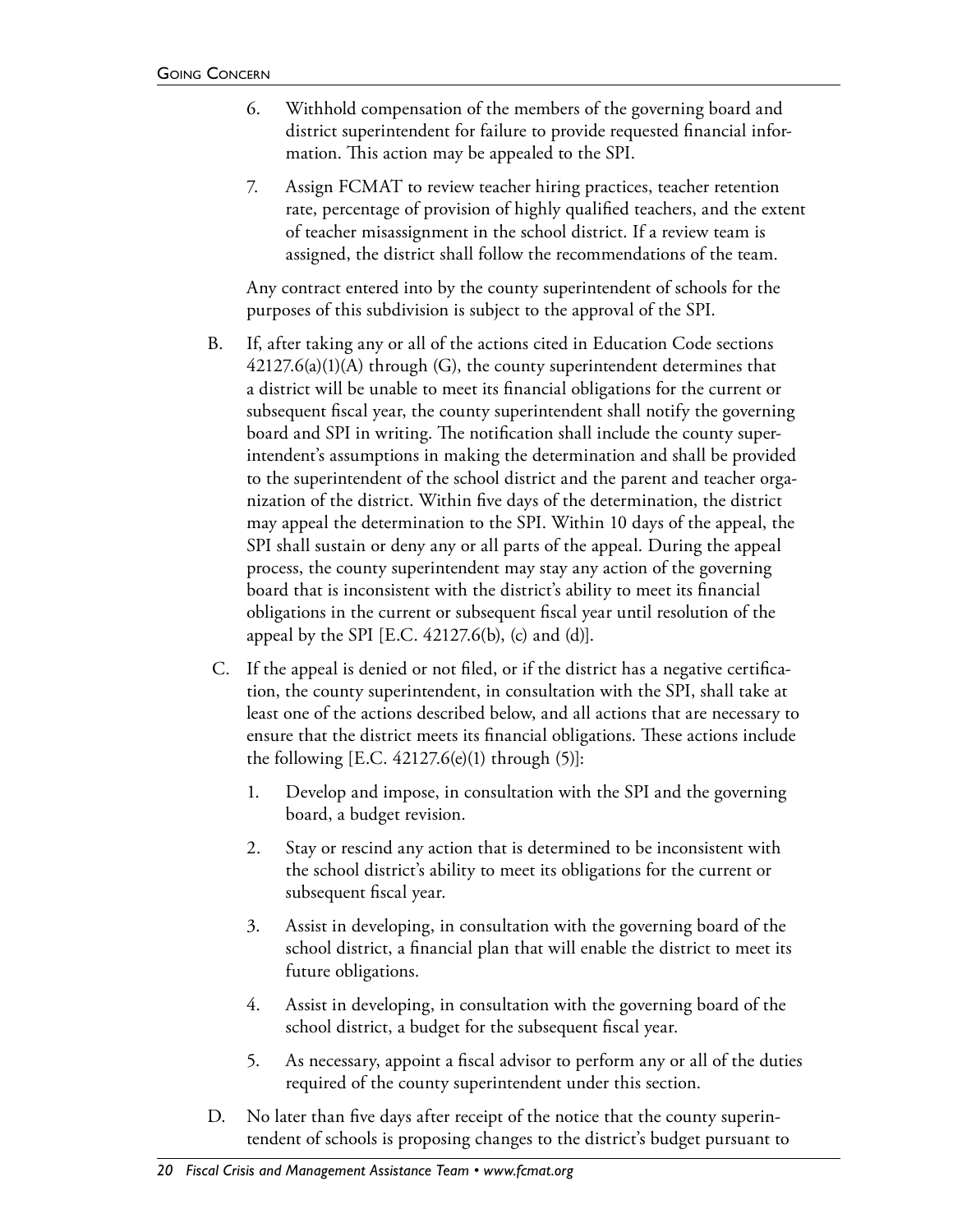Education Code section 42127.6(e), the district may appeal the change to the SPI on the basis of impact to programs, requirement of unnecessary reductions, or conflict with state and federal law. The SPI, with the concurrence of the president of the State Board of Education, has five days to deny or uphold the appeal [E.C. 42127.9].

- E. Any action taken by the county superintendent of schools under this subdivision shall be accompanied by a notification that shall include the actions to be taken, the reasons for the actions, and the assumptions used to support the necessity for these actions.
- F. The school district shall pay 75 percent and the county office of education shall pay 25 percent of the administrative expenses incurred pursuant to Education Code section 42127.6(e) or costs associated with improving the district's financial management practices. County offices of education are eligible to request their 25 percent of costs through a FCMAT reimbursement with the approval of the CDE and DOF [E.C. 42127.6(h)].
- IV. This section does not authorize the county superintendent to abrogate any provisions of a collective bargaining agreement that was entered into by a school district prior to the date upon which the county superintendent of schools assumed authority [E.C.  $42127.6(g)$ ].
- V. The SPI is required to monitor the efforts of county superintendents and may exercise any of that authority if the actions of the county superintendent are not effective in resolving the school district's financial problems. If the SPI decides to exercise the powers of the county superintendent, the county superintendent is relieved of those powers. The SPI shall take further actions to ensure the long-term fiscal stability of the district. The county office of education is required to reimburse the SPI for all costs in exercising this authority [E.C.  $42127.6(k)$ ].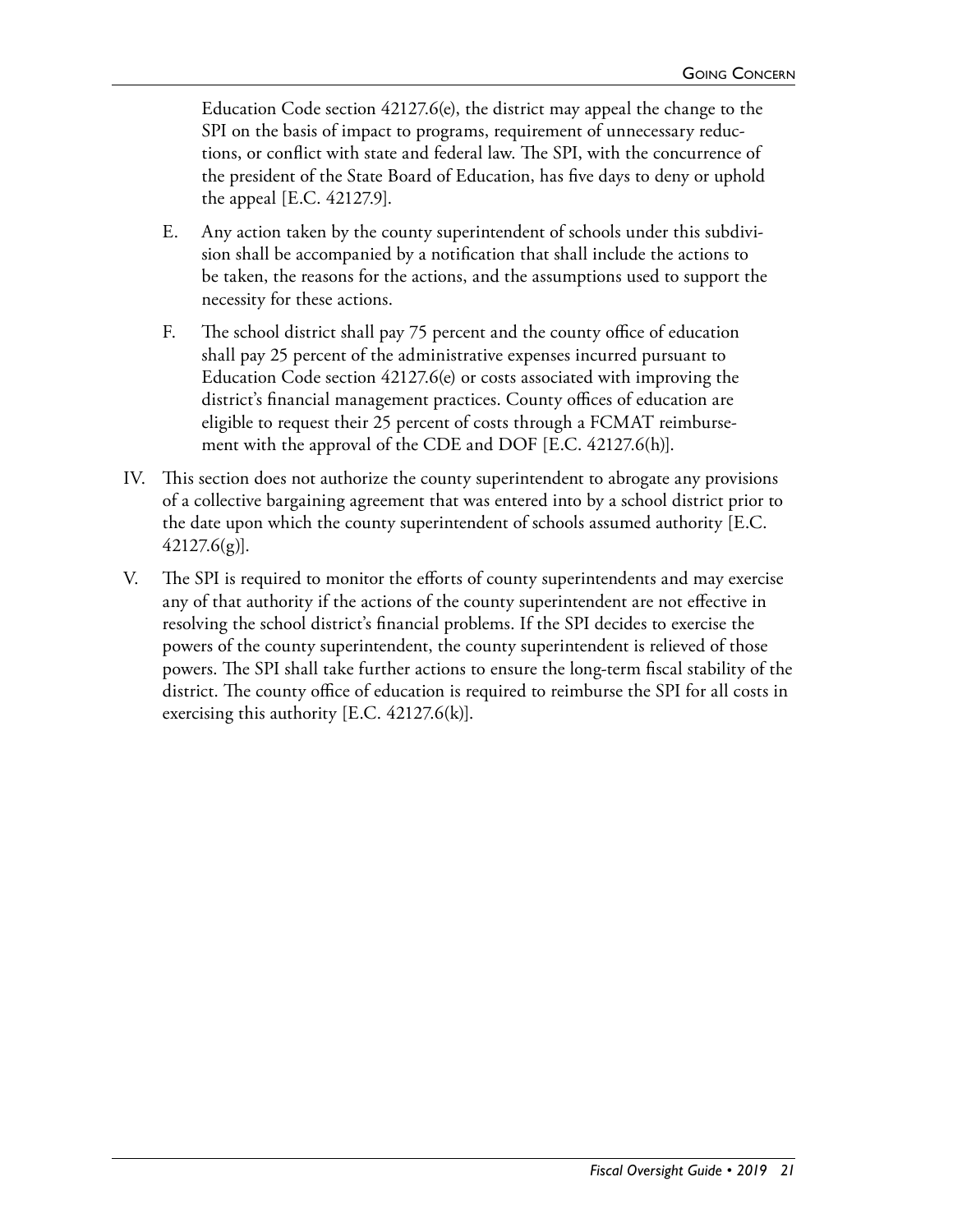

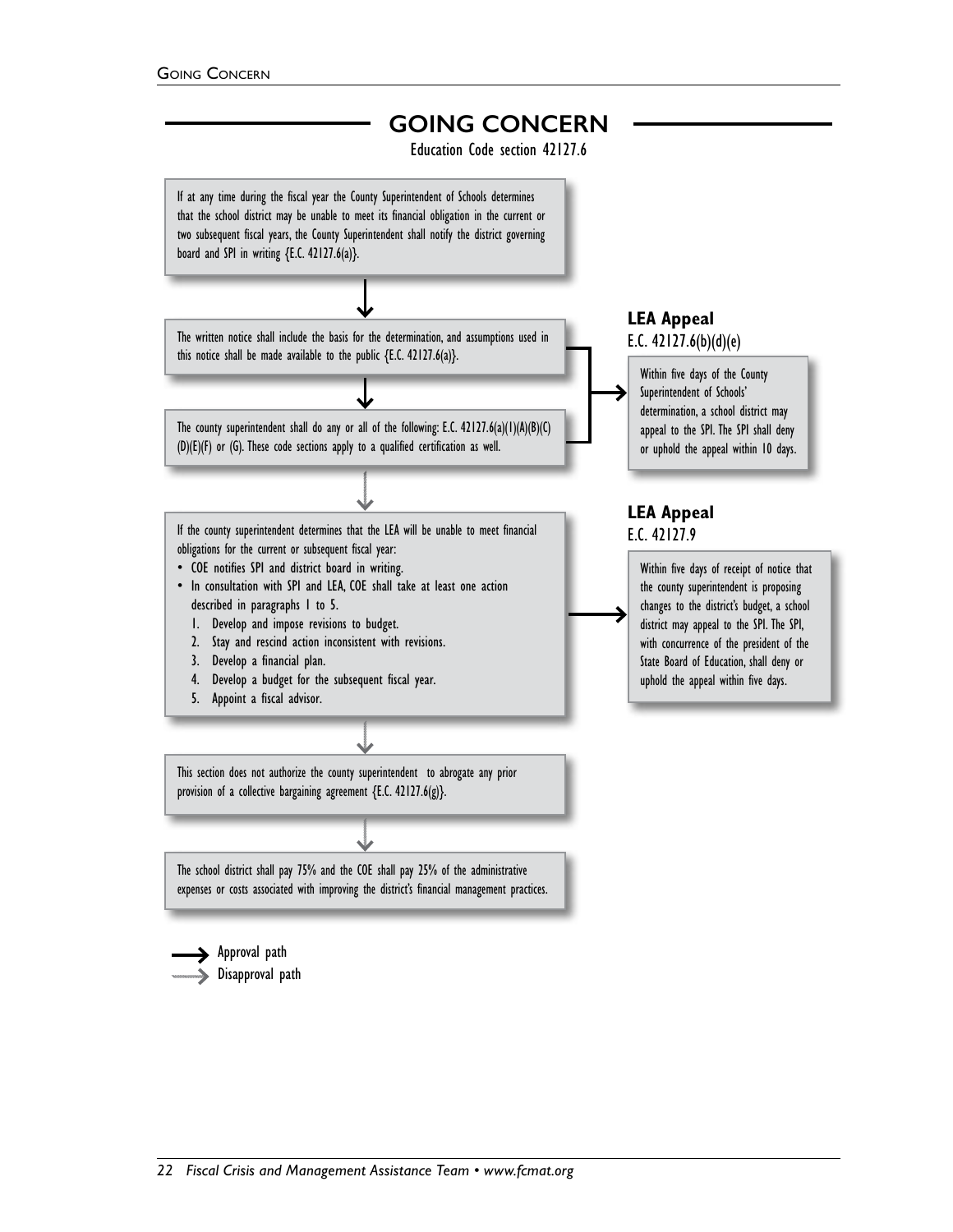### <span id="page-28-0"></span>Interim Reports

Districts shall submit two reports to the governing board during each fiscal year. The first report (first interim) shall cover the financial and budgetary status of the district for the period ending October 31. The second report (second interim) shall cover the period ending January 31. Both reports shall be approved by the district board no later than 45 days after the close of the report period (approximately December 15 and March 15) [E.C. 42130]. All reports shall be in a format or on forms prescribed by the SPI and shall be based on criteria and standards for fiscal stability.

- I. School districts shall certify in writing (within 45 days after the close of the period being reported) whether or not the district is able to meet its financial obligations for the remainder of the fiscal year and, based on current forecasts, for the subsequent two fiscal years. A positive certification shall be assigned to any school district that, based upon current projections, will meet its financial obligations for the current fiscal year and subsequent two fiscal years. A qualified certification will be assigned to any district that may not meet its financial obligations for the current fiscal year or two subsequent fiscal years. A negative certification will be assigned to any district that will be unable to meet its financial obligations for the remainder of the fiscal year or the subsequent fiscal year [E.C. 42131(a)(1)].
- II. If a county office of education receives a positive certification when it determines a negative or qualified certification should have been filed, or receives a qualified certification when it determines a negative certification should have been filed, the county superintendent shall change the certification to negative or qualified as appropriate and shall so notify the governing board and the SPI within 75 days after the close of the period being reported [E.C. 42131(a)(2)(A)].
	- A. No later than five days after receipt of the notice of a change to negative or qualified, the governing board of the school district may submit an appeal to the SPI [E.C. 42131(a)(2)(A)].
	- B. The SPI shall determine the certification to be assigned to the district no later than 10 days after receiving the appeal and notify the school board and county superintendent of schools [E.C.  $42131(a)(2)(A)$ ].
	- C. As to any school district having a negative or qualified certification, the county superintendent of schools shall exercise authority pursuant to Education Code section 42127.6.
	- D. Within 75 days of the close of a reporting period, all certifications classified as qualified or negative shall be transmitted by the county superintendent to the SPI and state controller, along with the county superintendent's comments and report of actions proposed or taken [E.C. 42131(a)(2)(B)].
	- E. Within 75 days after the close of each reporting period, each county superintendent shall report to the state controller and the SPI as to whether each school district under the county's jurisdiction has submitted the certification required [E.C. 42131(c)].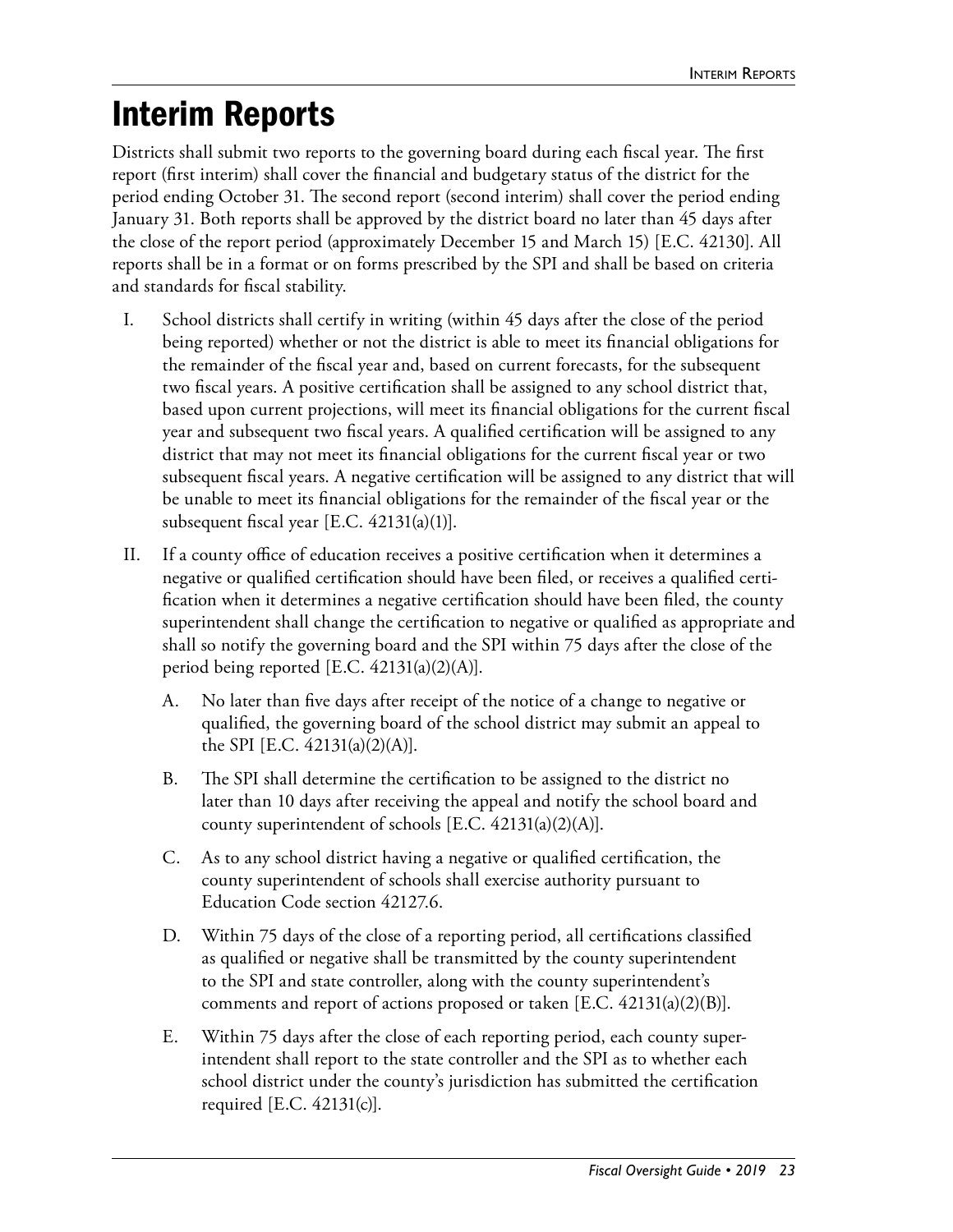- F. The controller's office may conduct an audit or review of the fiscal condition of any district having a negative or qualified certification [E.C. 42131(d)].
- III. Whenever a district has a qualified or negative certification, the county superintendent of schools may exercise authority granted in Education Code sections 42127.6 and 42131(b).
- IV. If the second interim report transmitted by a school district each fiscal year is qualified or negative, the governing board of that school district shall provide the county superintendent, the SPI and the controller with a financial statement, no later than June 1 of that fiscal year, that projects the district's fund and cash balances through June 30 for the period ending April 30 [E.C. 42131(e)]. This report is sometimes referred to as the "third interim report." A district is not required to self-certify to a "positive," "qualified," or "negative" certification when submitting their June 1 financial statement.
- V. A school district that has a qualified or negative certification in any fiscal year may not issue, in that year or in the next fiscal year, certificates of participation, tax anticipation notes, revenue bonds, or any other debt instruments that do not require the approval of the voters of the district, unless the county superintendent of schools determines that the district's repayment of that indebtedness is probable [E.C. 42133].
- VI. A school district that has a qualified or negative certification must allow the county office of education at least 10 working days to review and comment on any proposed agreement between the exclusive representative and the public school employer before it is ratified. The school district shall provide the county superintendent with all information relevant to an understanding of the financial impact(s) of the agreement, pursuant to Government Code section 3543.2. The county superintendent shall notify the school district, the county board of education, the district superintendent, the governing board of the school district, and each parent and teacher organization of the district within those 10 days if, in his or her opinion, the agreement would endanger the fiscal well-being of the school district.
- VII. The SPI or the county superintendent of schools can revoke/suspend its approval of a district drawing warrants on the county treasury if the district has a qualified or negative interim report certification [E.C. 42652].
- VIII.If the governing board of any school district neglects to file interim reports, the county superintendent of schools shall not make any apportionment of state or county school money to the district for the current year, and the county superintendent shall notify the appropriate county official that he or she will not approve any warrants issued by the school district [E.C. 42128].
- IX. If school districts and county offices of education do not transmit budget reports, prior year expenditure reports, qualified and negative financial status reports, program cost accounting reports, certifications, audit reports, and those reports used to calculate the first, second, and annual principal apportionments and special purpose apportionments within 14 days after the submission date prescribed in the statute or by SPI, the SPI may direct the county auditor to withhold payment of any stipend, expenses, or salaries to the district superintendent, county superintendent, or members of the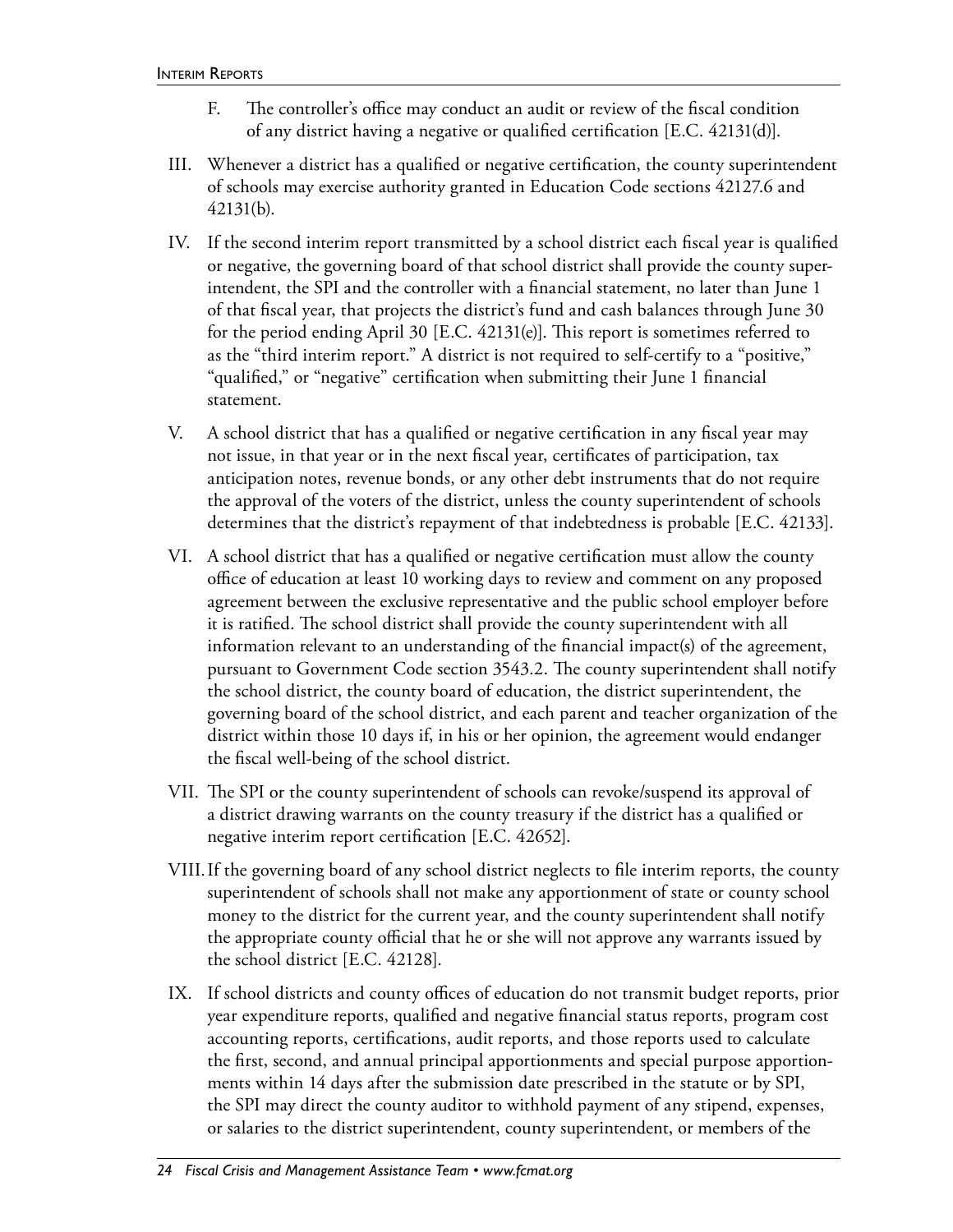governing boards, as appropriate. The payments shall be withheld until the delinquent reports have been submitted to the SPI. If the county superintendent performs the functions of the county auditor, the SPI may direct the county superintendent to withhold the payments specified in this section (E.C. 42129).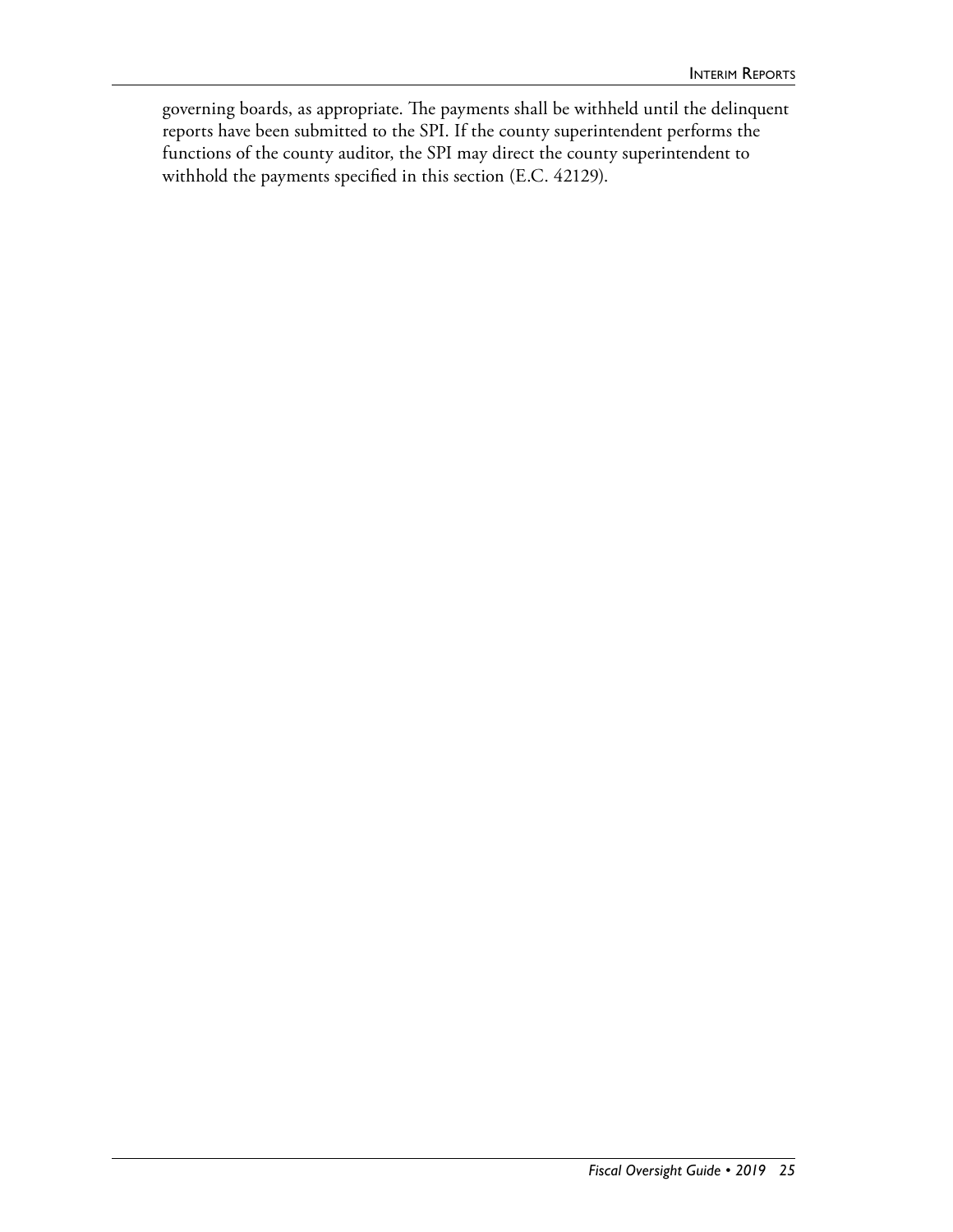

*26 Fiscal Crisis and Management Assistance Team • <www.fcmat.org>*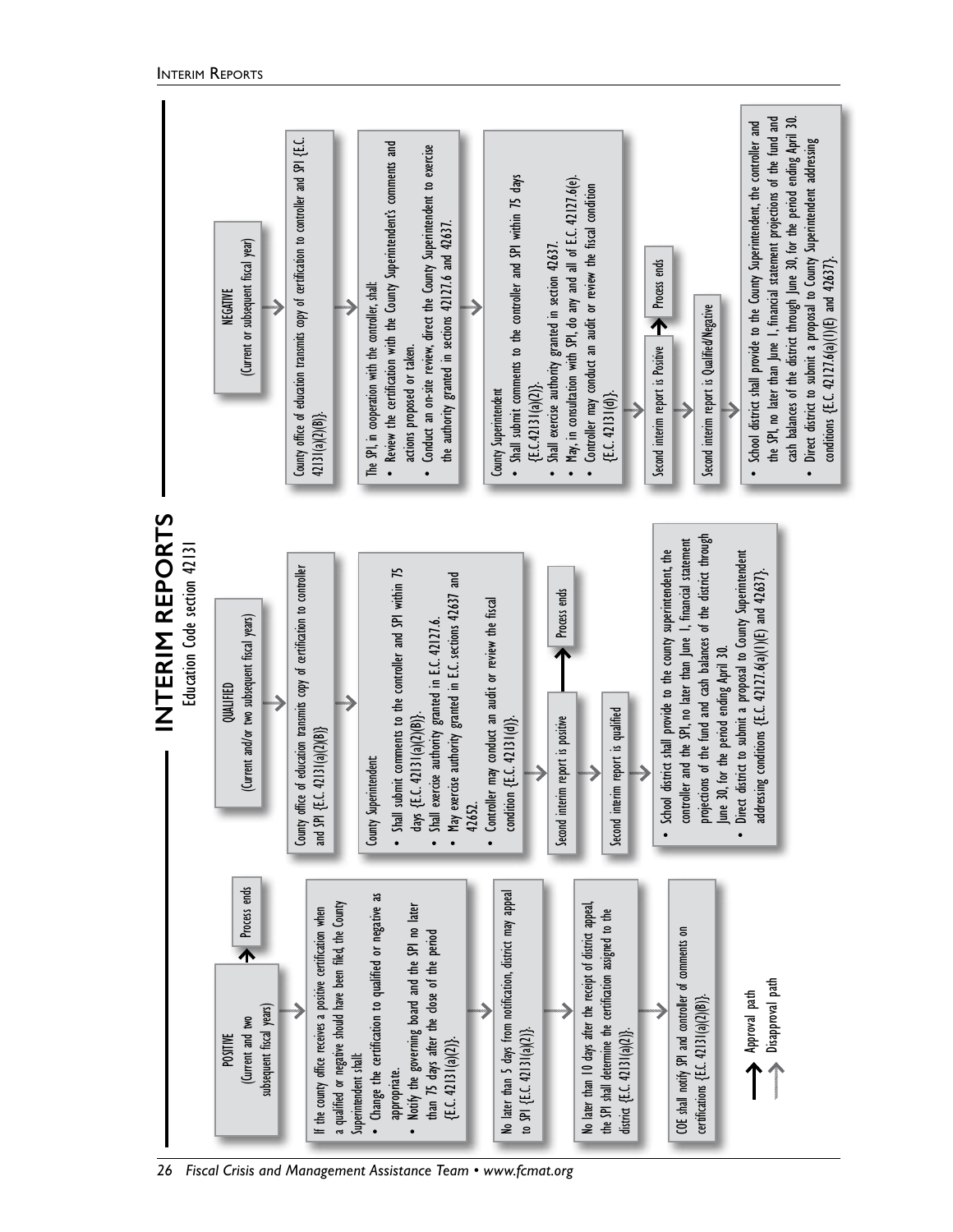### <span id="page-32-0"></span>Response and Appeal Procedures

This section is intended to provide a summary of the response and appeal procedures related to various aspects of the budget approval and interim reporting process. For more information, code references and timelines related to a specific area, refer to those sections contained in this guide.

- I. No later than five days after the district receives notice of change(s) in the district's budget to be imposed pursuant to Education Code sections 42127.3(b), 42127.6(e) or 42131(b), the LEA board may respond or appeal.
	- A. The district governing board may submit an appeal and a response to the SPI, including any revisions to the adopted final budget and any proposed actions to be taken by the district as a result of the BRC [E.C. 42127.3(b)].
	- B. The district governing board may submit an appeal to the SPI based on the contention that the change(s) would do one or more of the following [E.C. 42127.9(a)]:
		- 1. Exceed the financial and program changes that are necessary.
		- 2. Require reductions that are unnecessary.
		- 3. Force changes that are inconsistent with state or federal law.
- II. No later than five days after receiving that appeal, the SPI, with the concurrence of the president of the state board or the president's designee, shall deny or uphold the appeal [E.C. 42127.9(b)].
	- A. If the appeal is upheld, the SPI may revise changes adopted by the county office or offer guidelines to the LEA and COE on changing the budget [E.C. 42127.9(b)].
	- B. If the appeal is denied, the LEA shall implement changes adopted by the county superintendent of schools [E.C. 42127.9(b)].
- III. During the appeal process, the county superintendent may stay any action of the governing board that is inconsistent with the district's ability to meet its financial obligations in the current or subsequent fiscal years until resolution of the appeal by the SPI [E.C. 42127.6(b), (c) and (d)].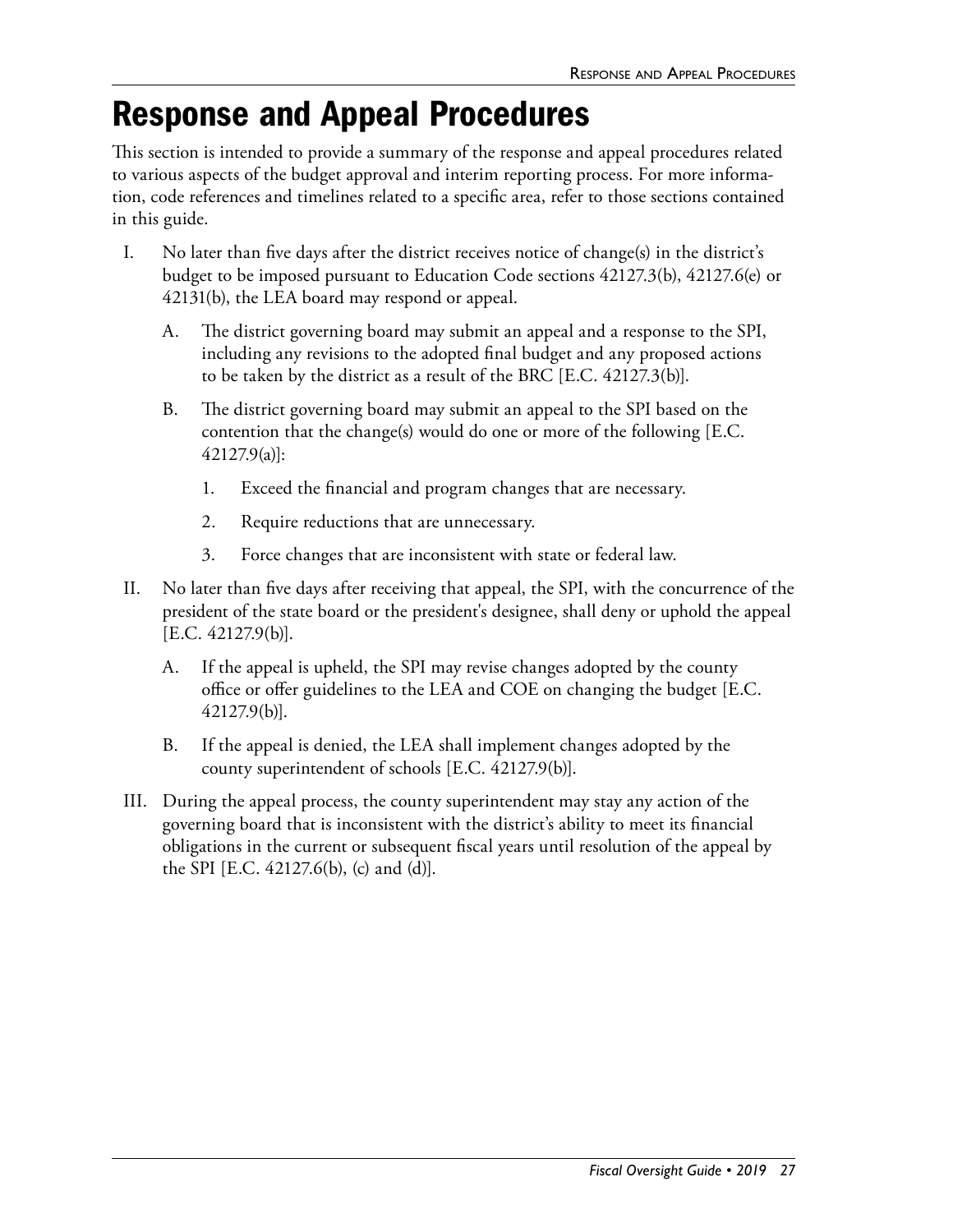### Changes In School District Budget **APPEAL PROCEDURES**

Education Code 42127.9

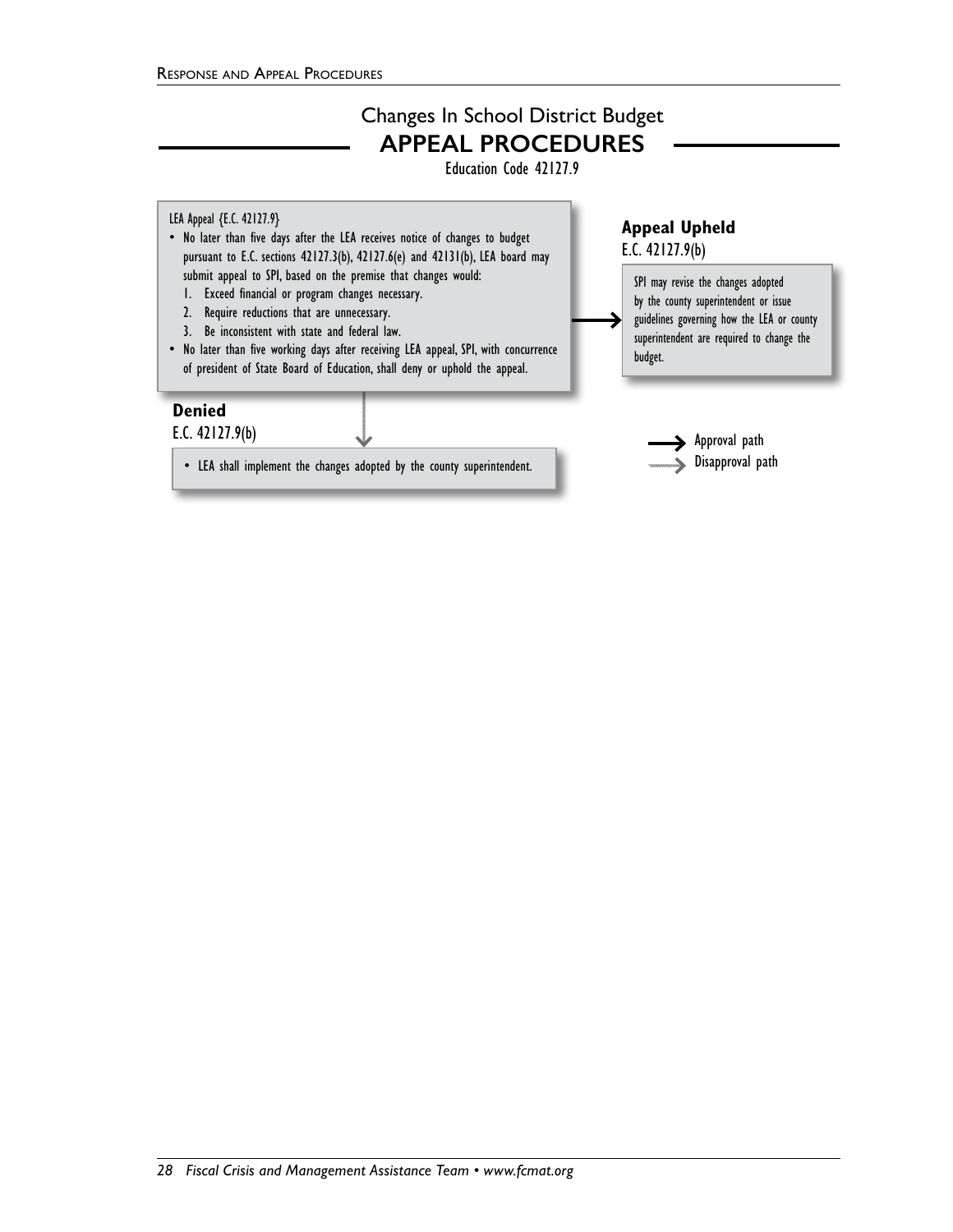### <span id="page-34-0"></span>School Districts that Receive an Emergency Apportionment

The Legislature finds and declares that when a school district becomes insolvent and requires an emergency apportionment from the state, it is necessary that the county superintendent of schools, under the supervision of the SPI, assume control of the school district to ensure its return to fiscal solvency [E.C. 41325(a)]. The passage of AB 1840 (Chapter 426 / September 17, 2018) changed oversight from the formerly state-centric system to a structure more consistent with the principles of local control.

### School Districts

- I. Before applying for an emergency apportionment, the governing board of the school district shall discuss the need for that apportionment at a regular or special meeting of the governing board and, at that meeting, shall receive testimony regarding the emergency appropriation from parents, exclusive representatives of employees of the school district, and other members of the community [E.C. 41326(a)].
- II. The district shall add the administrator as a covered employee of the qualifying school district for all purposes of errors and omissions liability insurance policies [E.C. 41326(b)(7)]. In addition, the salary and benefits of the administrator shall be established by the county superintendent and paid by the district [E.C. 41326(b)(8)].
- III. The district shall bear 100 percent of all costs associated with implementing the provisions of an emergency apportionment, including the activities of the Fiscal Crisis and Management Assistance Team. The SPI will withhold the costs from the district's apportionment [E.C. 41328].
- IV. A school district shall provide the county superintendent of schools with a copy of a study, report, evaluation, or audit that contains evidence of fiscal distress under the state's criteria and standards adopted in Education Code section 33127 and that was commissioned by [E.C.  $42127.6(a)(1)$ ]:
	- The district
	- The county superintendent
	- The superintendent of public instruction
	- State control agencies
	- Fiscal Crisis and Management Assistance Team
	- Regional teams
- V. The governing board of the district shall serve as an advisory body reporting to the administrator and have no rights, duties, or power and is not entitled to any stipend, benefits or other compensation [E.C. 42127.6(d)(1) and E.C. 41326(c)(1)].
- VI. After one full fiscal year has elapsed following the school district's acceptance of an emergency apportionment, and for the duration of the administratorship, the district's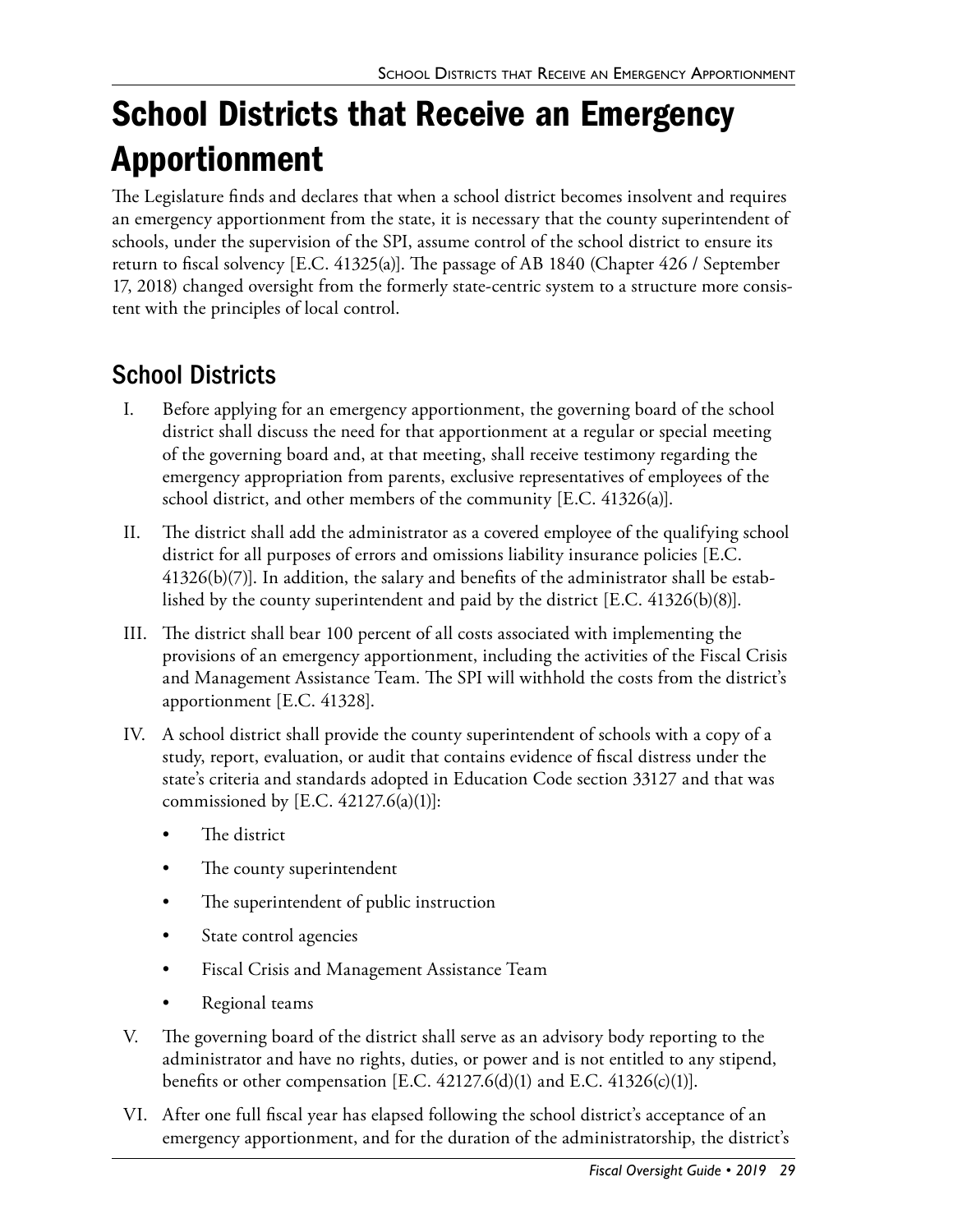governing board may conduct an annual advisory evaluation of the administrator. An advisory evaluation shall focus on the administrator's effectiveness in leading the school district toward fiscal recovery and improved academic achievement. Advisory evaluation criteria shall be agreed upon by the district's governing board and the administrator before the advisory evaluation. The advisory evaluation shall include, but not be limited to, all of the following [E.C. 42127.6(2)(A) and (B)]:

- Goals and standards consistent with Section 41327.1.
- Commendations in the areas of the administrator's strengths and achievements.
- Recommendations for improving the administrator's effectiveness in areas of concern and unsatisfactory performance.

An advisory evaluation of an administrator conducted by the governing board of a qualifying school district shall be submitted to the governor; the Legislature, pursuant to Section 9795 of the Government Code; the Superintendent; the president of the state board or the president's designee; the county superintendent of schools; and the County Office Fiscal Crisis and Management Assistance Team [E.C. 41326(d)(2)(B)].

### County Superintendents

A number of the duties formerly assigned to the SPI are now assigned to the county superintendent of schools with the concurrence of the SPI and the president of the SBE.

- I. The county superintendent shall assume all of the legal rights, duties and powers of the governing board of a district which has qualified for an emergency appropriation. The county superintendent of schools, in concurrence with both the SPI and the president of the SBE, shall appoint an administrator from a pool of candidates identified and vetted by FCMAT [E.C. 41326(b)].
- II. The appointment of an administrator to a school district that has received an emergency apportionment does not remove any statutory rights, duties, or obligations from the county superintendent of schools. The county superintendent of schools retains the responsibility to superintend school districts under their jurisdiction [E.C. 41327.2(a)].
	- The administrator serves under the direction and supervision of the county superintendent of schools [E.C. 41326(b)(1)].
	- The administrator may enter into agreements on behalf of the school district and, subject to any contractual obligation of the school district, change any existing school district rules, regulations, policies or practices as needed to effectively implement the recovery plan [E.C. 41327(b)].
- III. The county superintendent of schools shall document the fiscal and administrative status of the district, particularly in regard to its implementation of the fiscal and management recovery plans. Each report shall include a determination of whether the district's revenue streams appear consistent with its expenditure plan according to the most recent data at the time of the report. These reports are required until six months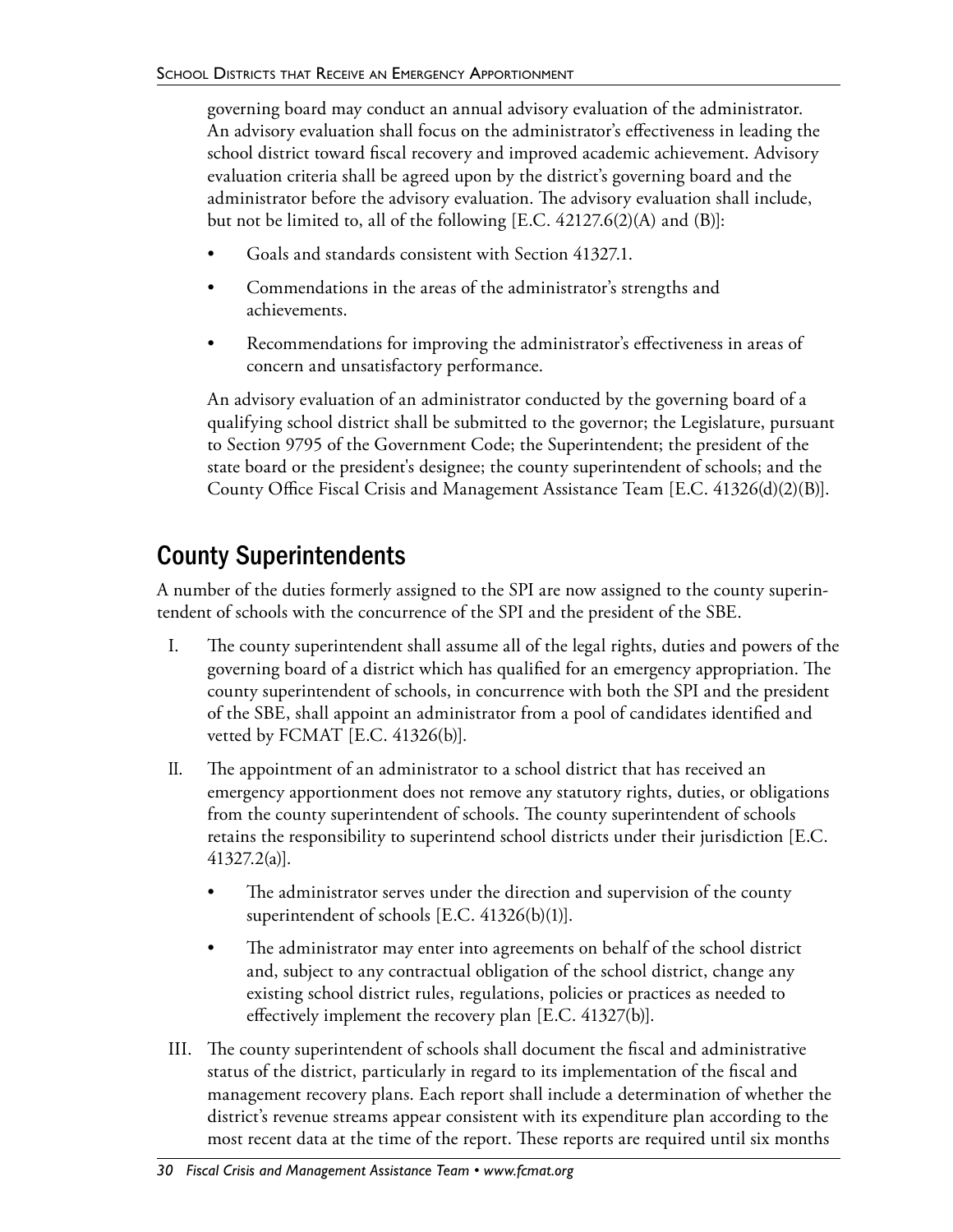after all rights, duties, and powers are returned to the school district and shall be submitted to the following [E.C. 41327.2(b)]:

- The SPI
- Appropriate fiscal and policy committees of the Legislature
- The state director of finance
- IV. The county superintendent of schools, with concurrence from both the SPI and the president of the SBE, may return power to the governing board if performance under the recovery plan has been demonstrated to the satisfaction of the county superintendent of schools, with concurrence from the SPI [E.C. 41326(f)(1)(B)].
- V. Upon return of power to the governing board of the district that received an emergency apportionment, a trustee is appointed by the county superintendent of schools, the SPI and the president of the SBE, by majority vote.
	- The trustee shall report directly to the county superintendent of schools.
- VI. The trustee shall serve until the school district has adequate fiscal systems and controls in place and the SPI has determined that the school district's future compliance with the fiscal plan approved for it is probable; only with the concurrence of the county superintendent of schools, the SPI and the president of the SBE may the trustee's appointment then be terminated [E.C.  $41320.1(a)(3)$ ].
- VII. After the trustee's period of service, and until the loan is repaid, the county superintendent of schools that has jurisdiction over the school district may stay or rescind any action of the governing board of the school district that, in his or her judgment, may affect the financial condition of the school district [E.C. 41320.1(c)(2)].
	- The county superintendent of schools shall notify the SPI and the president of the SBE or the president's designee within five business days if he or she stays or rescinds an action of the governing board of the school district. The notice shall include, but not be limited to, both of the following:
		- A description of the school district's governing board's intended action and its financial implications.
		- The rationale and findings that support the county superintendent of schools' decision to stay or rescind the action of the governing board of the school district.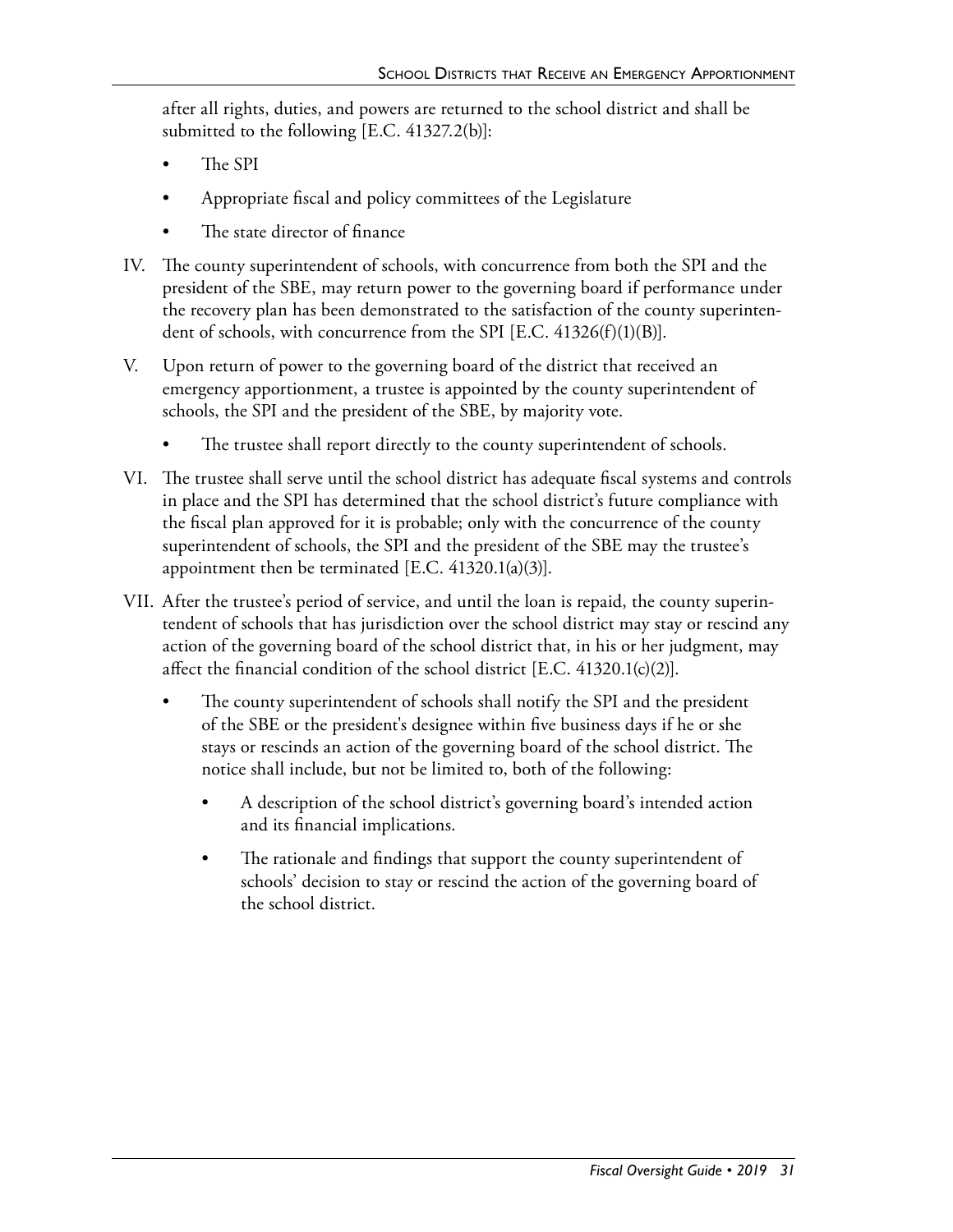## Administrators and Trustees for Districts that Receive an Emergency Apportionment

#### Administrators

For any school district that receives an emergency apportionment, an administrator appointed by the county superintendent of schools administers the district until it is restored to fiscal solvency and local governance is returned, and a trustee with stay-and-rescind authority appointed by the county superintendent of schools monitors and oversees the district subsequent to the return of local governance.

An administrator shall have recognized expertise in management and finance and shall be selected from a pool of candidates identified and vetted by FCMAT [E.C. 41326(b)]. The local governing board serves in an advisory role and has no legal rights, powers or duties. The administrator has the following responsibilities [E.C. 41326(b)(2):

- I. Within 30 days of being appointed by the county superintendent, the administrator shall discuss with all of the following groups the options for resolving the district's fiscal problems and shall consider, on a monthly basis, information from one or more of these groups [E.C. 41326.1]:
	- The governing board
	- Any district advisory council
	- Any district parent-teacher organization
	- District community members
	- The district administrative team
	- The Fiscal Crisis and Management Assistance Team
	- Representatives of employee bargaining units
	- The county superintendent of schools
- II. The administrator shall serve under the direction and supervision of the county superintendent of schools (with concurrence from both the SPI and the president of the SBE) [E.C. 41326 (b)(1)]. The administrator shall prepare or obtain the following reports and plans [E.C. 41327(a)] and submit them to the county superintendent (with concurrence from the SPI) [E.C. 41327(b)].
	- A management review and recovery plan [E.C.  $41327(a)(1)$ ].
	- A multiyear financial recovery plan, which will include an annual plan to repay to the state any and all loans owed by the district. This plan will be submitted on or before July 1 [E.C. 41327(a)(2)].
	- An annual report on the financial condition of the district, including but not limited to [E.C. 41327(a)(3)]: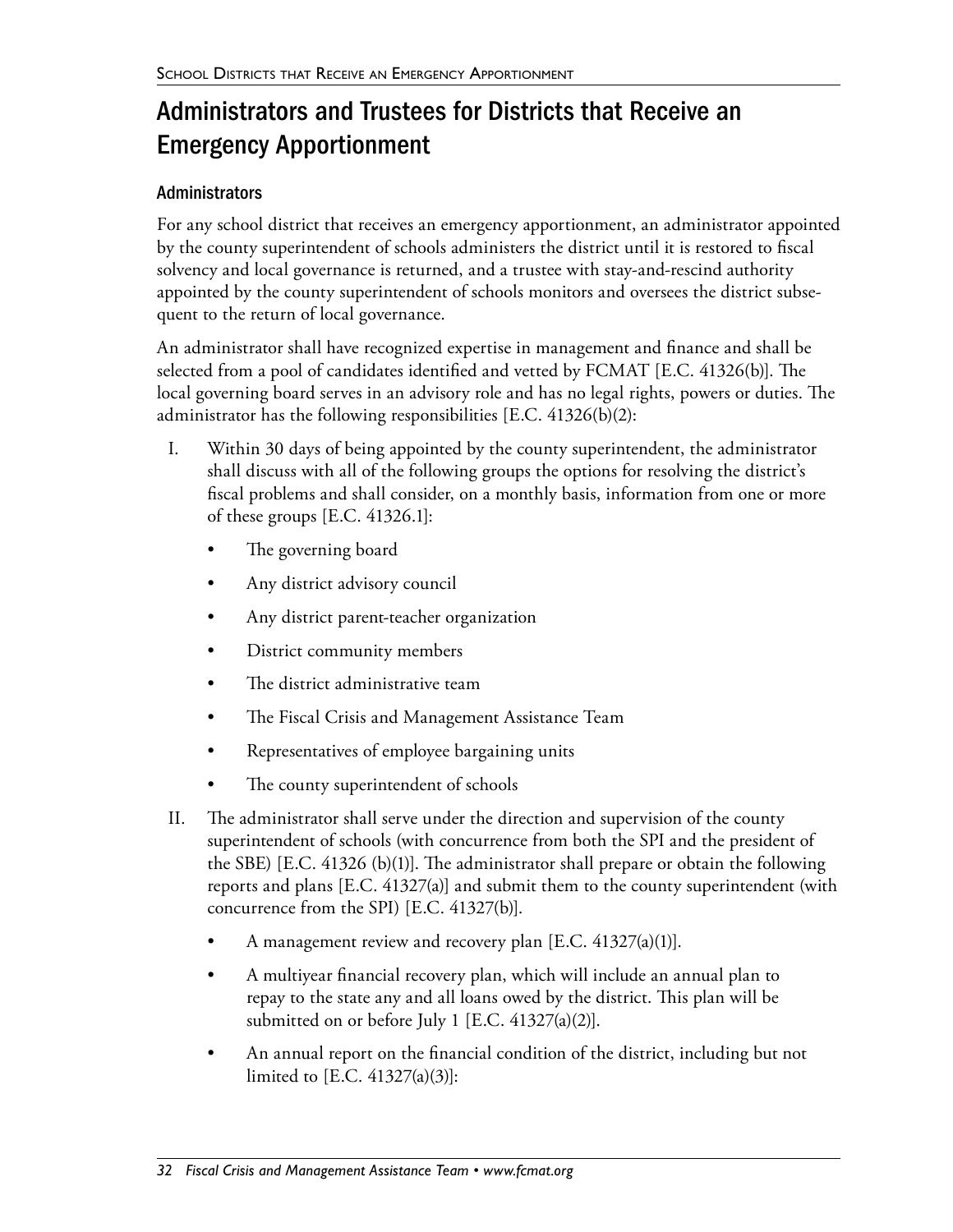- Specific action taken to reduce district expenditures or increase district income, and the amount of cost savings or income increases resulting from those actions.
- A copy of the district's current year adopted budget.
- Amount of district's budgeted reserve.
- •. Status of employee contracts.
- Obstacles to implementing the approved recovery plan.
- III. With approval of the county superintendent, the administrator may enter into agreements on behalf of the district and, subject to any contractual obligation of the district, change any existing district rules, regulations, policies or practices as needed to implement the recovery plans  $[EC. 41327(c)].$
- IV. The salary and benefits of the administrator shall be established by the county superintendent and paid by the district [E.C. 41326(b)(8)].

#### **Trustees**

A trustee appointed by the county superintendent of schools provides additional oversight of the district after the local governing board has had its legal rights, powers and duties restored. A trustee shall have recognized expertise in management and finance, and shall be selected from a pool of candidates identified and vetted by FCMAT [E.C. 41320(a)].

- I. The trustee is in place until the following take place [E.C. 41320.1(a)(3)]:
	- The school district has adequate fiscal systems and controls in place.
	- The SPI has determined that the school district's future compliance with the fiscal plan approved for it is probable.
	- The county superintendent, the SPI and the president of the SBE decide to terminate the trustee's appointment (not less than three years after it commences).
- II. The trustee shall monitor and review the operation of the school district. The trustee may stay or rescind any action of the governing board that, in the judgement of the trustee, may affect the financial condition of the district [E.C. 41320.1(c)].
- III. After the trustee's period of service, and until the loan is repaid, the county superintendent of schools that has jurisdiction over the school district may stay or rescind any action of the governing board of the school district that, in his or her judgment, may affect the financial condition of the school district [E.C.  $41320.1(c)(4)$ ].
- IV. The county superintendent of schools, with concurrence from the SPI, may establish timelines and prescribe formats for reports and other materials to be used by the trustee to monitor and review the operations of the school district.
	- The trustee shall approve or disapprove all reports and other materials required from the school district as a condition of receiving the apportionment. The SPI, upon the recommendation of the trustee, may reduce an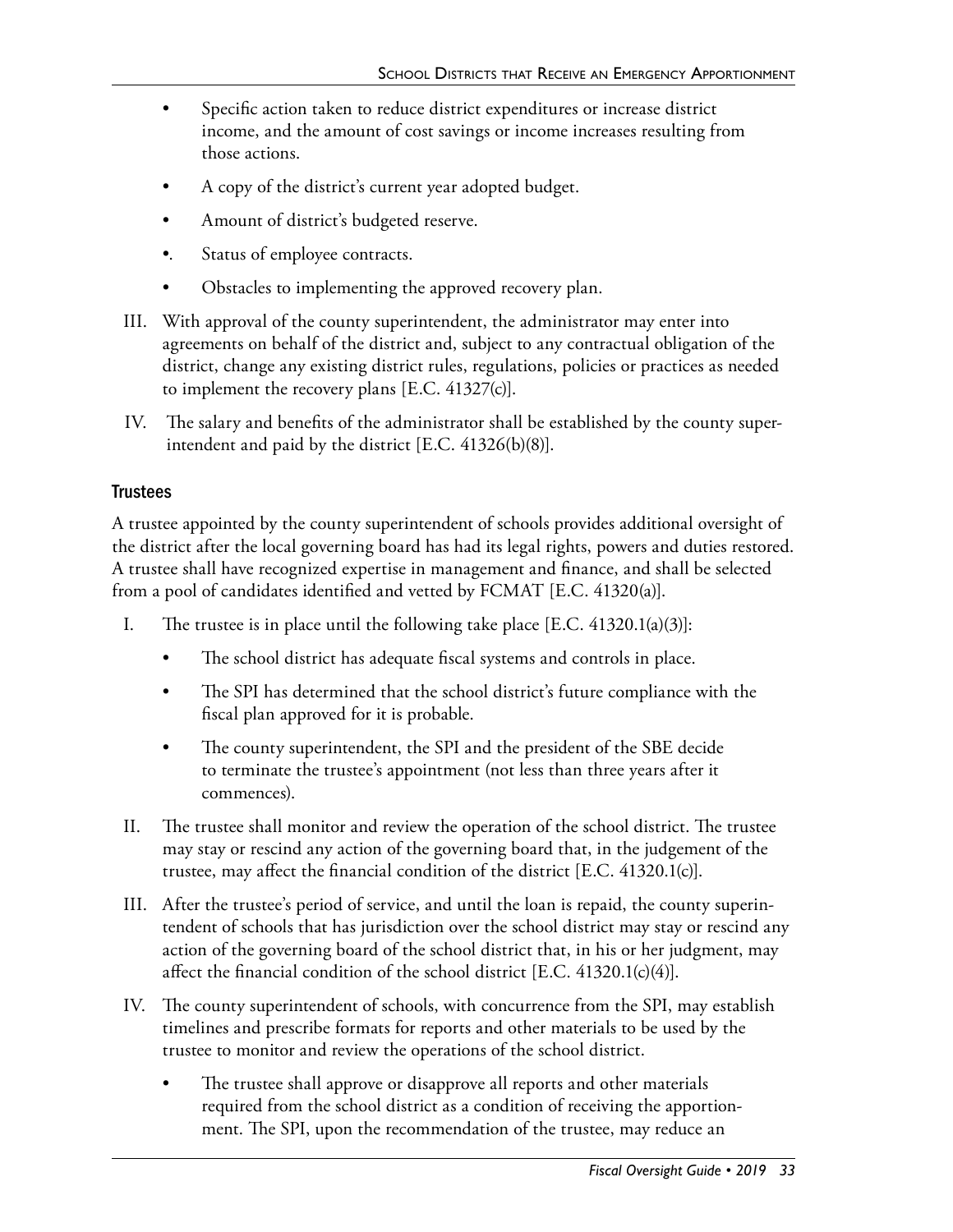apportionment to the school district in an amount up to two hundred dollars (\$200) per day for each late or disapproved report or other material required under this part, and shall report to the Legislature a failure of the school district to comply with the requirements of this section [E.C. 41320.1(a)4].

## FCMAT

- I. FCMAT shall identify and vet a pool of candidates who have recognized experience in management and finance, previous experience mitigating fiscal distress in school districts, and the ability to engage meaningfully with the community. The county superintendent, the SPI and the president of the SBE shall appoint an individual from this pool as either an administrator or trustee [E.C. 41320.1(a) and E.C. 41326(b)].
	- FCMAT shall provide an opportunity for public input on the selection of the pool of administrator candidates [E.C. 41320.1 (b), E.C. 41326(c)].
- II. FCMAT shall conduct comprehensive assessments of school districts that are in state receivership. The assessments shall evaluate the district in the five major operational areas (community relations and governance, personnel management, pupil achievement, financial management, and facilities management). FCMAT shall complete a minimum of two reports identifying the district's progress in implementing the improvement plans [E.C. 41327.1(a) and 41327.1(b)].
- III. After the comprehensive assessments are complete, and based on the level of improvement needed for local control to be returned as determined by the county superintendent, in consultation with FCMAT, the SPI, and the president of the SBE, FCMAT shall complete improvement plans in the five operational areas that focus on agreed-upon standards and that are consistent with the financial improvement plan [E.C. 41327.1(c)].
- IV. FCMAT shall complete and file written status reports every six months after a loan has been approved, indicating the progress the district is making in meeting the recommendations of the improvement plans. The reports shall be submitted to the following [E.C. 41327.1(d)]:
	- The appropriate fiscal and policy committees of the Legislature
	- The members of the Legislature that represent the district
	- Any advisory council of the school district
	- The SPI
	- The county superintendent of schools
	- The director of finance
- V. FCMAT shall review the fiscal oversight performed by the county superintendent of schools for the district receiving the emergency apportionment [E.C. 41326(l)].
	- Within three months of the emergency apportionment, FCMAT shall report its findings to the Legislature and provide a copy of that report to the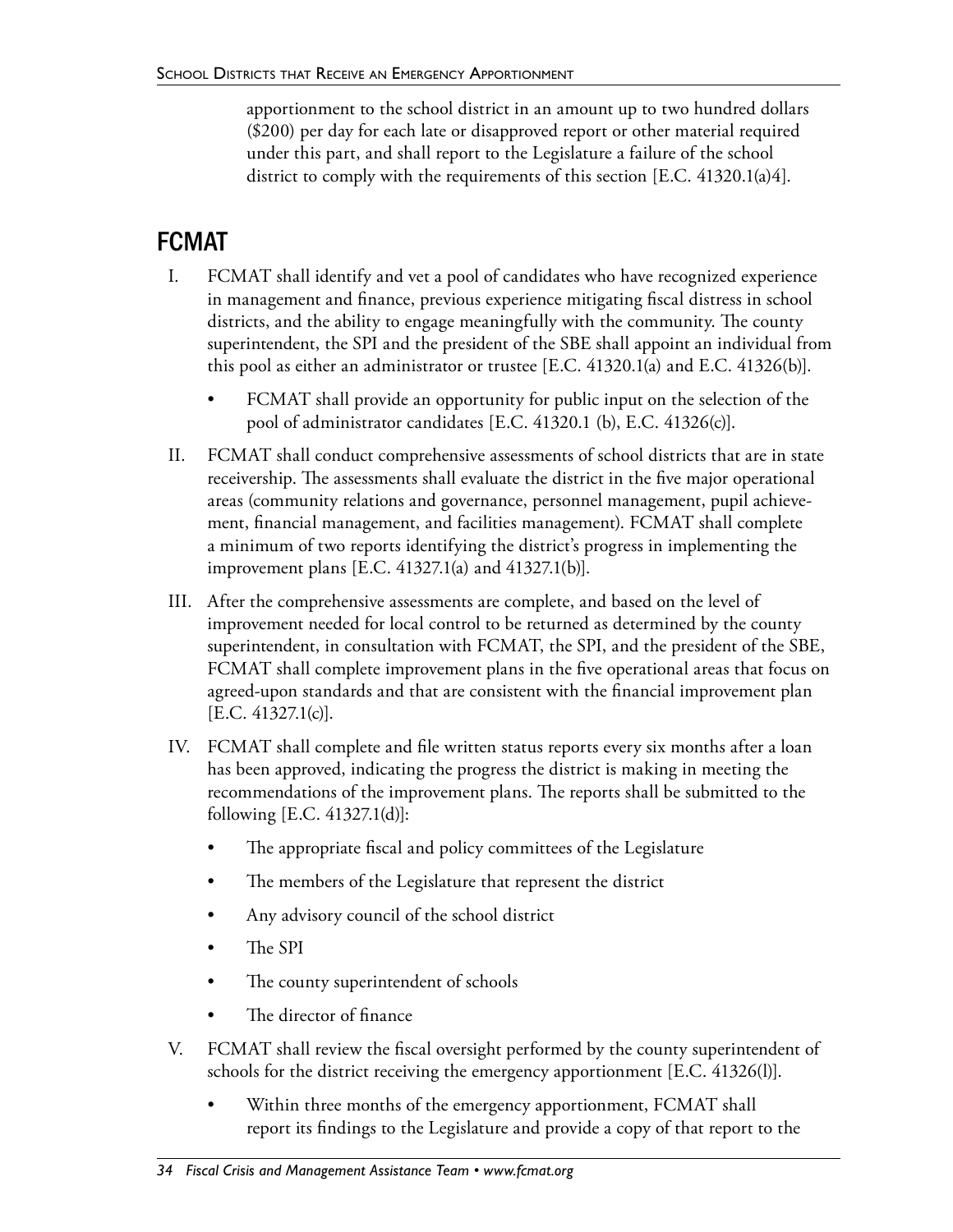Department of Finance, the SPI, and the president of the SBE [E.C. 41326(l) (2)].

- This report shall include findings regarding fiscal oversight actions that were or were not taken and may include recommendations for an appropriate legislative response to improve fiscal oversight [E.C. 41326(l)(2)].
- Recommendations may include appropriate legislative responses to improve fiscal oversight [E.C.  $41326(l)(2)$ ].
- In the years following the initial report of fiscal oversight performed by the county superintendent of schools, FCMAT will perform annual reviews of the effectiveness of the county office of education's oversight of the district  $[E.C. 41326(l)(3)].$
- If FCMAT determines that the county superintendent of schools failed to carry out his or her responsibilities for fiscal oversight, the SPI, with the concurrence of the president of the SBE, may exercise the authority of the county superintendent of schools who has oversight responsibilities for a qualifying school district [E.C. 41326(l)(4)].
- The SPI and the president of the SBE shall further require the county superintendent of schools to demonstrate remediation of deficiencies identified in FCMAT's reviews of the fiscal oversight provided.
- If the SPI finds that the county superintendent of schools failed to appropriately take into account particular types of indicators of financial distress or failed to take appropriate remedial actions in the qualifying school district, the SPI shall further investigate whether the county superintendent of schools failed to take into account those indicators, or similarly failed to take appropriate actions in other school districts with negative or qualified certifications.

## Legislative Budget Subcommittees

- I. The Legislative budget subcommittees are to annually conduct a review of each school district that has received an emergency state apportionment. The review is to include the following  $[EC. 41326(i)]$ :
	- An evaluation of the financial condition of the district.
	- The impact of the recovery plan on the district's educational program.
	- The efforts made by the administrator to obtain input from the community and the governing board.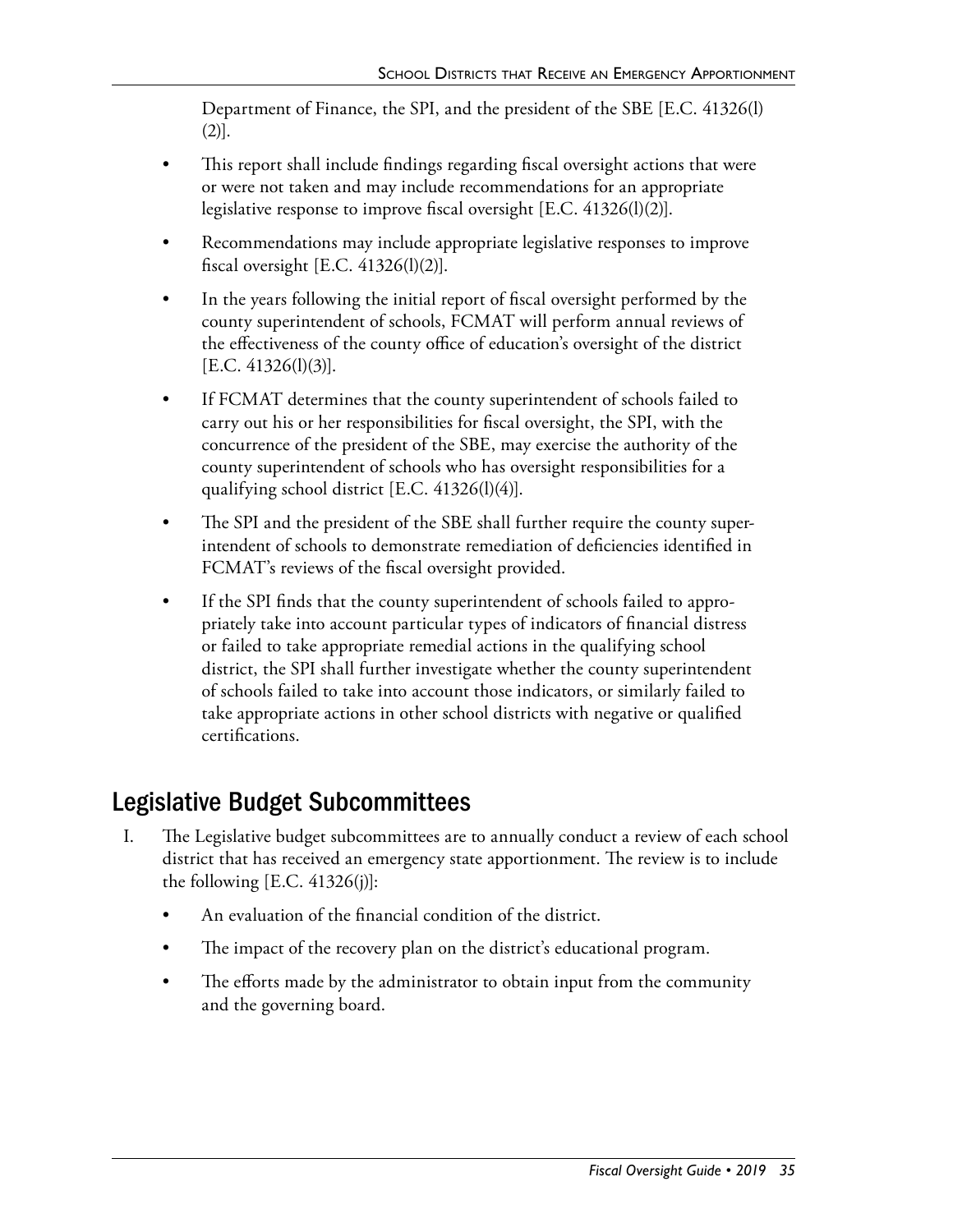| Education Code 41320)             |                                                                                                                                                                                                                                                                                                                                                                                     | -Serves under the direction and supervision of the county<br>-Functions as the board and the superintendent for the<br>-Administrator appointed from pool of experts by the<br>county superintendent with concurrence of SPI and<br>president of the state board of education<br>superintendent<br>district | - With concurrence from SPI and president of the state board, the county superintendent may<br>Administrator determines that future compliance with recovery plans is probable<br>return power to the school district board once certain conditions are met<br>Return of local control; board authority resumes | -Has stay/rescind authority over board decisions that may<br>superintendent with concurrence of SPI and president of<br>-Serves until the district has adequate fiscal systems and<br>-Trustee appointed from pool of experts by the county<br>-Reports directly to the county superintendent<br>affect the financial condition of the district<br>the state board of education<br>controls in place |                                                                                                                                                                                                                                                                                                                                                                                     |
|-----------------------------------|-------------------------------------------------------------------------------------------------------------------------------------------------------------------------------------------------------------------------------------------------------------------------------------------------------------------------------------------------------------------------------------|-------------------------------------------------------------------------------------------------------------------------------------------------------------------------------------------------------------------------------------------------------------------------------------------------------------|-----------------------------------------------------------------------------------------------------------------------------------------------------------------------------------------------------------------------------------------------------------------------------------------------------------------|------------------------------------------------------------------------------------------------------------------------------------------------------------------------------------------------------------------------------------------------------------------------------------------------------------------------------------------------------------------------------------------------------|-------------------------------------------------------------------------------------------------------------------------------------------------------------------------------------------------------------------------------------------------------------------------------------------------------------------------------------------------------------------------------------|
| Emergency Appropriation Districts | -Legislature drafts a bill to fund the emergency appropriation<br>Plan to repay must be created and approved by COE and SPI<br>-Once governor signs bill, district superintendent is released,<br>School district requests emergency apportionment<br>County superintendent submits report to State<br>School district declares cash insolvency<br>governing board becomes advisory |                                                                                                                                                                                                                                                                                                             |                                                                                                                                                                                                                                                                                                                 |                                                                                                                                                                                                                                                                                                                                                                                                      | with concurrence from SPI and president of the state board of<br>financial condition of the district until the loan is fully repaid<br>-After no less than three years, the county superintendent<br>-County superintendent retains the right to stay or rescind<br>education, the trustee appointment may be terminated<br>actions taken by the district board that may affect the |
|                                   | Cash Insolvency                                                                                                                                                                                                                                                                                                                                                                     | bestnioddA<br>hdministrator                                                                                                                                                                                                                                                                                 | Returned<br>Local Control                                                                                                                                                                                                                                                                                       | betnioqqA<br>Trustee                                                                                                                                                                                                                                                                                                                                                                                 | Released<br>Trustee                                                                                                                                                                                                                                                                                                                                                                 |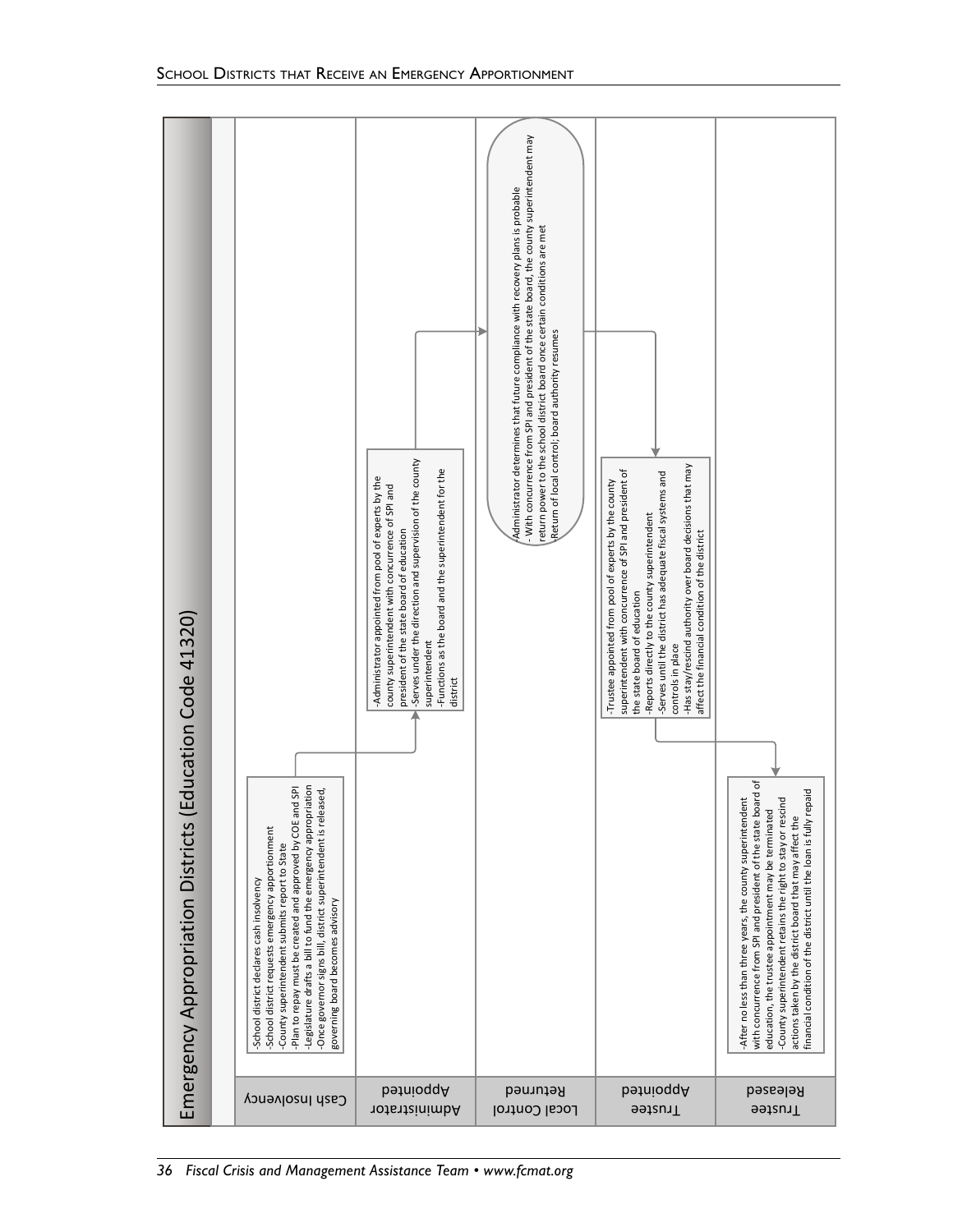# Charter School Oversight by Chartering Authority

Charter schools in California are a unique part of the public education system. Although the Charter School Act exempts charter schools from many of the Education Code provisions that pertain uniquely to school districts, many other state and federal laws that govern public entities apply equally to them. On March 5, 2019, Governor Gavin Newsom signed Senate Bill 126, which requires charter schools to comply with the same public records, open meeting and conflict of interest laws as school districts and county offices of education. This bill added section 47604.1 to the California Education Code. As part of that section, beginning on July 1, 2019, a petitioner that submits a charter petition or a charter school that submits a charter renewal or material revision application, shall not operate as, or be operated by, a for-profit corporation, a for-profit educational management organization, or a for-profit charter management organization [E.C. 47604(b)(1)]. More detailed definitions of specific charter school functions and requirements are contained in the petition used to create them and usually in a memorandum of understanding (MOU) that is developed cooperatively with a charter school's authorizing entity. Because of this, the general provisions of AB 1200 do not apply to charter schools; however, a charter school and its authorizing entity can agree in an MOU that AB 1200 and related standards will be followed as part of fiscal oversight.

Fiscal oversight of charter schools is primarily the responsibility of the authorizing entity, which can be a school district, a county office of education, or the California State Board of Education (SBE). The authorizing agency is responsible for adequate and appropriate oversight, including determining if a charter school is following prudent business practices and generally accepted accounting principles for revenues and expenditures and preparing financial reports. A charter school may have its charter revoked by its authorizing agency for material violations including gross financial mismanagement that jeopardizes the financial stability of the charter; illegal or substantially improper use of charter school funds for the personal benefit of any officer, director or fiduciary of the charter school; substantial and sustained departure from measurably successful academic practices that would deny the educational development of the school's pupils; failure to improve pupil outcomes across multiple state and school priorities identified in the charter; or any violation of any provision of the law [E.C. 47604.5].

Education Code section 47604 states that an agency that authorizes a charter that will be operated as or by a nonprofit public benefit corporation shall not be liable for the debts or obligations of the charter school or for claims arising from the performance of acts, errors, or omissions by the charter school, if the charter-authorizing agency has complied with all oversight responsibilities required by law [E.C. 47604(d)].

FCMAT has developed a free, downloadable *[Charter School Annual Oversight Checklist](http://fcmat.org/wp-content/uploads/sites/4/2016/03/Charter-School-Annual-Oversight-Checklist-revised-final-3-17-2016.pdf)* to help both charter schools and their oversight agencies fulfill their responsibilities.

Oversight responsibilities include but are not limited to:

I. Each charter school shall annually prepare and submit the following reports to its chartering authority and the county superintendent of schools, or only to the county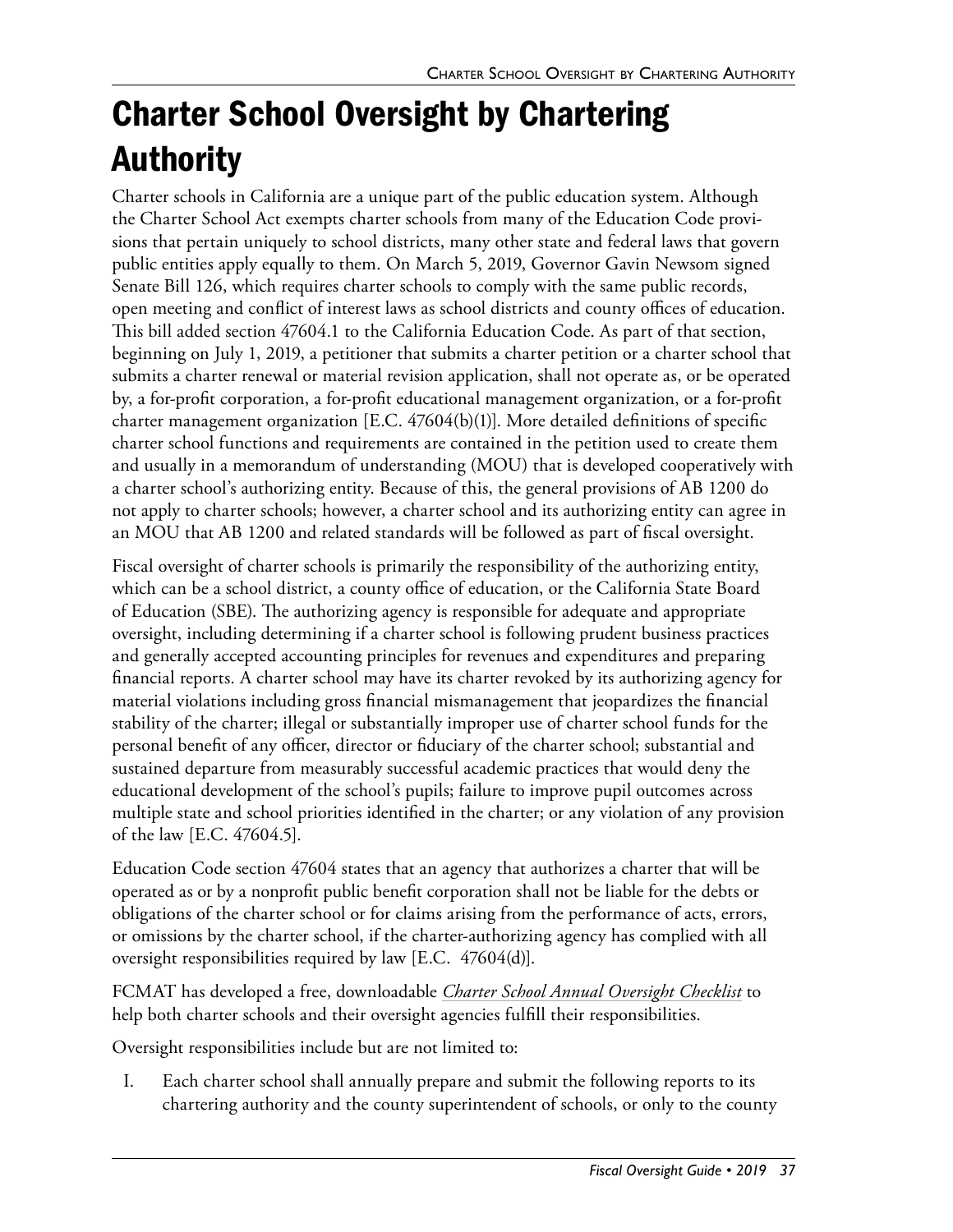superintendent of schools if the county board of education is the chartering agency  $[E.C. 47604.33(a)].$ 

- A. On or before July 1, a preliminary budget. For a charter school in its first year of operation, the information submitted pursuant to Education Code section  $47605(g)$  satisfies this requirement.
- B. On or before July 1, a charter school must prepare and submit the LCAP or the annual update to the chartering authority and the county superintendent of schools [E.C. 47604.33].

Charter schools are required to develop an LCAP focused on the eight key state priority areas that apply for the grade levels served at the charter school, or the nature of the program operated. The charter school must also consult with its school community in developing and annually revising its LCAP, including teachers, principals, administrators, other school personnel, parents and pupils [E.C. 47606.5].

The inclusion and description of goals for state priorities in the LCAP may be modified to meet the grade levels served and the nature of the programs provided, including modifications to reflect only the statutory requirements explicitly applicable to charter schools in the Education Code.

The LCAP must be reviewed and revised annually by the charter school's governing body and submitted to its authorizer. There is no explicit requirement in law that the authorizer approve the LCAP; rather, the chartering authority will review the LCAP as part of its regular oversight duties [E.C. 47604.32].

- C. On or before July 1, an annual update of goals and annual actions (in the LCAP or annual update of such) [E.C. 47606.5].
- D. On or before December 15, an interim financial report. This report shall reflect changes through October 31 [E.C. 47064.33(a)(3)].
- E. On or before March 15, a second interim financial report. This report shall reflect changes through January 31 [E.C. 47064.33(a)(4)].
- F. On or before September 15, a final unaudited report for the full prior year [E.C. 42100(b) and 47064.33(a)(5)].
- G. Any other reports as required by the charter petition or the MOU.
- II. A charter school shall submit a copy of its annual independent financial audit report for the preceding fiscal year to its chartering authority, the county superintendent of schools of the county in which the charter is located, the State Controller's Office and the CDE by December 15 of each year. This subdivision shall not apply if the audit of the charter school is encompassed in the audit of the chartering entity pursuant to Education Code section  $41020$  [E.C.  $47605.6$ (m)]. There is no provision in law for an extension of a charter school audit, as there is for a school district.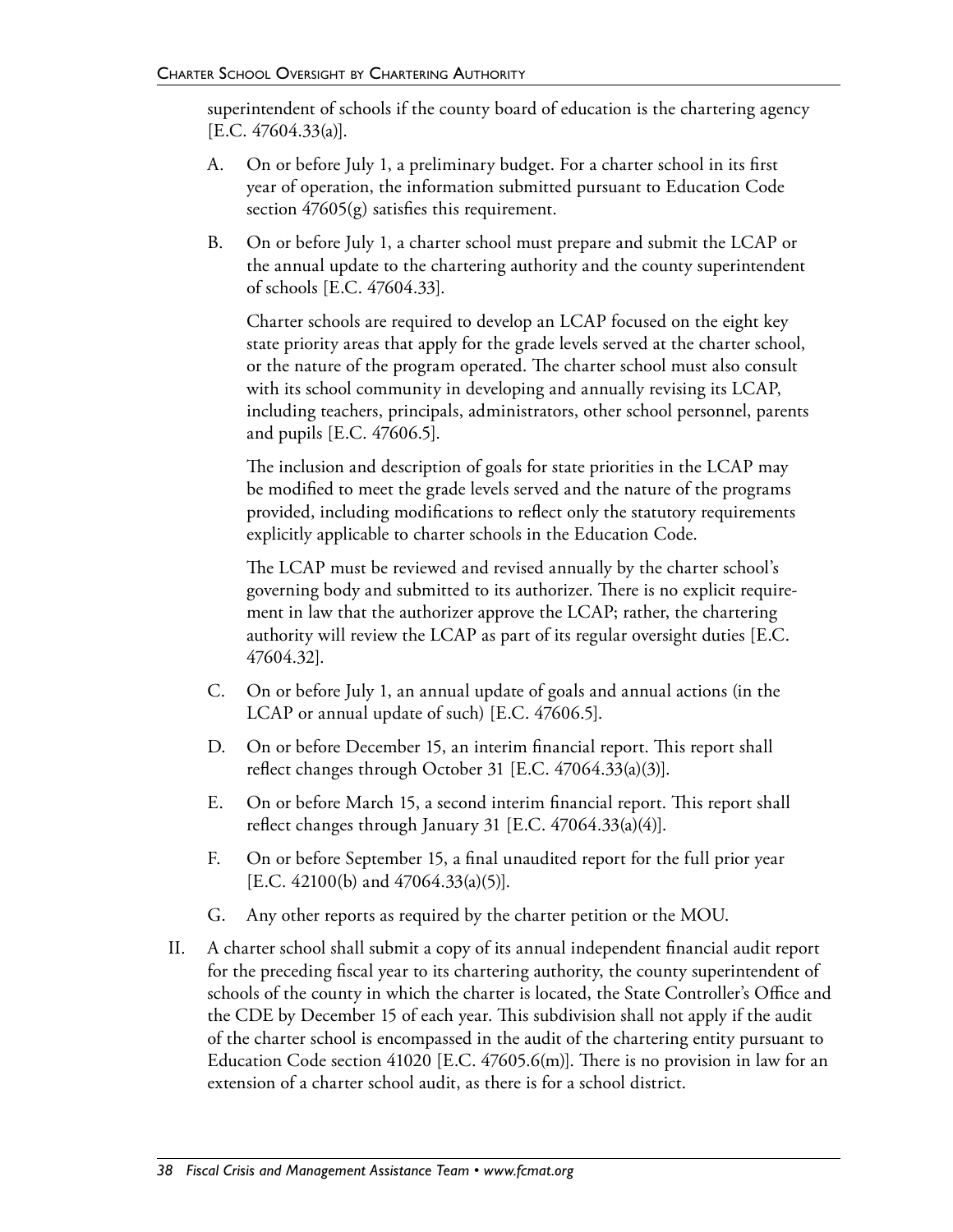Annual audits should commence in the first year in which a charter has revenues or expenditures; this may be before the first year in which school commences and the charter has average daily attendance (ADA).

III. A charter school shall respond promptly to all reasonable inquiries, including but not limited to inquiries regarding its financial records, from its chartering authority, from the county office of education that has jurisdiction over the school's chartering authority, or from the SPI, and shall consult with the chartering authority, the county office of education or the SPI regarding any inquiries [E.C. 47604.3].

The chartering authority shall use any financial information it obtains from the charter school to assess the fiscal condition of the charter school pursuant to subdivision (d) of Education Code section 47604.32 [E.C. 47604.33(b)].

- IV. Each chartering authority shall, in addition to any other duties imposed, do all of the following with respect to each charter school under its authority [E.C. 47604.32]:
	- A. Identify at least one staff member as a contact person for the charter school.
	- B. Visit each charter school at least annually.
	- C. Ensure that each charter school under its authority complies with all reports required of charter schools by law, including the LCAP and the annual update required pursuant to Education Code section 47606.5.
	- D. Monitor the fiscal condition of each charter school under its authority.
	- E. Provide timely notification to the CDE if any of the following circumstances occur or will occur with regard to a charter school for which it is the chartering authority:
		- 1. A renewal of the charter is granted or denied.
		- 2. The charter is revoked.
		- 3. The charter school will cease operation for any reason.
- V. The cost of performing the duties required above by the chartering authority shall be funded with supervisorial oversight fees collected pursuant to Education Code section 47613 [E.C. 47604.33(c)].
- VI. A county superintendent of schools may, based on written complaints by parents or other information that justifies the investigation, monitor the operations of a charter school located within that county and conduct an investigation into the operation of that charter school. If a county superintendent of schools monitors or investigates a charter school pursuant to this section, the county office of education shall not incur any liability beyond the cost of the investigation [E.C. 47604.4(a)].
- VII. A charter school shall notify the county superintendent of schools of the county in which it is located of the location of the charter school, including the location of each site, if applicable, prior to commencing operations [E.C. 47604.4(b)].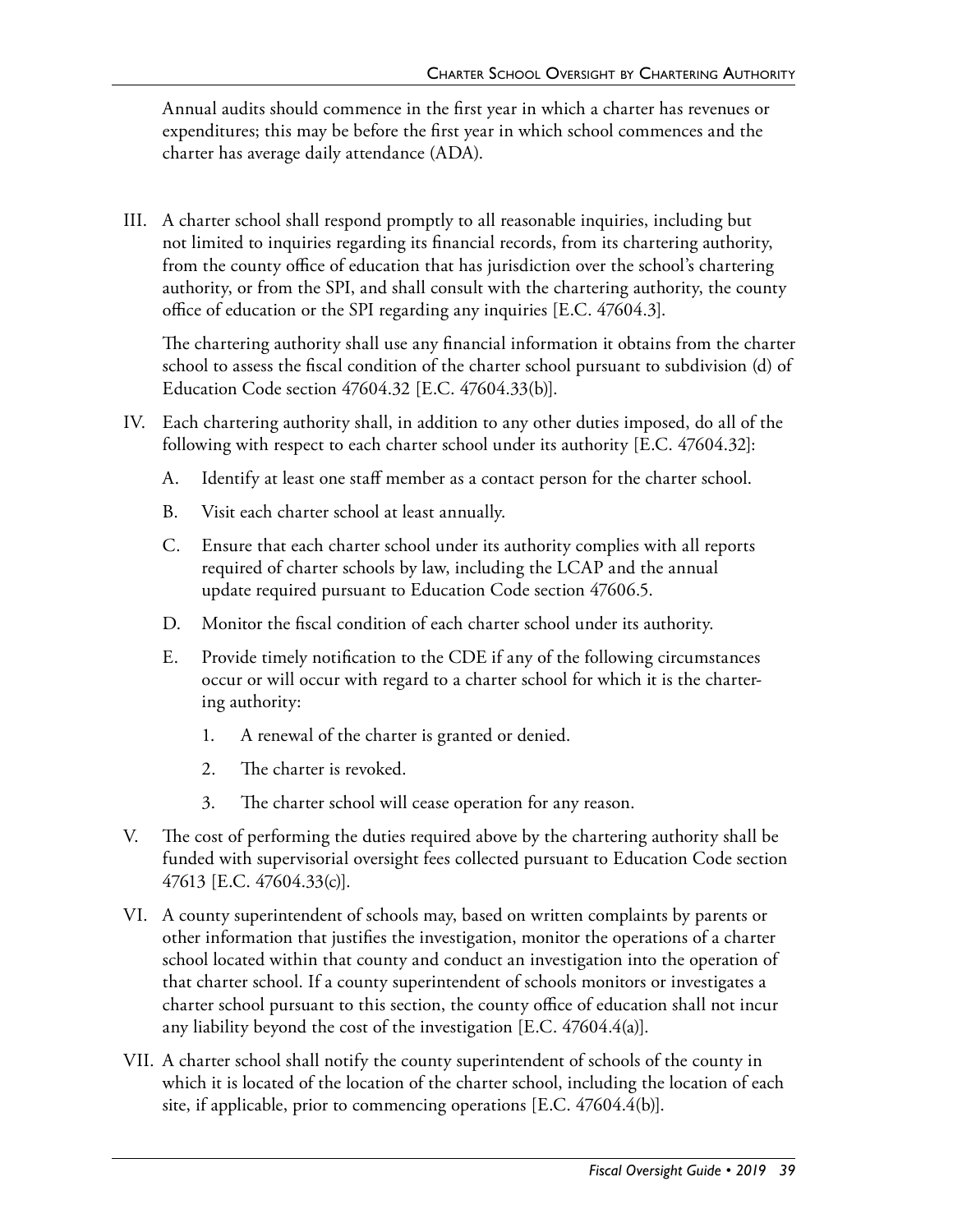- VIII.At any time during a fiscal year, a county superintendent may review or audit the expenditures and internal controls of any charter school in his or her county if he or she has reason to believe that fraud, misappropriation of funds, or other illegal fiscal practices have occurred that merit examination. The county superintendent shall, within 45 days of completing the review, audit or examination, report the findings and recommendations to the governing board of the charter school at a regularly scheduled meeting, and provide a copy of the information to the chartering authority of the charter school. The charter school shall, no later than 15 calendar days after receipt of the report, notify the county superintendent and its chartering authority of its proposed response to the recommendations [E.C. 1241.5(c)].
- IX. A county superintendent of schools may ask FCMAT to review the fiscal or administrative condition of a school district or charter school under his or her jurisdiction  $[E.C. 42127.8(c)(2)].$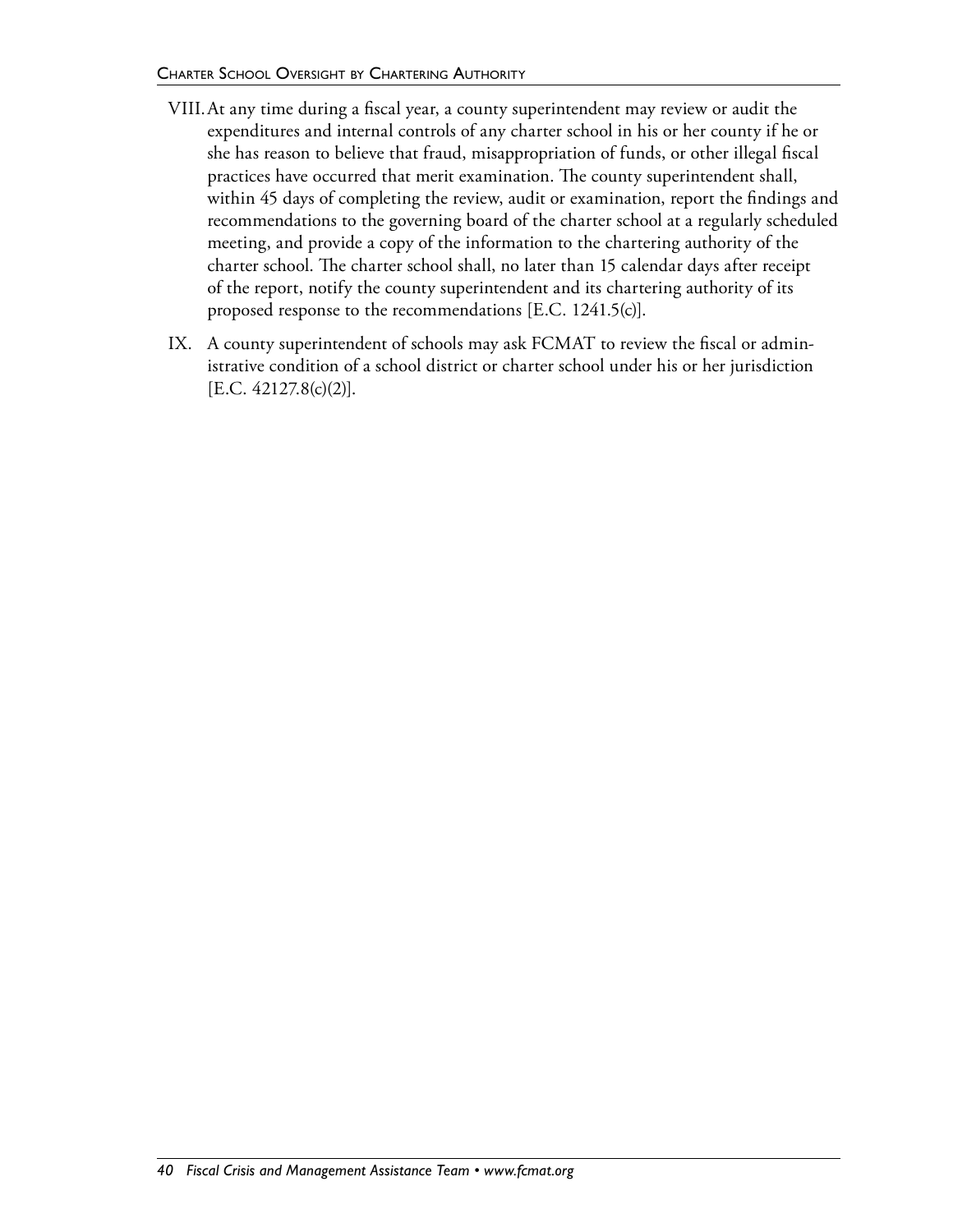# Public Disclosure Responsibilities

#### Collective Bargaining

Statute requires that the provisions, including costs, associated with a tentative collective bargaining agreement in the current and subsequent fiscal years be disclosed at a public meeting before the agreement becomes binding on the district or county office of education. This provision ensures that the public is aware of the costs associated with a tentative collective bargaining agreement before it becomes binding on the school district or county office of education.

Before it enters into a written agreement with an exclusive representative covering matters within the scope of representation, a public school employer must, at a public meeting and in a format prescribed by the SPI or county office of education, disclose the major provisions of the agreement including but not limited to the costs that would be incurred by the public school employer under the agreement for the current and subsequent fiscal years [G.C. 3547.5(a)].

The superintendent of the school district and the chief business official shall certify in writing that the district can meet the costs it is incurring under the agreement during the term of the agreement. This certification shall itemize any budget revision necessary to meet the costs of the agreement in each year of its term [G.C. 3547.5(b)].

If a school district does not adopt all of the revisions to its budget needed in the current fiscal year to meet the costs of a collective bargaining agreement, the county superintendent of schools shall issue a qualified or negative certification for the district on the next interim report pursuant to Education Code section 42131 [G.C. 3547.5(c)].

A school district shall provide the county superintendent of schools, upon request, with all information relevant to provide the understanding of the financial impact of any final collective bargaining agreement reached pursuant to Government Code section 3543.2 [G.C. 3540.2(d)].

In Management Advisory 92-01, entitled "Public Disclosure of Collective Bargaining Agreements" (issued May 15, 1992), the California Department of Education provided advice on the minimum amount of information that should be included in collective bargaining public disclosure documents, and advised that such minimum amount of information would also serve to satisfy the requirements of the salary settlement notification component in the Criteria and Standards. The Criteria and Standards require that when employee negotiations are not settled, upon settlement, the reviewing agency (county superintendent for districts and SPI for county offices) must be provided with a salary settlement notification that includes an analysis of the cost of the settlement and its impact on the operating budget. [Appendix B](#page-68-0) of this guide includes a link to a downloadable disclosure of collective bargaining agreement document that includes fields for the required information.

AB 3141 (Chapter 650 / Statues of 1994) added Education Code section 42142, which states:

Within 45 days of adopting a collective bargaining agreement, the superintendent of the school district shall forward to the county superintendent of schools any revisions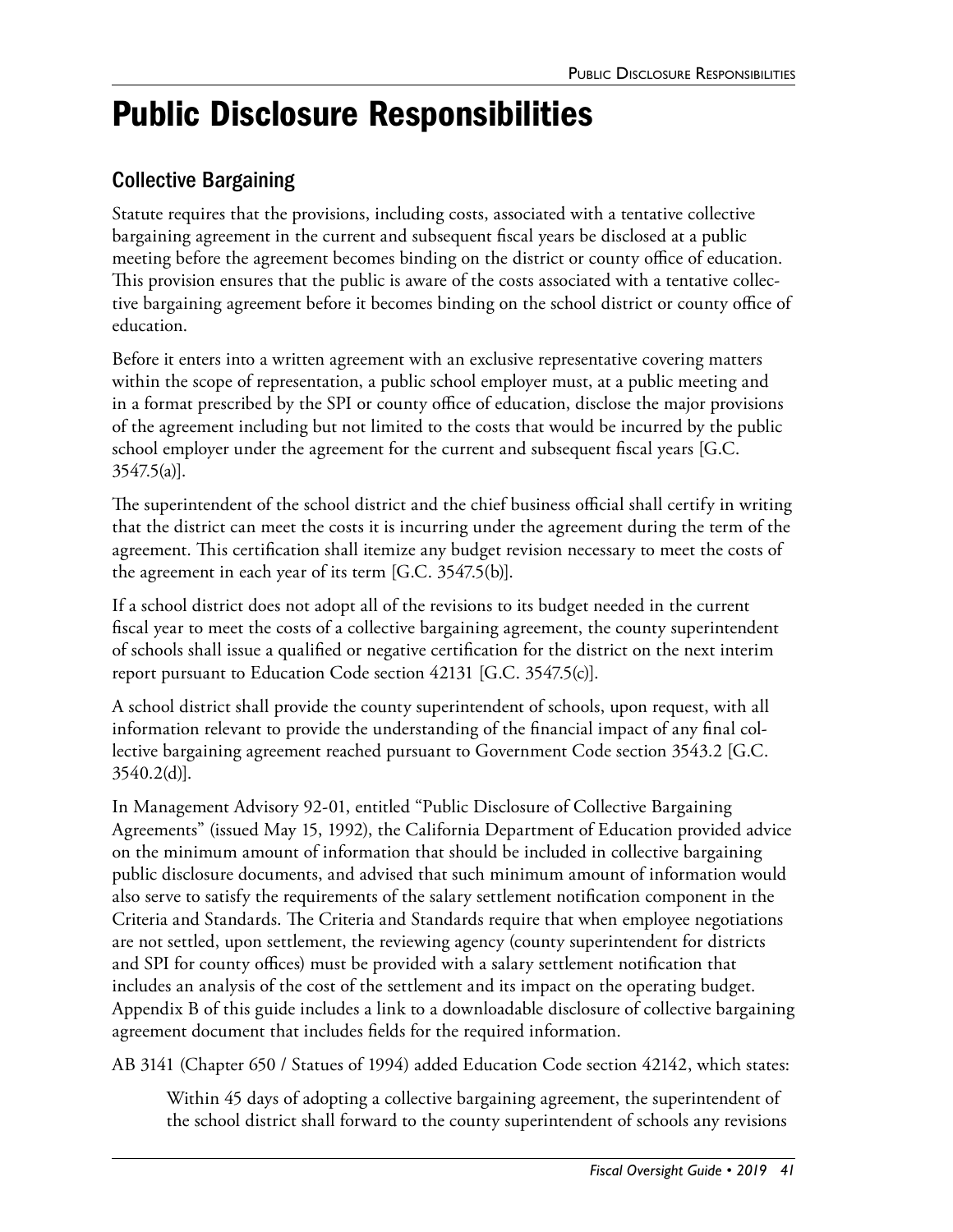to the school district's current year budget that are necessary to fulfill the terms of that agreement. The school district must include any additional costs that may result from the terms of the collective bargaining agreement in any interim fiscal reports or multiyear fiscal projections.

Essentially, any budget revisions showing the impact of the collective bargaining agreements must be forwarded to the county superintendent within 45 days of board adoption of the contract settlement.

#### Additional Requirements for LEAs with Qualified or Negative Budget Certifications

Government Code section 3540.2 provides added oversight related to the collective bargaining process. A school district with a qualified or negative budget certification pursuant to Education Code section 42131 must allow the county office of education at least 10 working days to review and comment on any proposed agreement between the exclusive representative and the public school employer before it is ratified. The school district shall provide the county superintendent with all information relevant to an understanding of the financial impact(s) of the agreement, pursuant to Government Code section 3543.2. The county superintendent shall notify the school district, the county board of education, the district superintendent, the governing board of the school district, and each parent and teacher organization of the district within those 10 days if, in his or her opinion, the agreement would endanger the fiscal well-being of the school district.

A county office of education, or a school district for which the county board of education serves as the governing board, that has a qualified or negative certification pursuant to Education Code section 1240 must allow the SPI at least 10 working days to review and comment on any proposed agreement or contract made between the exclusive representative and the public school employer or designated representative of the employer.

#### Non-Voter-Approved Debt

Assembly Bill 2197 (Chapter 128 / Statues of 2008) requires, in part, the following:

- Regardless of the certification of the budgetary status of a school district, a school district is required to disclose all issuances of non-voter-approved debt to the county superintendent of schools and the county auditor at least 30 days prior to the district's governing board's approval of any such issuances, for items such as certificates of participation (COPs), lease purchases secured by real property, revenue bonds, qualified zone academy bonds (QZABs) or other similar funding mechanisms such as qualified school construction bonds (QSCBs), any other debt instrument secured by real property and not subject to voter approval, or tax and revenue anticipation notes [E.C. 17150(a) and 17150.1(a)].
	- The district is required to provide the county auditor, county superintendent, governing board, and the public with information about the debt issuance including repayment schedules and other information needed to assess the anticipated effect of the debt issuance, including the cost of the issuance, and evidence of the school district's ability to repay that obligation.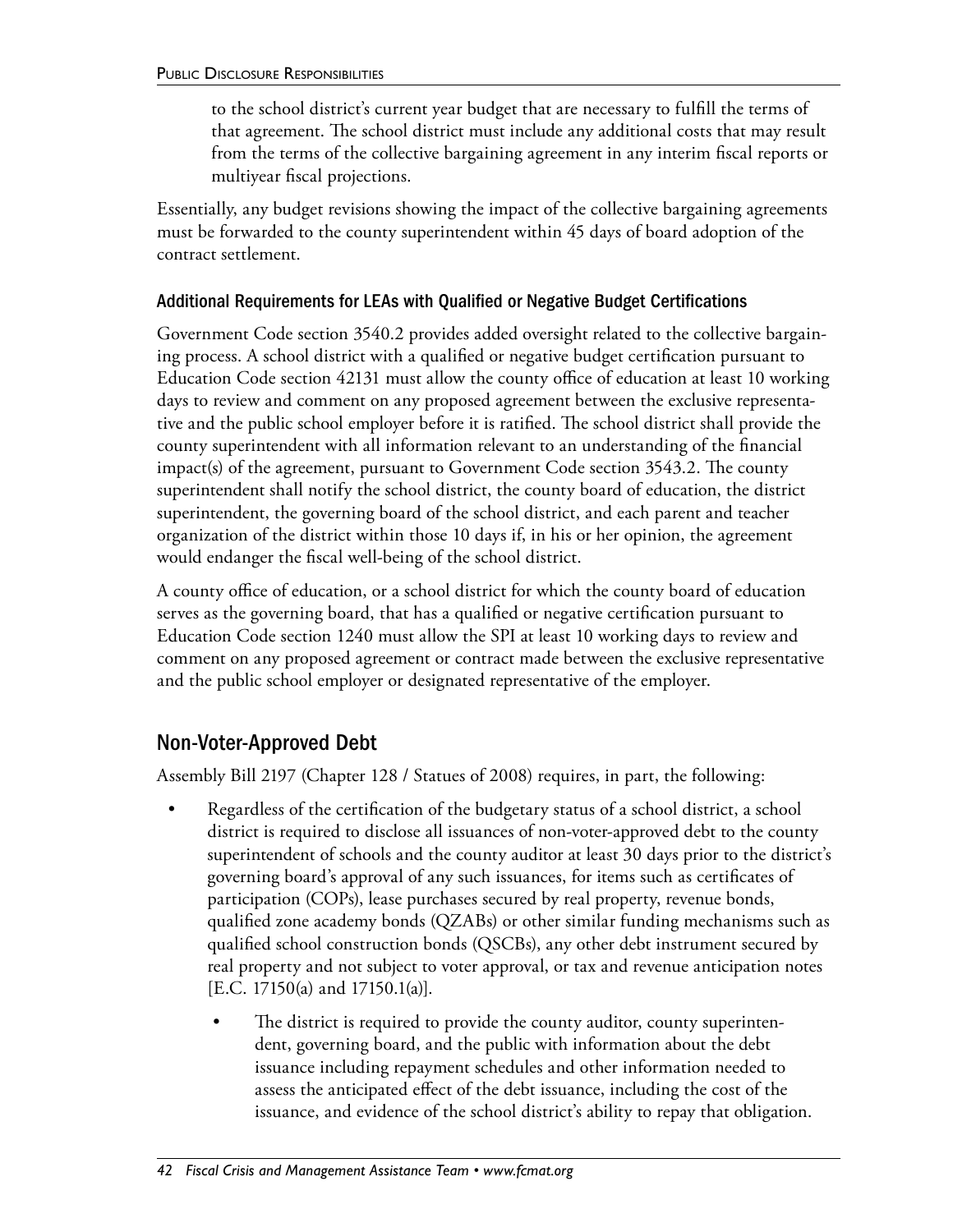• Within 15 days of the receipt of the information, the county superintendent of schools and the county auditor may comment publicly to the district's governing board regarding the district's capacity to repay that debt obligation, based on the information provided.

Whenever possible, the county office of education should work with the county auditor to ensure that both entities are requesting the same information from local school districts.

- The proceeds from certificates of participation (COPs) and other non-voterapproved debt secured by real property cannot be used for a district's general operations, regardless of the district's budget certification [E.C. 42133.5].
- County boards of education have a similar disclosure obligation, and the state SPI has a similar ability to comment publicly. County offices of education are required to notify the SPI at least 30 days before the county board of education's approval of the issuance of COPs or other non-voter-approved debt instruments secured by real property. County offices of education are required to furnish information regarding the debt issuance, including repayment schedules, evidence of ability to repay, and information needed to assess the anticipated effect of the debt issuance, including the cost of issuance. Within 15 days of receipt of the information, the SPI is authorized to comment publicly to the county board of education regarding the county office's capacity to repay the debt obligation, based on the information provided [E.C. 17150(b) and 17150.1(b)].

[Reporting requirements](https://fcmat2.sharepoint.com/sites/fcmat/Website%20Resources/FCMATAlertAB2197FINAL.pdf) and a [sample disclosure form for non-voter-approved debt](fcmat2.sharepoint.com/:x:/r/sites/fcmat/_layouts/15/Doc.aspx?sourcedoc={8A4CAB74-3F6E-4035-8B64-DBEF6618A566}&file=DisclosureofNVADebt.xls&action=default&mobileredirect=true&DefaultItemOpen=1) are available on FCMAT's website.

#### Additional Requirements for LEAs with Qualified or Negative Certifications

For districts with qualified or negative interim certification reports, the county superintendent of schools must approve the issuance of any non-voter-approved debt instruments (e.g., certificates of participation (COPs), lease purchases secured by real property, revenue bonds, qualified zone academy bonds (QZABs) or other similar funding mechanisms such as qualified school construction bonds (QSCBs), any other debt instrument secured by real property and not subject to voter approval, or tax and revenue anticipation notes) and determine that the repayment is probable [E.C. 42133(a)].

A county office of education that has a qualified or negative certification may not issue, in that fiscal year or in the next succeeding fiscal year, any non-voter-approved debt instruments, nor may the county office of education cause an information report regarding the debt instrument to be submitted, unless the SPI determines that the repayment of that indebtedness by the county office of education is probable [E.C. 42133].

#### Requirement to Accrue Full Liability for Other Post-Employment Benefits

School districts and county offices of education are required by the Governmental Accounting Standards Board (GASB) to disclose their financial obligations related to their offering of other post-employment benefits (OPEBs), including medical, dental, vision,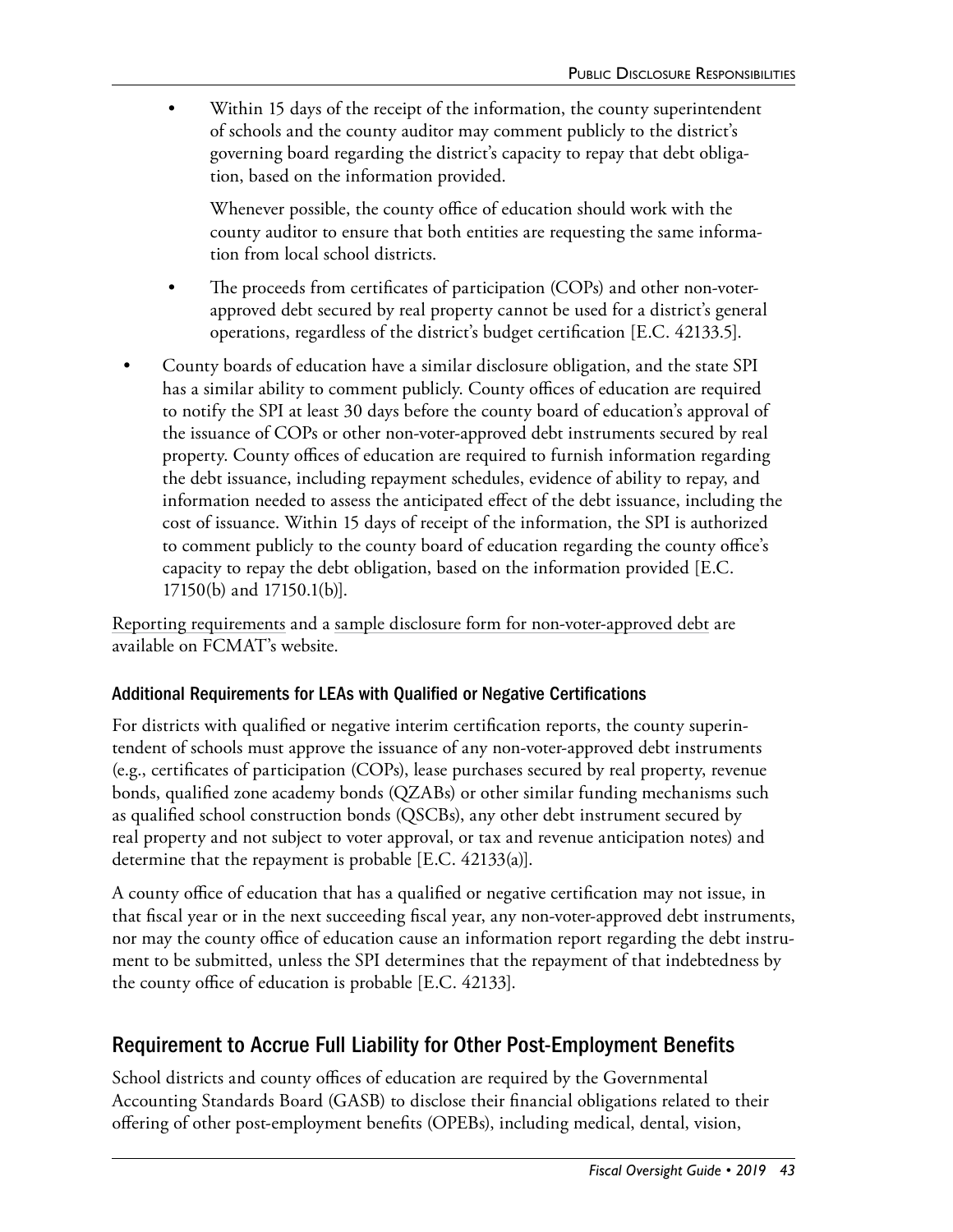hearing, prescription drugs, long-term care, long-term disability, death benefits, and life insurance.

GASB was established in 1984 and has responsibility for creating and improving accounting and financial reporting standards for state and local governments. GASB addresses this responsibility in part through the issuance of GASB statements. In June 2004, GASB issued two related statements, No. 43 and 45 (accounting for unfunded plans), which were phased in over time and were in effect for many years. In June, 2015, GASB approved new accounting standards for governmental entities that provide post-employment benefits other than pensions; as a result, GASB 43 and 45 were replaced by GASB 74 and 75, which were effective for fiscal years ending June 30, 2017 and June 30, 2018, respectively. These standards introduced significant change in the way government employers must recognize and measure their liability.

#### Financial Statements

The post-retirement liability will now become a balance sheet item (statement of net position). Formerly, this was recognized in the notes to the financial statements. This change will result in much more immediate recognition of OPEB-related expenses in the entity's financial statements.

Although the post-retirement liability has been removed from the note section of the audit, a much more robust note section and supplementary information are required under GASB 75.

#### Actuarial Evaluation

GASB 75 requires the OPEB liability of employers and nonemployer contributing entities to be measured as follows: the portion of the present value of projected benefit payments to be provided to current active and inactive employees that is attributed to those employees' past periods of service (total OPEB liability), less the amount of the OPEB plan's fiduciary net position. Under GASB 45, some entities with very small OPEBs were eligible for a triennial valuation of the post-employment benefit liability. Under GASB 75, that is no longer allowed. However, if fewer than 100 employees (active and inactive) are provided with OPEB through the plan, use of a specified alternative measurement method in place of an actuarial valuation is permitted. An actuarial valuation, or a calculation using the specified alternative method, of the total OPEB liability is required to be performed at least every two years, and more frequent valuations or calculations encouraged, especially for larger entities.

Other changes were made to the way that the valuations will be calculated:

- Governments can no longer amortize the unfunded liability for 30 years. The previous standard allowed governments to amortize the unfunded liability over a period of up to 30 years, but GASB 75 eliminates that provision.
- GASB 45 allowed governments to choose from one of six different cost methods; however, the new standard establishes one cost method for attributing the present value of benefit payments to specific years.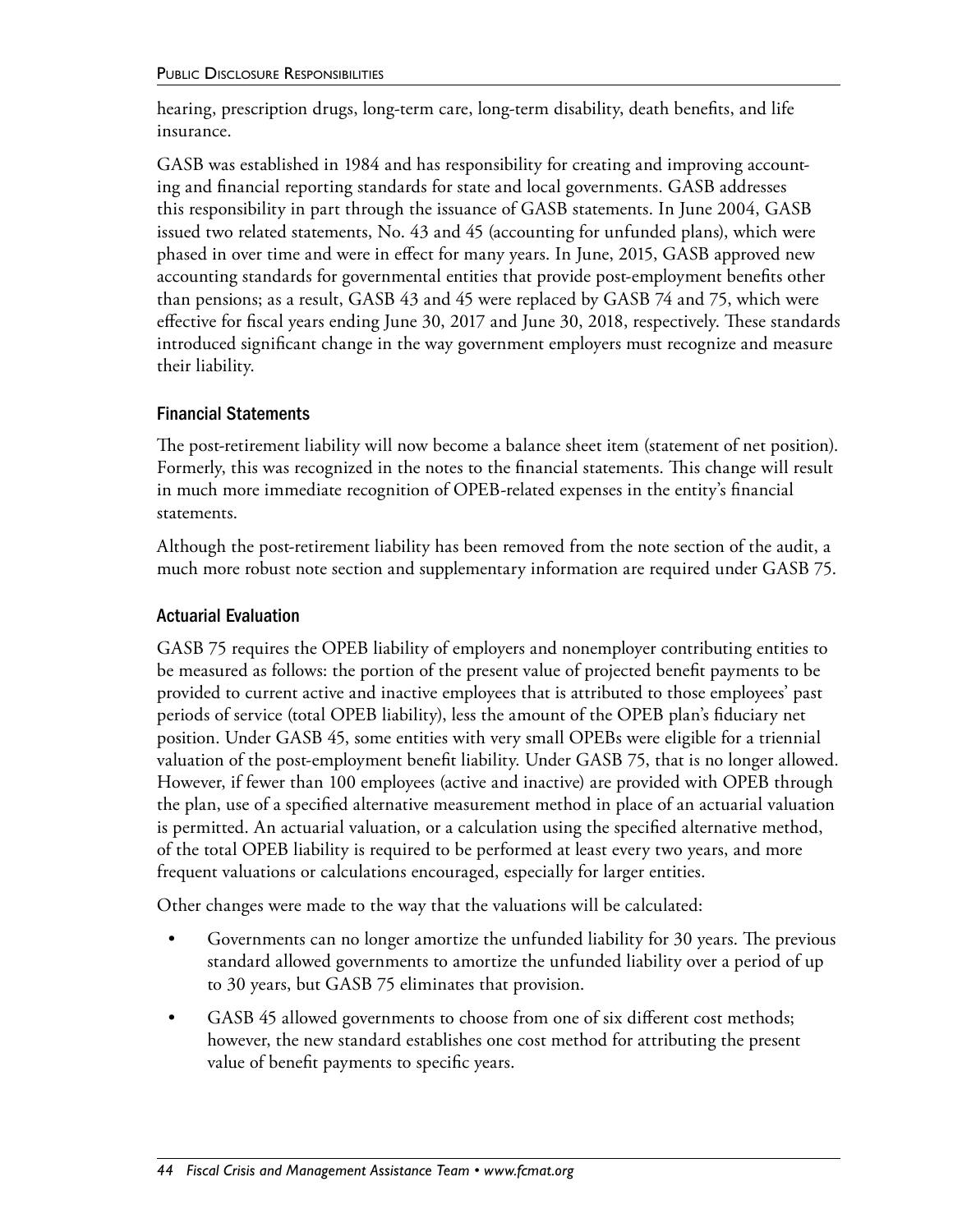#### Fiscal Oversight Considerations

- The state criteria and standards require all school districts to estimate at budget adoption all unfunded other post-employment benefits as well as the unfunded portion of any self-insured benefits program. Changes to these unfunded liabilities are disclosed at interim reporting periods. In addition, districts disclose all long-term commitments and identify their funding streams. This information should be taken from the actuarial report that has been produced for this purpose.
- Education Code section  $42127.6(a)(1)$  requires all school districts to provide to the county superintendent of schools copies of any reports "showing fiscal distress." This includes any actuarial report showing an unfunded liability.
- FCMAT's *Indicators of Risk or Potential Insolvency* (see [Appendix C\)](#page-69-0) lists inattention to debt and/or high levels of debt as risk factors for potential insolvency.

#### Workers' Compensation Claims

Education Code section 42141 requires, in part, the following:

- If a school district or county office of education, either individually or as a member of a joint powers authority, is self-insured for workers' compensation claims, the school district superintendent or the county superintendent of schools shall annually provide information to the governing board(s), as appropriate, regarding the estimated accrued but unfunded cost of those claims.
- The estimated costs shall be based on an actuarial report that includes annual fiscal information and is completed at least every three years.
- If the school district or county office of education regularly contracts for an actuarial report for other fiscal matters, and if that report separately and clearly sets forth the estimate of workers' compensation costs required by this subdivision, a separate actuarial report on these costs is not required.
- The actuarial report shall be performed by an actuary who is a member of the American Academy of Actuaries.
- The cost information and a copy of the actuarial report shall be presented by the superintendent at a public meeting of the governing board.
- At that meeting, the governing board shall disclose, as a separate agenda item, whether or not it will reserve a sufficient amount of money in its budget to fund the present value of the accrued but unpaid workers' compensation claims, or if it instead will decrease the amount of its workers' compensation reserve fund.
- The governing board annually shall certify to the county superintendent of schools the amount of money, if any, that it has decided to reserve in its budget for the cost of those claims and shall submit to the county superintendent of schools any budget revisions that may be necessary to account for the budget reserve.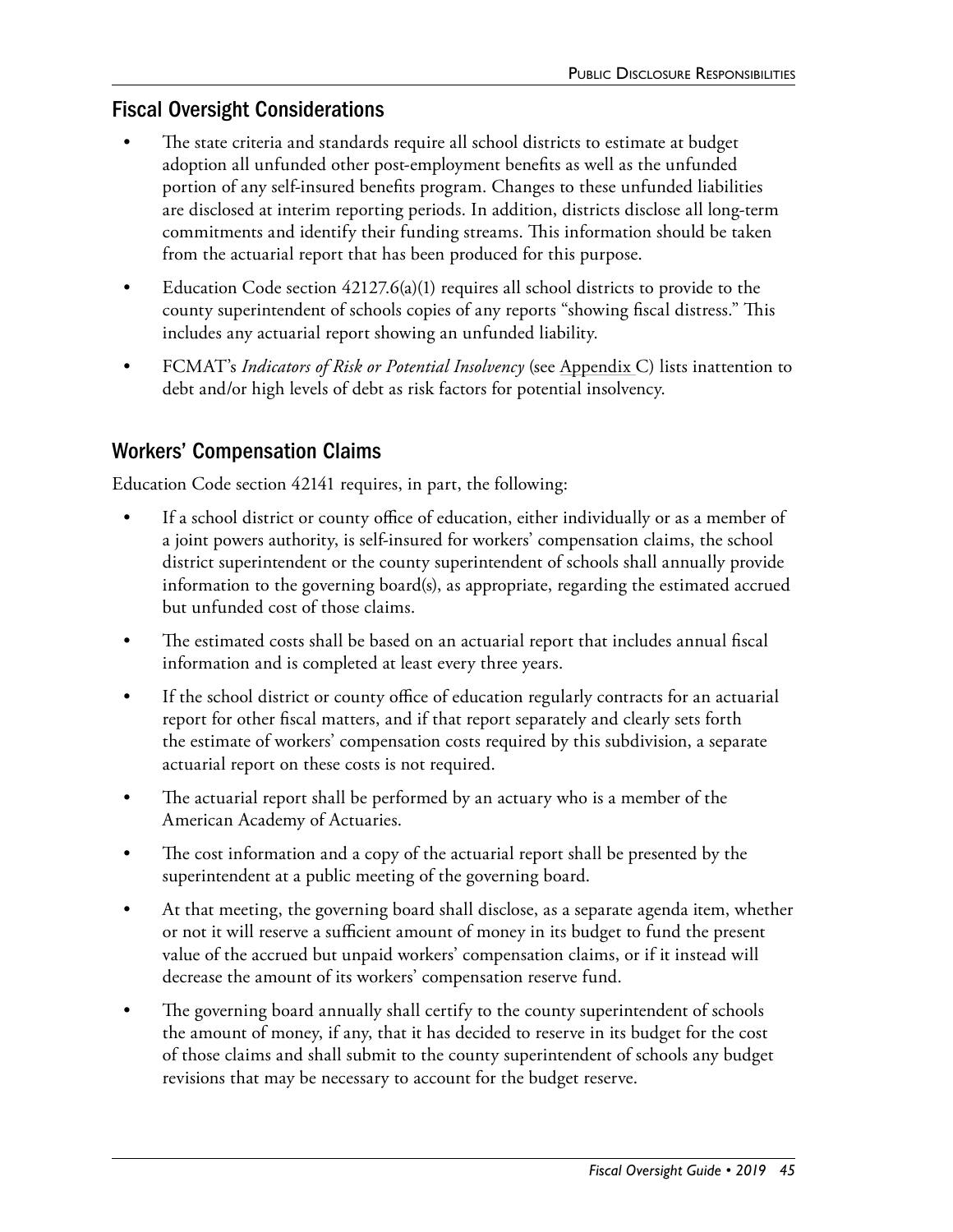• The county board of education annually shall certify to the SPI the amount of money, if any, that has been reserved in the budget of the county office of education for the cost of those claims.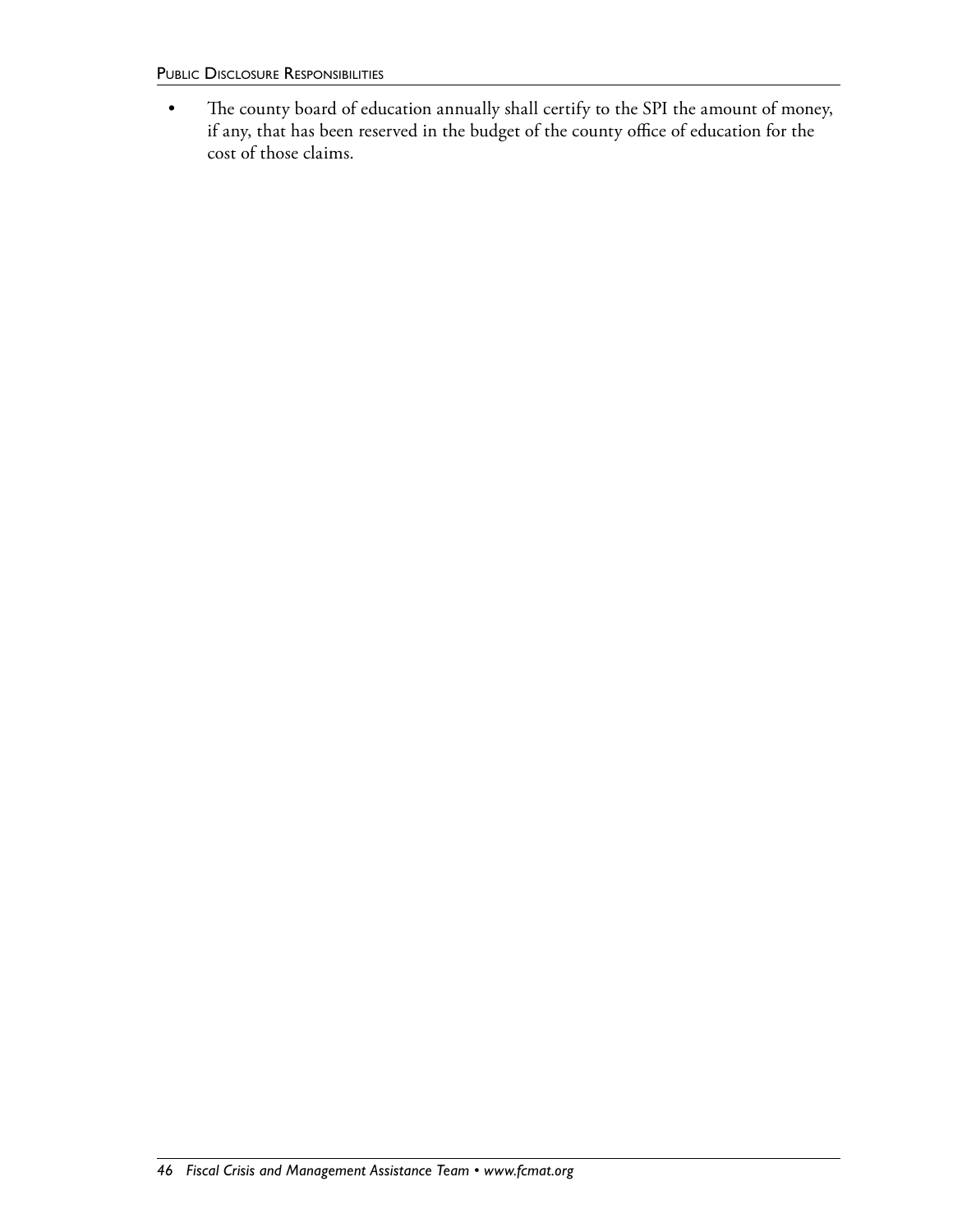# Requirement for Annual Audit

- I. Education Code section 41020 requires each LEA, including K-12 school districts, most joint powers authorities (JPAs), and regional occupational centers/programs (ROC/Ps), to contract for an audit of their books and accounts, including an audit of income and expenditures by source of funds, or make arrangements with the county superintendent of schools having jurisdiction over the LEA to provide for that audit by April 1 of each year. For this requirement, LEA does not include community colleges or JPAs established per Education Code section 17567 (for health benefits, workers' compensation and property insurance).
- II. If the LEA fails to contract for the audit by April 1, it is the responsibility of the county superintendent of schools to contract with an audit firm on behalf of the LEA by May 1 of each fiscal year to audit all funds under his or her jurisdiction and control at the district's cost [E.C. 41020(b)(1) and E.C. 41020(b)(3)].
- III. The audits shall be performed by a certified public accountant or a public accountant who is licensed by the California Board of Accountancy and included in the directory of certified public accountants and public accountants deemed by the state controller as qualified to conduct audits of LEAs. [The controller](https://www.sco.ca.gov/) publishes an updated list no later than December 31 of each year.

It is unlawful for an audit firm to provide audit services to an LEA if the lead audit partner, or coordinating audit partner, having primary responsibility for the audit, or the audit partner responsible for reviewing the audit, has performed audit services for that local agency in each of the six previous fiscal years  $(E.C. 41020(f)(2))$ . The Education Audit Appeals Panel (EAAP) may waive this requirement if the panel finds that no otherwise eligible auditor is available to perform the audit.

- IV. For school districts that receive an emergency apportionment from the state, Education Code section 41320.1(e) allows the state controller's office (SCO) or its designee to conduct an audit in lieu of the audit required under Education Code section 41020. At the SCO's discretion, the SCO may conduct the audit, choose an auditor the SCO has designated as both active and able to perform audits of K–12 local education agencies, or use an auditor selected by the school district and approved by the SCO. The auditor selected, if any, the county superintendent of schools, a FCMAT representative, the SPI, and the school district superintendent, or their respective designees, shall meet before the audit to discuss the terms of the audit and the timeline under which it will proceed. These audits are required until the SCO determines, in consultation with the county superintendent of schools and the SPI, that the school district is financially solvent, but in no event earlier than one year following the implementation of the plan or later than the time the apportionment made is repaid, including interest. The SCO shall conduct quality control reviews pursuant to Education Code section 14504.2 (c).
- V. A contract to perform the audit of an LEA that has a disapproved budget or that has received a negative certification on any budget or interim financial report during the current fiscal year or either of the two preceding fiscal years, or for which a county superintendent of schools has otherwise determined that a lack of going concern exists,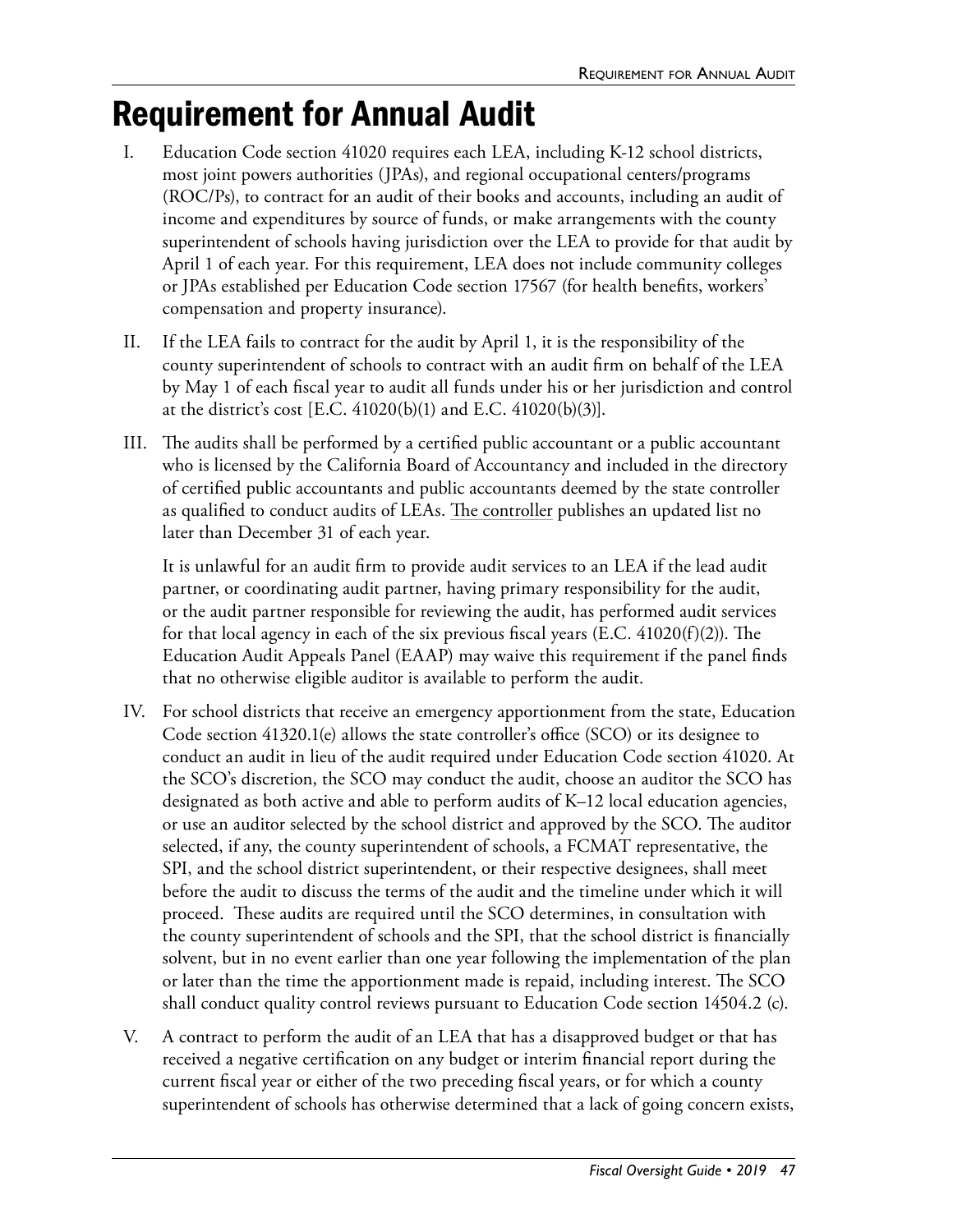is not valid unless approved by the responsible county superintendent of schools and the LEA's governing board [E.C. 41020(b)(2)].

- VI. Not later than December 15, the CPA firm that performed the audit shall file an electronic report of each LEA's audit for the preceding fiscal year with the county superintendent of schools in which the LEA is located, the CDE, and the SCO [E.C. 41020(h)]. The audit shall comply fully with the Government Auditing Standards issued by the Comptroller General of the United States [E.C. 41020(b)(4)]. Education Code section  $47605(m)$  requires each nonprofit charter school to submit a copy of its annual audit to the charter authorizing entity, the SCO, the county superintendent of schools of the county in which the charter school is located, and the CDE, by December 15 of each year.
- VII. Education Code section 14504.2 authorizes the county superintendent or the county board of education to refer an independent auditor of an LEA to the California Board of Accountancy for action if an audit of an LEA was conducted in a manner that may constitute unprofessional conduct as defined by section 5100 of the Business and Professions Code, including but not limited to gross negligence resulting in a material misstatement in the audit. The county superintendent is required to notify the certified public accountant or public accountant and the California Board of Accountancy in writing if the audit of any school district in the county was not performed in substantial conformity with the provisions of the *Guide for Annual Audits of K-12 LEAs and Compliance Reporting* (Audit Guide), or if the audit reports for two consecutive years do not conform to the Audit Guide [E.C. 41020.5]. Although there is an appeal process, if the determination by the SCO or county superintendent becomes final, the CPA or the public accountant will be ineligible to perform school audits for a period of three years.
- VIII.By January 31, the governing board of each school district shall review at a public meeting the annual audit, any audit exceptions, recommendations or findings issued by the auditor, and any description of correction or plans to correct any exceptions or management letter issue [E.C. 41020.3].
- IX. Each county superintendent of schools shall be responsible for reviewing the audit exceptions in the annual LEA audit report and shall determine whether each audit exception has been corrected or whether the LEA has developed an acceptable plan of correction in the following areas [E.C.  $41020(i)$  and (j),  $41020(i)(1)$ ]:
	- Attendance
	- Inventory of equipment
	- Internal control
	- Instructional materials program funds
	- Teacher misassignments pursuant to Education Code section 44258.9
	- Information reported on the school accountability report card (SARC) pursuant to Education Code section 33126
	- Miscellaneous items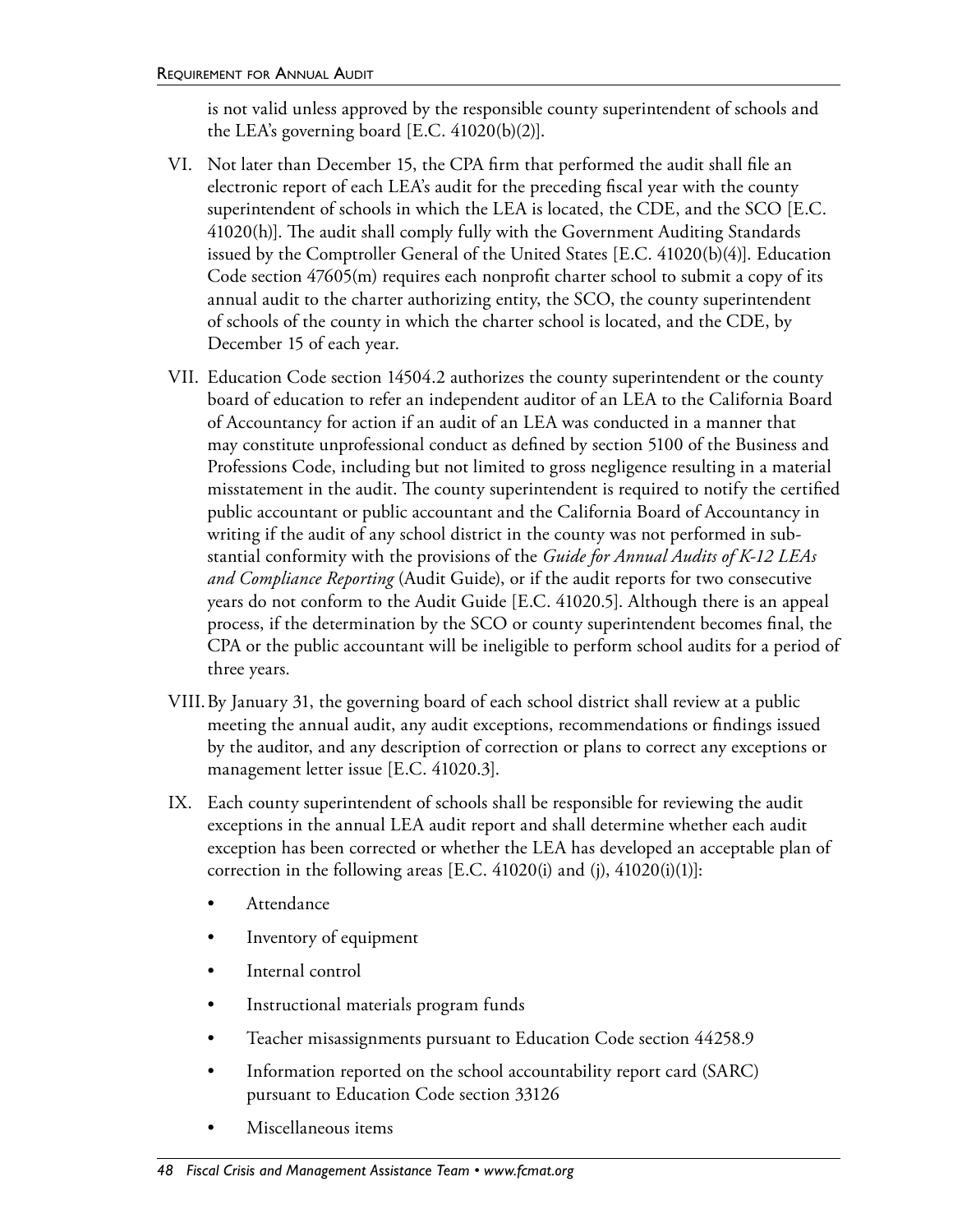The CDE is responsible for reviewing the audit exceptions related to federal and state compliance.

The auditor is required to review the correction or plan of correction to determine if the exceptions have been resolved in the subsequent year audit [E.C. 41020(l)]. If not, the auditor immediately notifies the county office of education and the CDE. After receiving the notification, the CDE either consults with the LEA to resolve the exception or requires the county superintendent to follow up with the LEA.

- X. If a description of the correction or the plan of correction has not been provided as part of the audit, the county superintendent of schools shall notify the LEA and request the governing board of the LEA to provide this information by March 15  $[E.C. 41020(j)(2)].$
- XI. Each county superintendent of schools will certify to the SPI and the SCO by May 15 that the county staff have reviewed the audits and the audit exceptions, and that all exceptions that the county superintendent was required to review were reviewed, and that all of those exceptions, except as noted in the certification, have been corrected or the district has submitted an acceptable correction plan [E.C. 41020(k)].
- XII. The county superintendent of schools shall identify, by LEA, any attendance-related audit exception or exceptions involving state funds and require the LEA to submit to the SPI the appropriate reporting forms to resolve the exceptions [E.C. 41020(k)].
- XIII.The county superintendent of schools shall adjust future local property tax requirements if there are audit exceptions that have a fiscal impact on local property taxes [E.C. 41020(o)].
- XIV. If an annual audit report is not filed with the county superintendent of schools on or before December 15, the county superintendent of schools may investigate the cause of the delay and take action to obtain the annual audit report in the most effective manner. The CDE and SCO may also contact the county office if the audit reports are not received by December 15. The actions that the county superintendent of schools can take include [E.C. 41020.2(a) (1), (2) or (3)]:
	- Granting an extension for the audit, after consultation with the district's governing board and the auditors, and with the consent of the SCO and the SPI. The CDE's guidelines state that extensions will be granted only under extraordinary circumstances. The request must be received by both the SCO and the CDE no later than December 15. The SCO and CDE will review the request and accompanying justification and provide notification as to whether the extension is granted or denied. There is no provision in the law for an extension of a charter school audit.
	- Contracting with another audit firm to complete the audit, after consultation with the district's governing board, the auditors, and the SCO. If the county superintendent contracts with another firm, the county superintendent should, to the extent possible, help the district initiate action to avoid payment to the original contracted audit firm.
	- Requesting that the SCO investigate the situation and initiate action.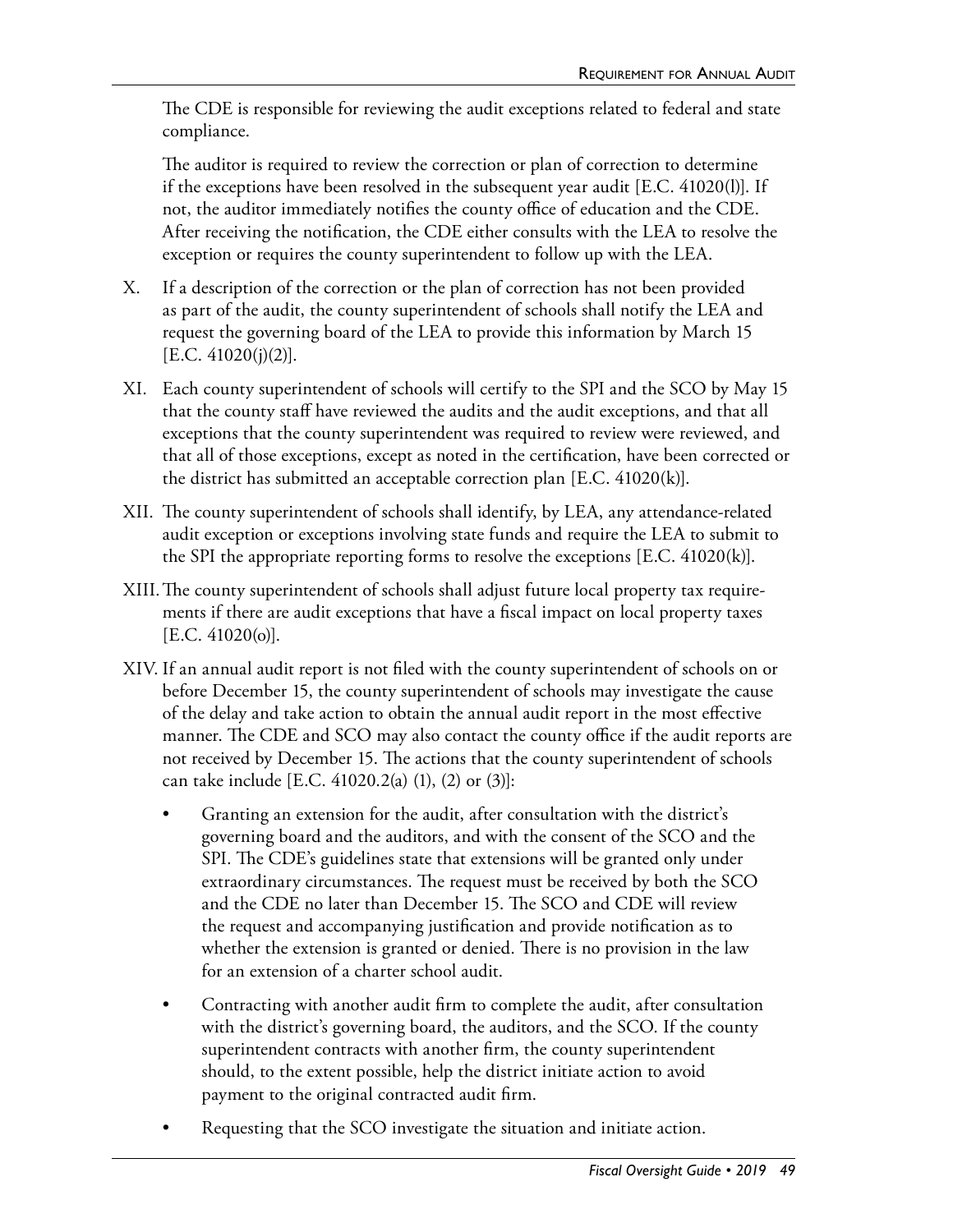XV. If the county superintendent has determined that the district may not be able to meet its obligations for the current or subsequent fiscal year, the district's auditor shall, upon request, release information to the county superintendent. This shall not constitute a violation of auditor-client confidentiality [E.C. 41020.8].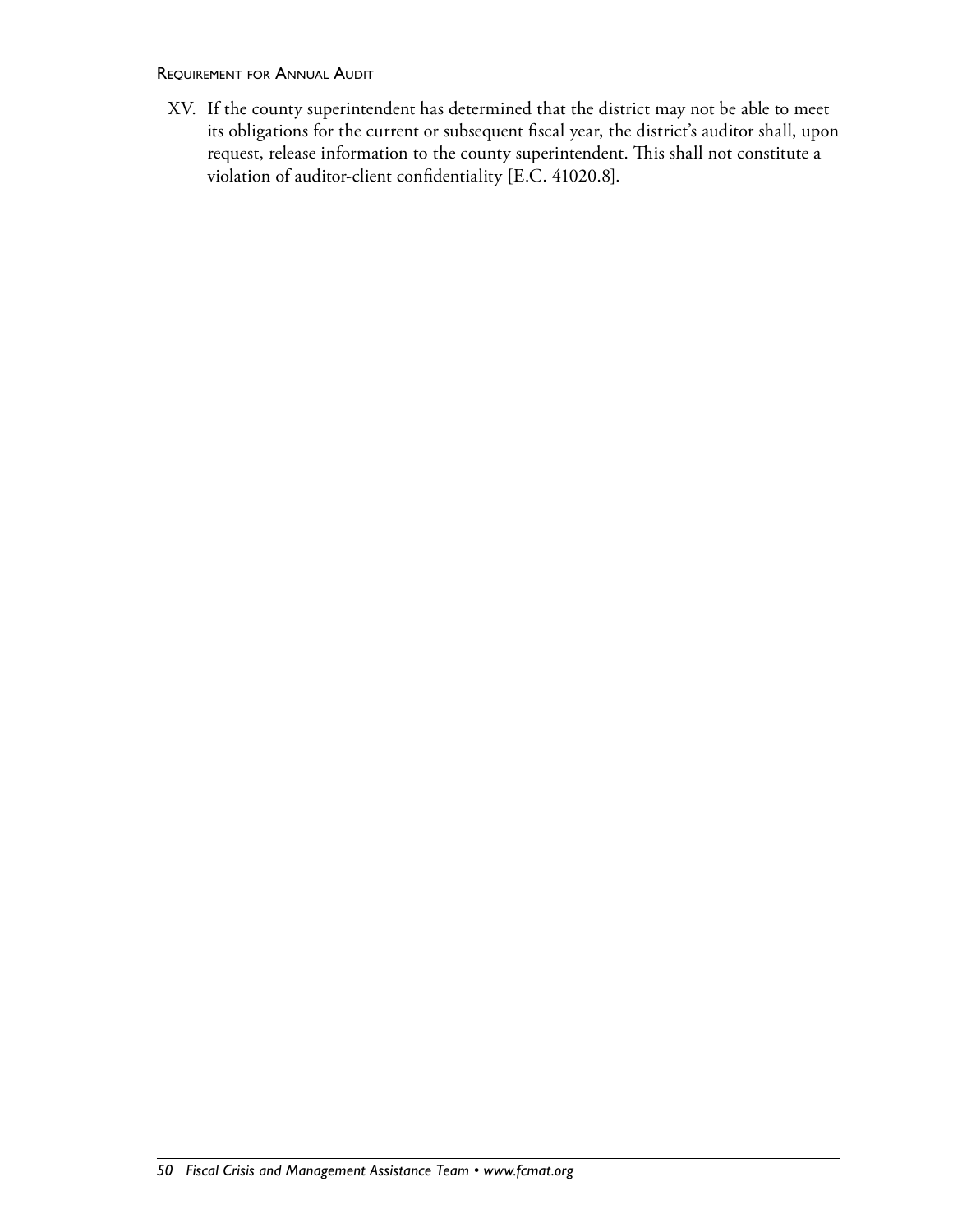# Fiscally Accountable and Fiscally Independent K-12 School Districts

FCMAT has developed its [Accounting Controls Risk Analysis](http://fcmat.org/wp-content/uploads/sites/4/2018/10/Accounting-Controls-Risk-Analysis-10-8-18-2.pdf) (also found in [Appendix F\)](#page-72-0) to evaluate key indicators that may help a county office of education determine whether a fiscally accountable or fiscally independent school district, as defined by Education Code sections 42647 and 42650, has adequate accounting controls to maintain the status of fiscal accountability or independence. This analysis should be conducted at least annually to ensure ongoing compliance.

A fiscally accountable or fiscally independent district should continually monitor its accounting controls to ensure ongoing compliance with the requirements prescribed in Education Code sections 42647 and 42650. A lack of adequate controls may indicate the need for possible revocation of a district's fiscally accountable or fiscally independent status. A county office should consider using this assessment in tandem with FCMAT's Fiscal Health Risk Analysis (FHRA). Both analysis tools can be found at [www.fcmat.org](http://www.fcmat.org/) and in [Appendix C](#page-69-0).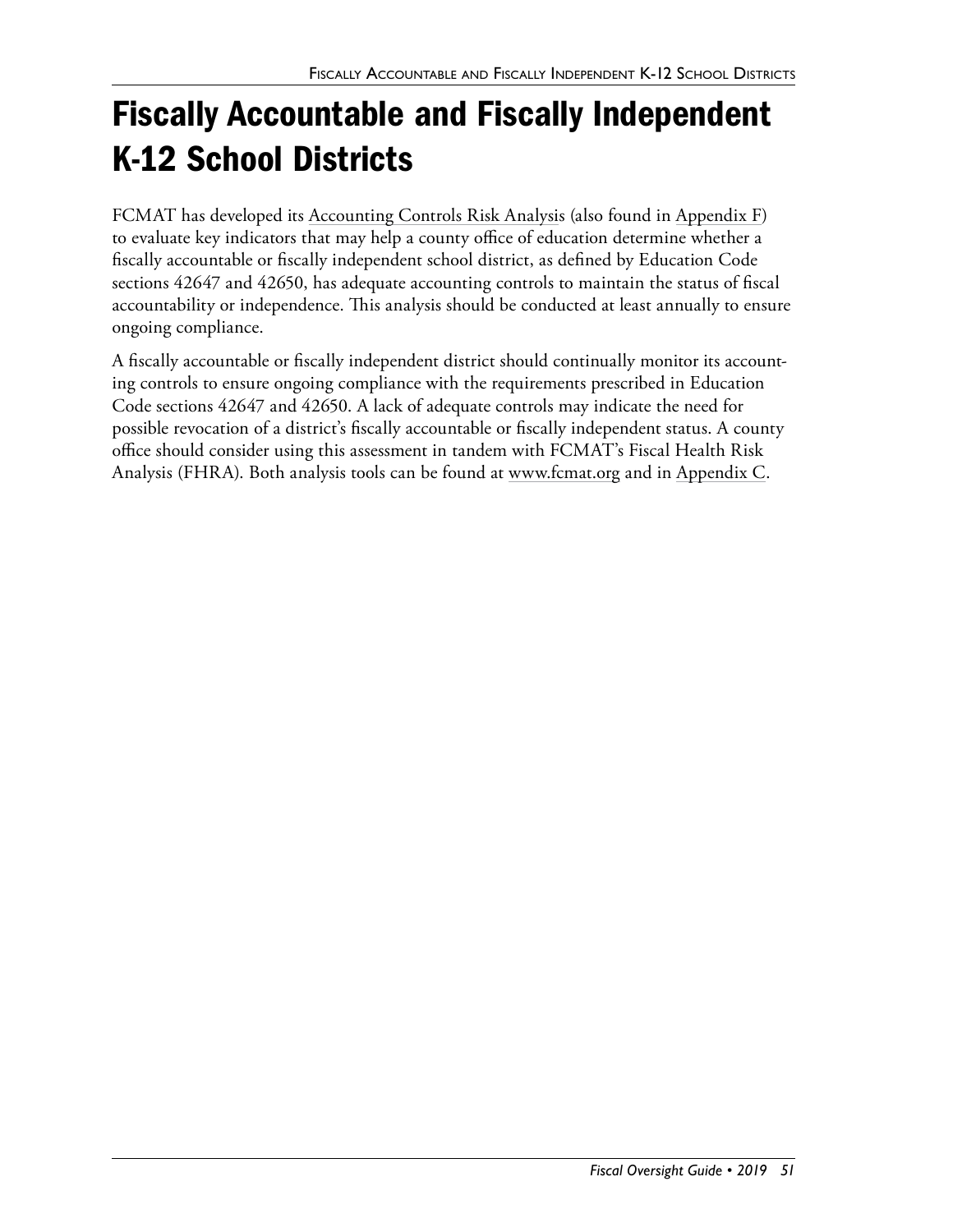# Fiscal Oversight Responsibilities of Specific Entities

### School District Governing Boards

- I. By July 1, the governing board of a school district shall hold a public hearing on the budget and the LCAP, post the agenda for the public hearing 72 hours in advance, and adopt a budget and an LCAP [E.C. 42127, 52062(b)(2)].
	- Education Code section  $52062(b)(2)$  requires that the public meeting at which a school district's governing board adopts an LCAP and a budget must be held after, but not on the same day as, the public meeting at which the governing board holds the required public hearings on the LCAP and the proposed budget.
- II. The governing board of the school district shall file the adopted budget and the LCAP with the county superintendent of schools not later than five days after the adoption or July 1, whichever comes first [E.C. 42127].
- III. Not later than 45 days after the governor signs the Budget Act, the district must make available to the public any budget revisions made to include the funding made available by that Budget Act [E.C. 42127].
- IV. If a county superintendent of schools disapproves or conditionally approves a budget because it fails to meet the standards outlined in Education Code sections 42127(c) (1), (2), (3) or (4), on or before October 8, the governing board of the school district shall revise the adopted budget to include changes in projected income or expenditures subsequent to July 1, and to include any response to the recommendations of the county superintendent of schools, shall adopt the revised budget, and shall file the revised budget with the county superintendent of schools. Before revising the budget, the governing board of the school district shall make the county superintendent's recommendations available for public inspection in a district facility or other location conveniently accessible to residents of the district, and hold a public hearing regarding the proposed revisions [E.C. 42127(d)(1)].
- V. If the budget is disapproved by the county superintendent of schools, unless the district governing board and the county superintendent of schools agree to waive the requirement, the district board has five working days after receiving a list of candidates from the SPI to select the BRC [E.C. 42127.2(a)].
- VI. If a budget is disapproved by the BRC, the district's governing board has five working days to respond to the SPI. The response should include any revisions to the budget and other proposed actions to be taken as a result of the BRC's recommendations. Based on the recommendations of the BRC and the response provided by the district board, the SPI shall either approve or disapprove the revised budget [E.C. 42127.3(b)].
- VII. On or before September 15, the governing board of each district must approve, on a form prescribed by the SPI, a statement of all receipts and expenditures of the district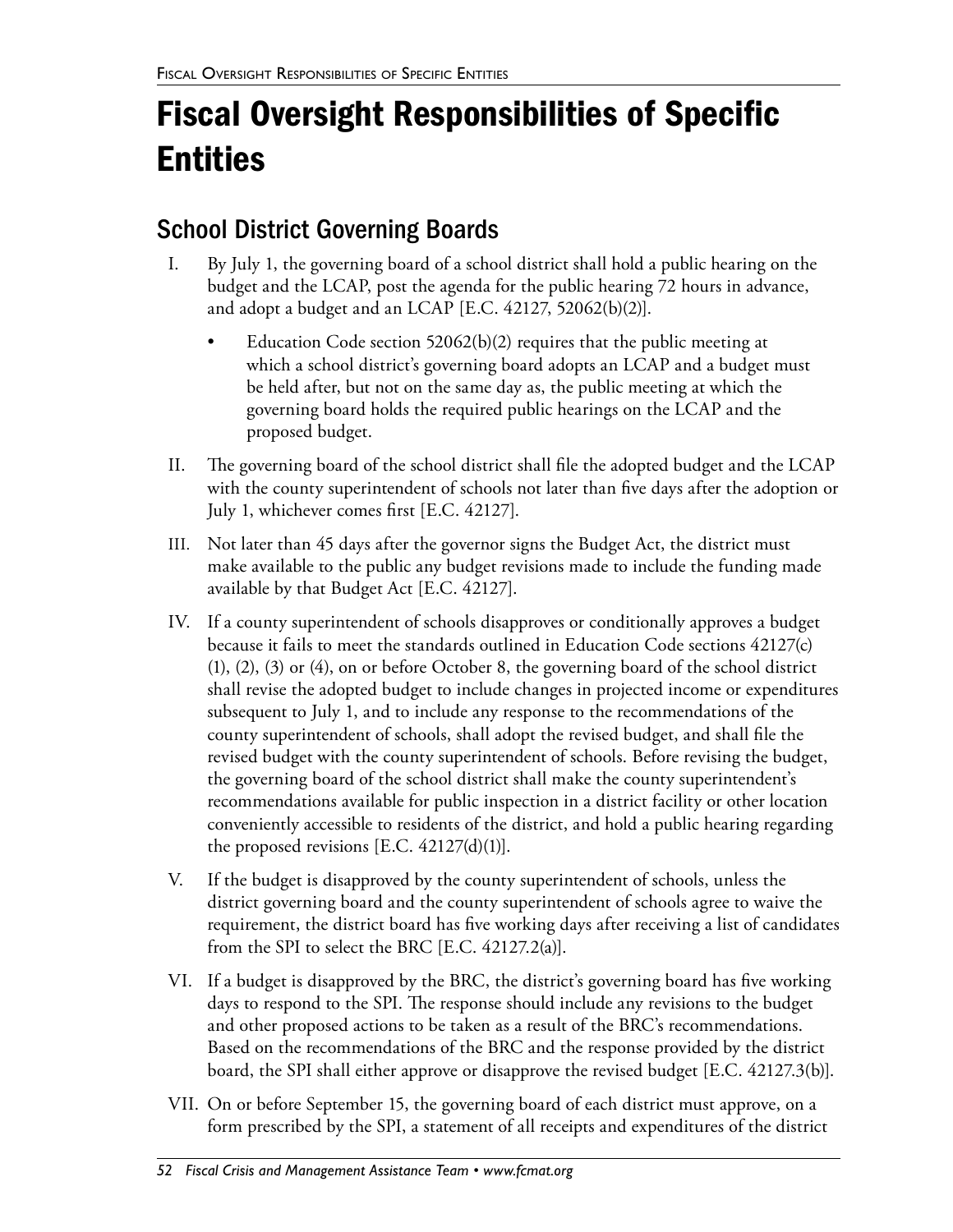for the preceding fiscal year and shall file the statement (and any charter school statements if it is the authorizing entity) with the county superintendent of schools [E.C. 42100(a)].

VIII.Districts shall submit two reports to the governing board during each fiscal year. The first report (first interim) shall cover the financial and budgetary status of the district for the period ending October 31. The second report (second interim) shall cover the period ending January 31. Both reports shall be approved by the district board no later than 45 days after the close of the report period (approximately December 15 and March 15) [E.C. 42130]. All reports shall be in a format or on forms prescribed by the SPI and shall be based on standards and criteria for fiscal stability.

### County Superintendents of Schools

#### Fiscal Oversight

- I. The county superintendent shall maintain responsibility for the fiscal oversight of each school district in his or her county [E.C. 1240(b)].
- II. The county superintendent is not responsible for the fiscal oversight of the community colleges in the county; however, he or she may perform financial services on behalf of those community colleges [E.C.  $1240(l)(4)$ ].

#### Adopted Budget and LCAP

- III. The county superintendent shall examine each LEA's budget and determine whether it complies with the criteria and standards adopted by the SBE [E.C. 33127].
- IV. The county superintendent shall determine whether the budget allows the LEA to meet its financial obligations (budget year and multiyear) [E.C. 42127].
- V. The county superintendent shall determine whether each district's LCAP or annual update to the LCAP adheres to the template adopted by the SBE pursuant to Education Code section 52064; whether the adopted budget includes expenditures sufficient to implement the specific actions and strategies included in the district's board-adopted LCAP based on the projections of the costs included in the plan; and whether the LCAP or annual update to the plan adheres to the expenditure requirements adopted pursuant to Education Code section 42238.07 and Title 5, California Code of Regulations, sections 15494-15497 for funds apportioned on the basis of the number and concentration of unduplicated pupils pursuant to Education Code sections 42238.02 and 42238.03 [E.C. 52070 et seq.].
- VI. The county superintendent of schools shall provide technical support to all districts with LCAPs that it did not approve. Ensure that this support includes identification of strengths and weaknesses or the assignment of an academic expert or experts.
- VII. On or before September 15, the county superintendent of schools shall approve, conditionally approve, or disapprove the adopted budget for each school district [E.C. 42127(d)].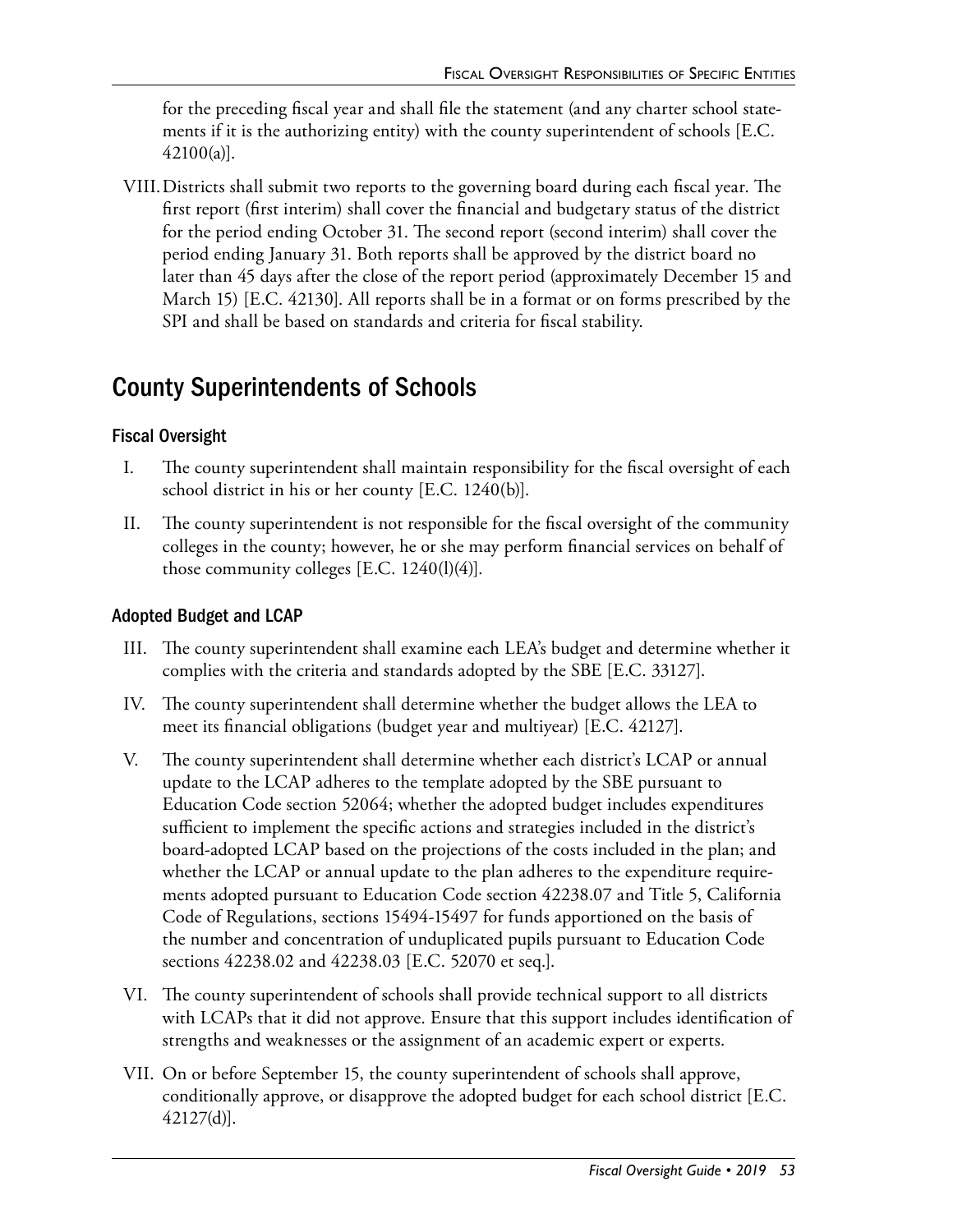- The county superintendent of schools shall either conditionally approve or disapprove a budget that does not provide adequate assurance that the district will meet its current and future obligations, and resolve any problems identified in the referenced studies, reports, evaluations, or audits [E.C. 42127(c)(2)].
- On or before September 15, the county superintendent of schools shall transmit to the governing board of the school district, in writing, recommendations regarding revision of the budget and the reasons for the recommendations. These recommendations include budget adjustments needed before the budget can be approved [E.C. 42127(d)].
- The county superintendent of schools may assign a fiscal advisor to assist the district to develop a budget that complies with the recommended revisions [E.C. 42127(d)].
- The county superintendent may appoint a committee to examine and comment on the county superintendent's review and recommendations, subject to the requirement that the committee report its findings to the superintendent no later than September 20 [E.C. 42127(d)].
- VIII.If a school district does not adopt all of the revisions needed to its budget in the current fiscal year to meet the costs of a collective bargaining agreement, the county superintendent of schools shall issue a qualified or negative certification for the district on the next interim report [G.C. 3547.5(c)].
- IX. If a school district does not submit a budget to the county superintendent of schools, the county superintendent of schools shall, at district expense, develop a budget for that school district by September 15 and transmit that budget to the school district's governing board [E.C. 42127(d)].
	- The budget prepared by the county superintendent will be deemed adopted, unless the county superintendent approves any modifications made by the school district's governing board.
	- The approved budget will be used as a guide for the district's priorities.
	- The SPI will review and certify the budget approved by the county.
- X. The county superintendent shall review the revised adopted budget to determine whether it: 1) complies with the criteria and standards adopted by the SBE pursuant to Education Code section 33127; 2) allows the district to meet its financial obligations during the fiscal year; 3) satisfies all conditions established by the county superintendent of schools in the case of a conditionally approved budget; and 4) is consistent with a financial plan that will enable the district to satisfy its multiyear financial commitments [E.C.  $42127(f)(1)$ ].
- XI. No later than October 22, the county superintendent shall provide a list to the SPI identifying all school districts for which budgets may be disapproved [E.C. 42127(e)].
- XII. No later than November 8, the county superintendent shall approve or disapprove the revised budget [E.C. 42127(f)(1)].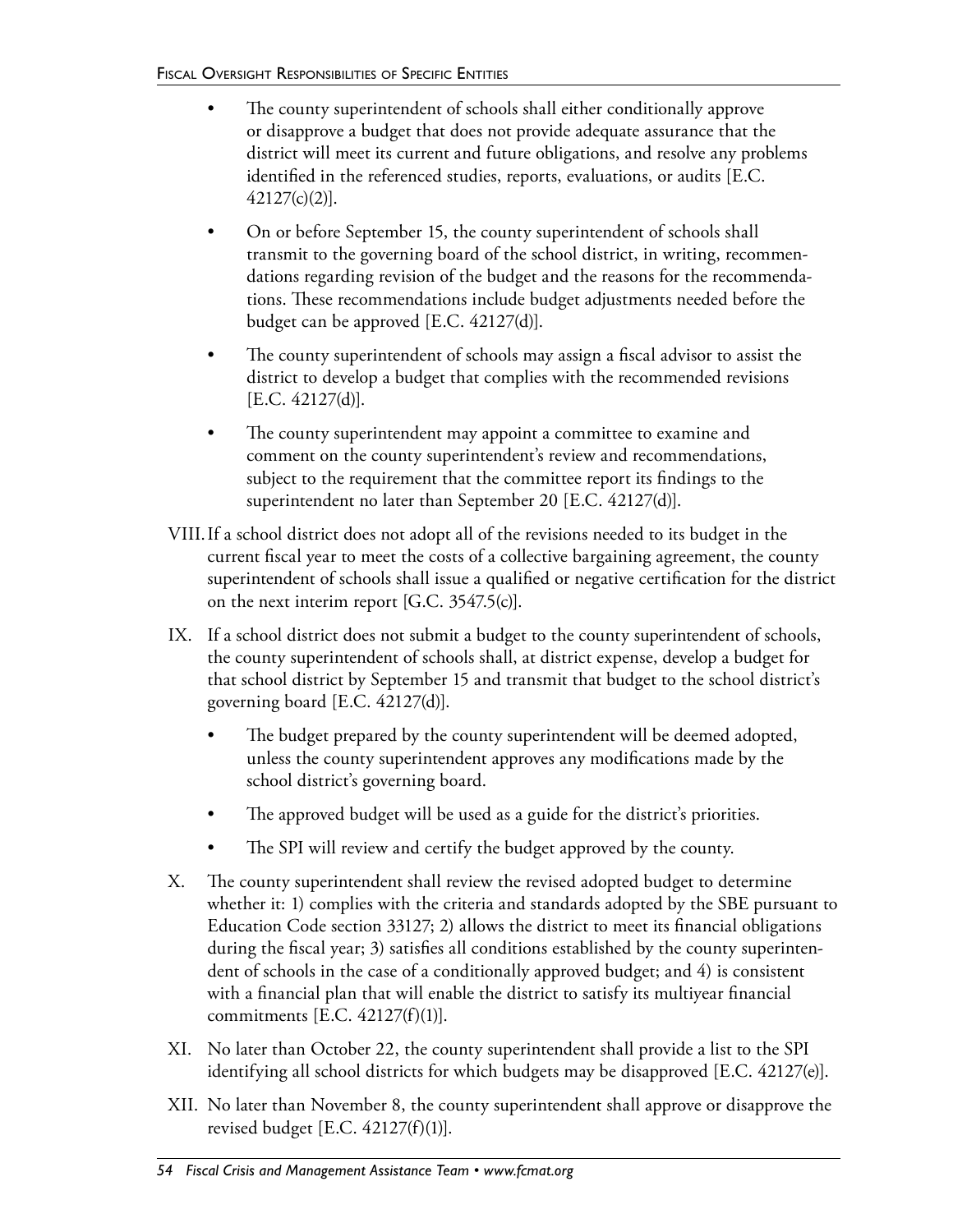- If the county superintendent disapproves the revised budget, they will call for a BRC under Education Code section 42127.1 unless the school district's governing board and the county superintendent agree to waive the requirement for a committee and the CDE approves the waiver.
- Alternatively, the BRC may be a regional review committee consisting of persons with expertise in fiscal and educational aspects of LEA management. The regional review committee is convened by the county superintendent with the approval of the school district's governing board and the SPI [E.C. 42127.1(c)].
	- The members of the committee shall be reimbursed for their services and associated expenses by the CDE at rates established by the SBE [E.C. 42127.1(d)].
- The county superintendent may request that the SCO conduct an audit or review of the fiscal condition of the district to assist a BRC or regional review committee [E.C. 42127.2(e)].
- If the budget is approved by the BRC, the county superintendent of schools shall accept the recommendations and approve the budget [E.C. 42127.3(a)].

#### Disapproved Budget, Qualified or Negative Certification, or Other Fiscal Uncertainty

XIII.The county superintendent shall annually present a report to the school district's governing board and the SPI regarding the fiscal solvency of any school district with a disapproved budget, qualified interim certification, or negative interim certification, or that is determined at any time to be in a position of fiscal uncertainty pursuant to Education Code section 42127.6 [E.C. 1240(e)].

#### Unaudited Actuals

- XIV. On or before September 15, the governing board of each school district in the county shall file a statement of all receipts and expenditures of the district for the preceding fiscal year, and any statements for charter schools the district has authorized, once each statement has been approved by the district's governing board. On or before October 15, the county superintendent of schools shall verify the mathematical accuracy of all of the statements (also known as the unaudited actuals) and shall transmit a copy to the SPI [E.C. 42100(a)].
- XV. At any time during a fiscal year, the county superintendent may audit the expenditures and internal controls of fiscally accountable school districts and shall conduct this audit in a timely and efficient manner. The county superintendent shall report the findings and recommendations to the school district's governing board within 45 days of completing the audit [E.C. 1241.5(a)].

#### Suspicion of Fraud, Misappropriation of Funds, or Other Illegal Practices

XVI.At any time during a fiscal year, the county superintendent may review or audit the expenditures and internal controls of any school district or charter school in his or her county if he or she has reason to believe that fraud, misappropriation of funds,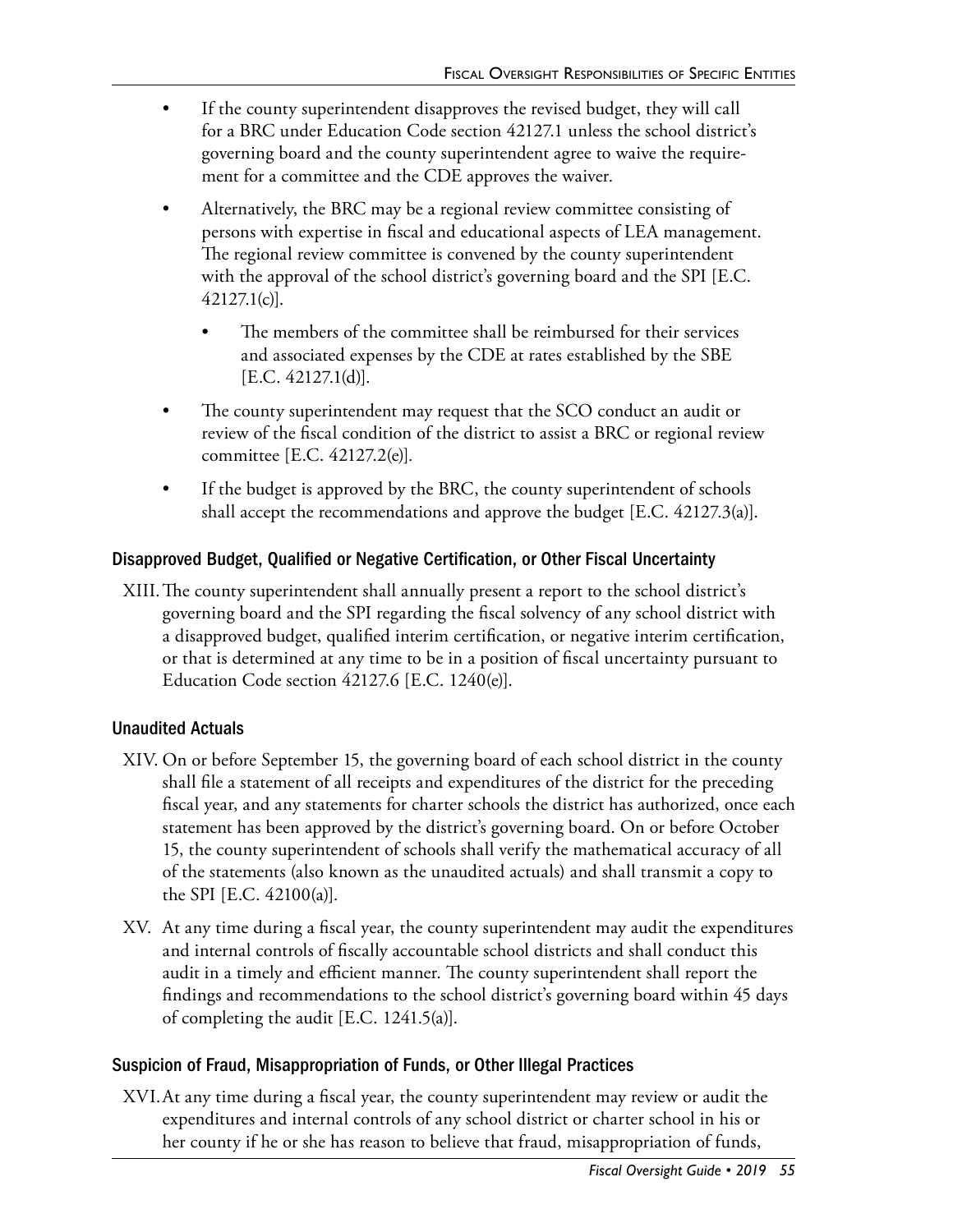or other illegal fiscal practices have occurred that merit examination. The county superintendent shall report the findings and recommendations to the school district's or charter school's governing board at a regularly scheduled board meeting within 45 days of completing the review, audit, or examination [E.C. 1241.5(b) and (c)].

- If the county superintendent determines that there is evidence that fraud or misappropriation of funds has occurred, the county superintendent shall notify the governing board of the school district, the state controller, the SPI, and the local district attorney [E.C. 42638(b)].
- The governing board of the district or charter school shall, no later than 15 calendar days after receipt of the report, notify the county superintendent of its proposed actions. Upon review of the board's report, the county superintendent may disapprove an order for payment of funds, consistent with Education Code section 42638 [E.C. 1241.5(b)].

#### Miscellaneous Duties

- XVII.The county superintendent of schools shall review and consider studies, reports, evaluations, or audits of the school district that contain evidence of fiscal distress under the state criteria and standards and that were commissioned by [E.C.  $42127(c)(2)$ ]:
	- The district
	- The county superintendent
	- The SPI
	- State control agencies

The county superintendent of schools shall consider findings by an external reviewer that more than three of the 15 most common FCMAT predictors of a school district needing intervention<sup>3</sup> are present [E.C.  $42127(c)(2)$ ].

• If these findings are made, the county superintendent of schools shall investigate the financial condition of the school district and determine if the school district may be unable to meet its financial obligations for the current or two subsequent fiscal years and therefore receive a qualified or negative certification [E.C. 42127.6(a)(1)].

For a district with a qualified or negative certification, the county superintendent of schools has 10 working days to review and comment on the district's proposed collective bargaining agreement, including a determination of whether the proposed agreement would endanger the fiscal well-being of the school district. The county superintendent of schools shall notify the following regarding that opinion within those 10 days [G.C.  $3540.2(a)(c)$ ]:

- The school district
- The county board of education
- The district superintendent and governing board

3. The *Indicators of Risk or Potential Insolvency* document is available in [Appendix C](#page-69-0) and at [www.fcmat.org.](http://www.fcmat.org)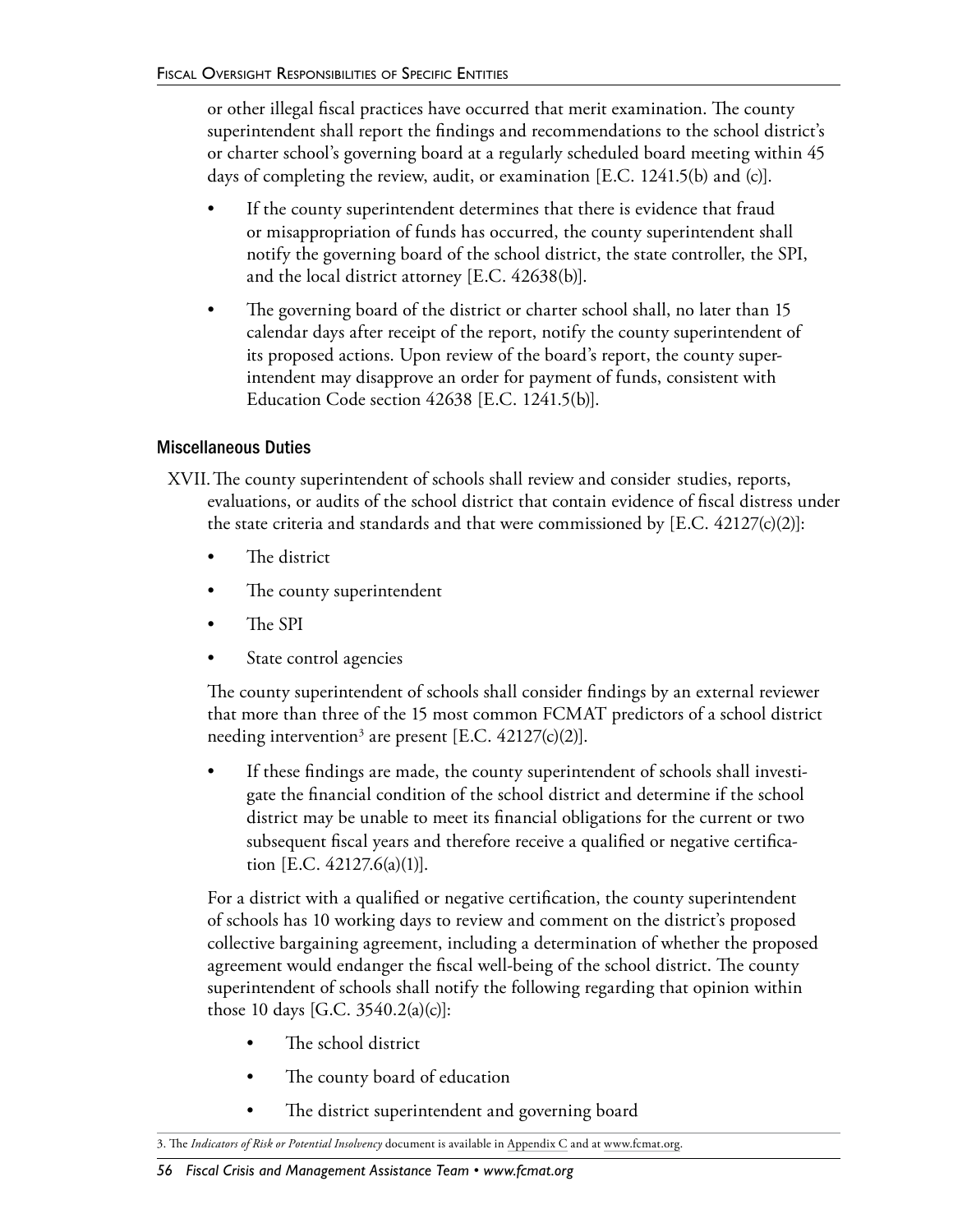• Each parent and teacher organization of the district

The county superintendent of schools may determine whether a school district's audit has been performed in substantial conformity with the provisions of the audit guide [E.C. 41020.5(a)].

## State Board of Education

- I. The SBE shall adopt criteria and standards pursuant to Education Code section 33127 [E.C. 33128(a)].
- II. The SBE shall adopt and may periodically update a comprehensive list of professional and legal standards that all districts are encouraged to use as a guide to conduct effective educational programs and fiscal and management practices. These standards shall be used as the basis for evaluating the improvement of school districts that have received an emergency apportionment (commonly known as an emergency loan). These standards shall, at a minimum, address all of the following operational areas [E.C. 41327.1(a)]:
	- 1. Financial management
	- 2. Pupil achievement
	- 3. Personnel management
	- 4. Facilities management
	- 5. Community relations and governance

The SBE last approved the comprehensive list of professional and legal standards in March 2019.

III. No later than five days after receiving an appeal from a district governing board (to the SPI) after the district is notified of a "lack of going concern" per Education Code section 42127.6, the president of the state board or the president's designee, along with the SPI, shall deny or uphold the appeal.

## State Superintendent of Public Instruction

#### Fiscal Oversight

- I. The SPI, the controller, and the director of finance shall revise and update, as necessary, the criteria and standards used by local educational agencies in the development and management of the annual budgets. The revisions or updates shall specify the fiscal year in which the revisions or updates are applicable [E.C. 33127(d)].
- II. The SPI shall review and certify district budgets approved by the county superintendent [E.C. 42127(d)].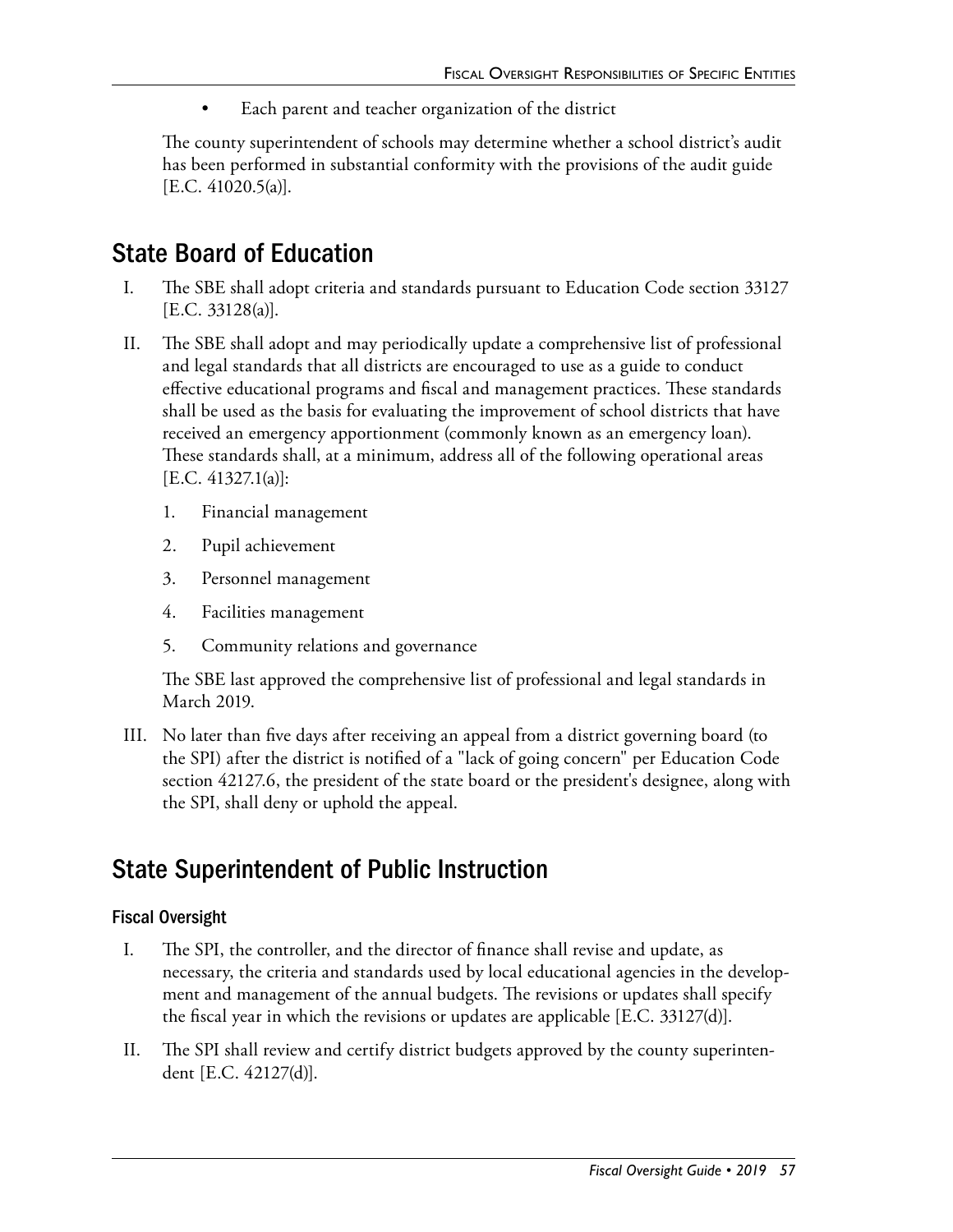- III. The SPI shall approve any budget that the county superintendent of schools develops for a school district that does not submit an adopted budget to the county superintendent of schools [E.C. 42127(d)].
- IV. The SPI may extend to no more than 15 working days after November 30 the deadline for the BRC to complete its review of the proposed budget and the underlying fiscal policies of the district and transmit to the county superintendent, the SPI and the district board either the recommendation that the school district budget be approved or a report disapproving the budget and providing recommended revisions to the budget that would allow the district to meet its financial obligations [E.C. 42127.2].
- V. Upon approving a BRC waiver, the SPI must ensure that by December 31 a balanced budget is adopted for the school district that initially did not have an approved adopted budget [E.C. 42127.1].
	- If a budget is not adopted by December 31, the SPI may adopt a budget for the district [E.C.  $42127(f)(1)$ ].
- VI. The SPI shall report to the Legislature and the director of finance by January 10 if any district, including a district that has received a waiver of the budget review committee process, does not have an adopted budget by December 31. This report shall include the following  $[E.C. 42127(f)(1)]$ :
	- The reasons a budget has not been adopted by the deadline.
	- The steps being taken to finalize budget adoption.
	- The date the adopted budget is anticipated.
	- Whether the SPI has or will exercise the authority to adopt a budget for the school district.
- VII. The SPI may request that FCMAT review the fiscal and administrative conditions of any [E.C. 42127.8(c)]:
	- County office of education
	- School district
	- Charter school

The SPI shall monitor the efforts of a county office of education in exercising its fiscal oversight authority, and may exercise any of that authority if the SPI finds that the actions of the county superintendent of schools are not effective in resolving a school district's financial problems [E.C. 42127.6(k)].

If the SPI assumes authority, the SPI shall take further actions to ensure the long-term fiscal stability of the district [E.C. 42127.6(k)].

If the SPI assumes the fiscal oversight authority of a school district because the county superintendent is not effective in resolving its financial problems, the SPI shall promptly notify the following [E.C. 42127.6(k)]:

The county superintendent of schools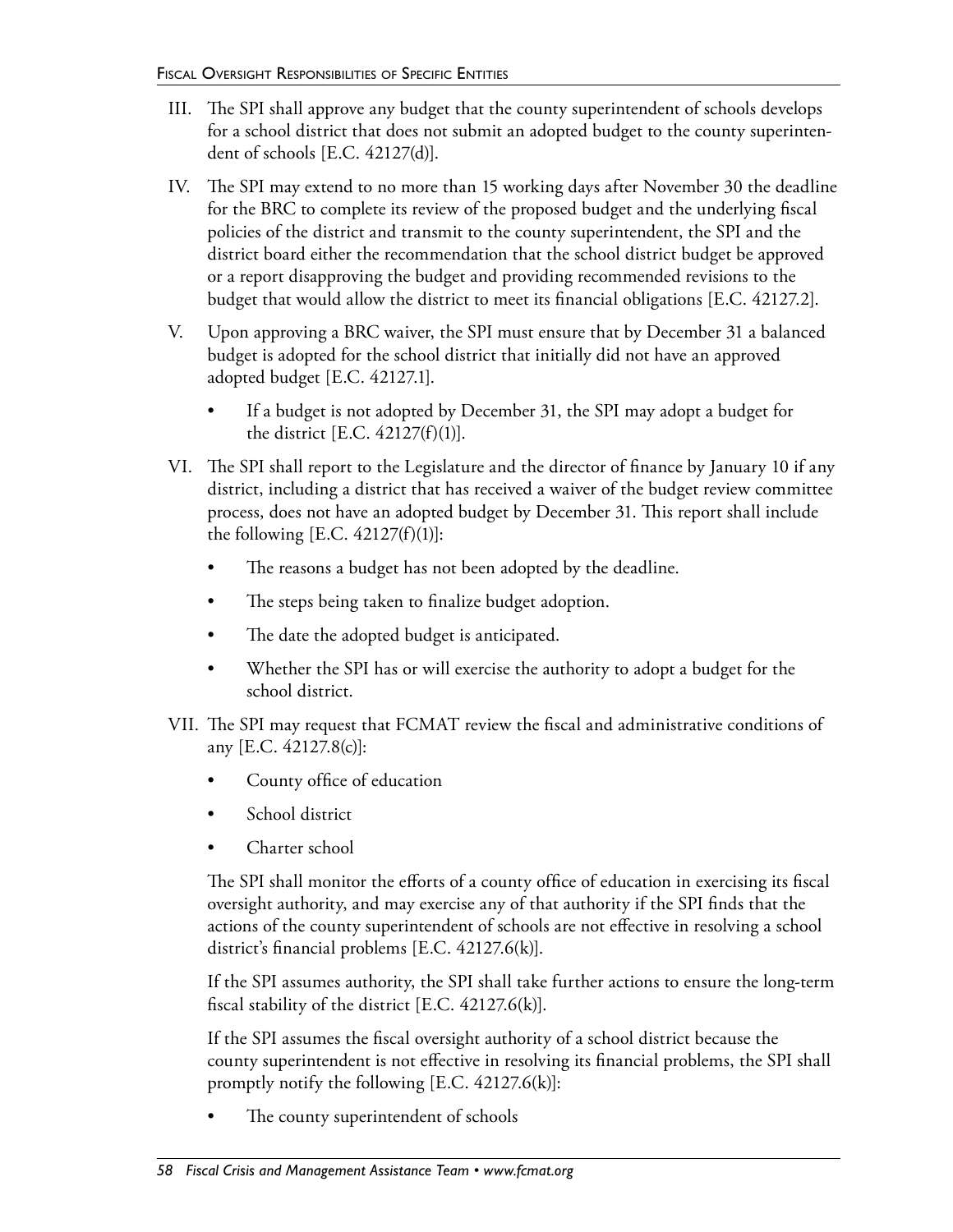- The county board of education
- The superintendent and governing board of the school district
- Appropriate policy and fiscal committees of each house of the Legislature
- The Department of Finance

If the SPI assumes the fiscal oversight responsibilities of the county superintendent of schools, the county superintendent shall reimburse the SPI for all costs in exercising this authority [E.C. 42127.6(k)].

III. No later than five days after the SPI receives an appeal from a school district governing board pursuant to section 42127.3(b), section 42127.6(e), or section 42131(b), with concurrence of the president of the state board or the president's designee, the SPI shall deny or uphold the appeal. If the appeal is upheld, the SPI may revise the change or changes adopted by the county superintendent of schools or issue guidelines governing the manner in which the governing board of the school district or the county superintendent of schools shall be required to change the school district budget.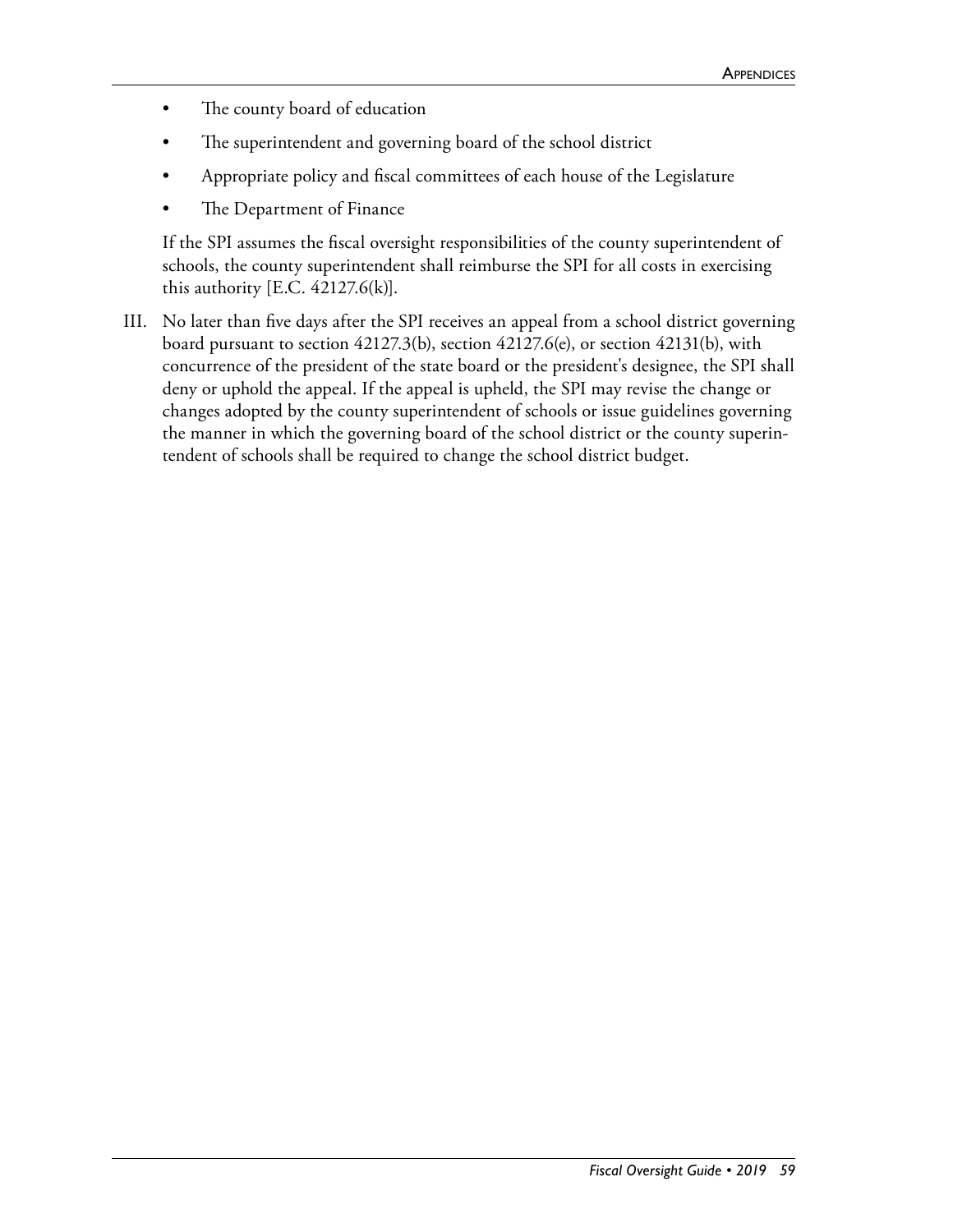# Appendices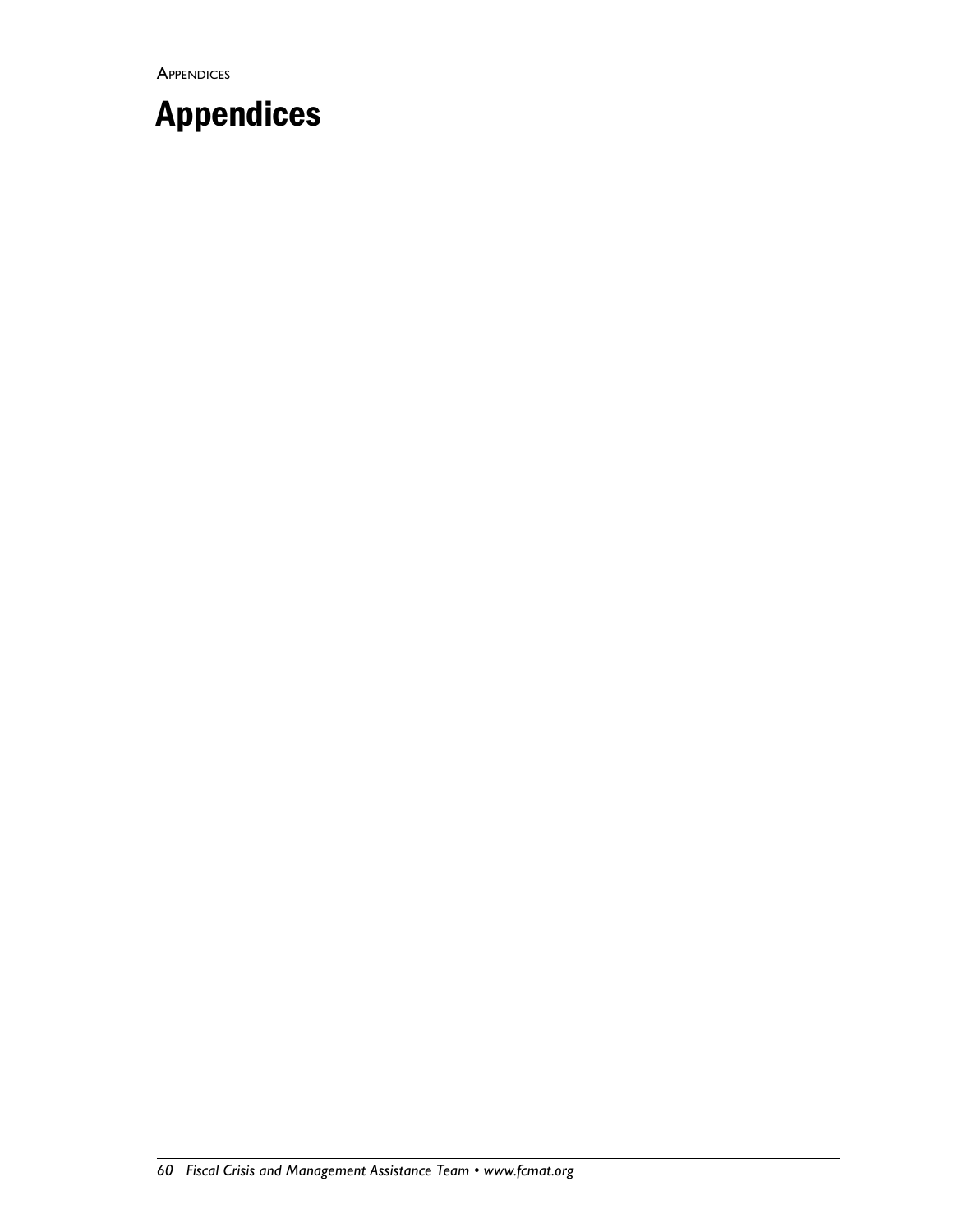## Appendix A: California Department of Education Guidance

Click on any title below to access the latest CDE guidance documents online.

#### [Criteria & Standards](https://www.cde.ca.gov/fg/fi/ss/)

Pursuant to Education Code section 33127, criteria and standards have been developed to be used by LEAs in the development of annual budgets and the management of subsequent expenditures from that budget. They are used to develop, review, monitor and assess school district and county office of education budgets and interim financial reports and also used in monitoring the fiscal stability of LEAs. They were originally adopted by the State Board of Education (SBE) in May 1989 and have been updated several times since then due to changes in law.

#### [Fiscal Status](https://www.cde.ca.gov/fg/fi/ir/)

Status of fiscal health (budget, interims and emergency appropriations) of school districts and county offices of education.

#### [Forms & Templates](https://www.cde.ca.gov/fg/fi/ft/)

Budgetary forms and templates for school districts and county offices of education are available, including:

- Application for Exemption from the Required Expenditures for Classroom Teachers' Salaries
- Notice of Interim Certifications from County Offices of Education
- Request for Approval from the State Superintendent of Public Instruction
- Request for Waiver of Budget Review Committee
- Status of School District Budget Approvals

#### [Accounting](https://www.cde.ca.gov/fg/ac/)

Various historical information and guidance for LEAs to use in accounting and financial reporting, including:

- Latest edition of the California School Accounting Manual (CSAM)
- Elimination of Dual Budget Adoption Process

#### [Government Accounting Standards](https://www.cde.ca.gov/fg/ac/as/)

Correspondence, links, and frequently asked questions on Governmental Accounting Standards Board (GASB) statements for selected statements including GASB 68, GASB 54, GASB 45, and GASB 34.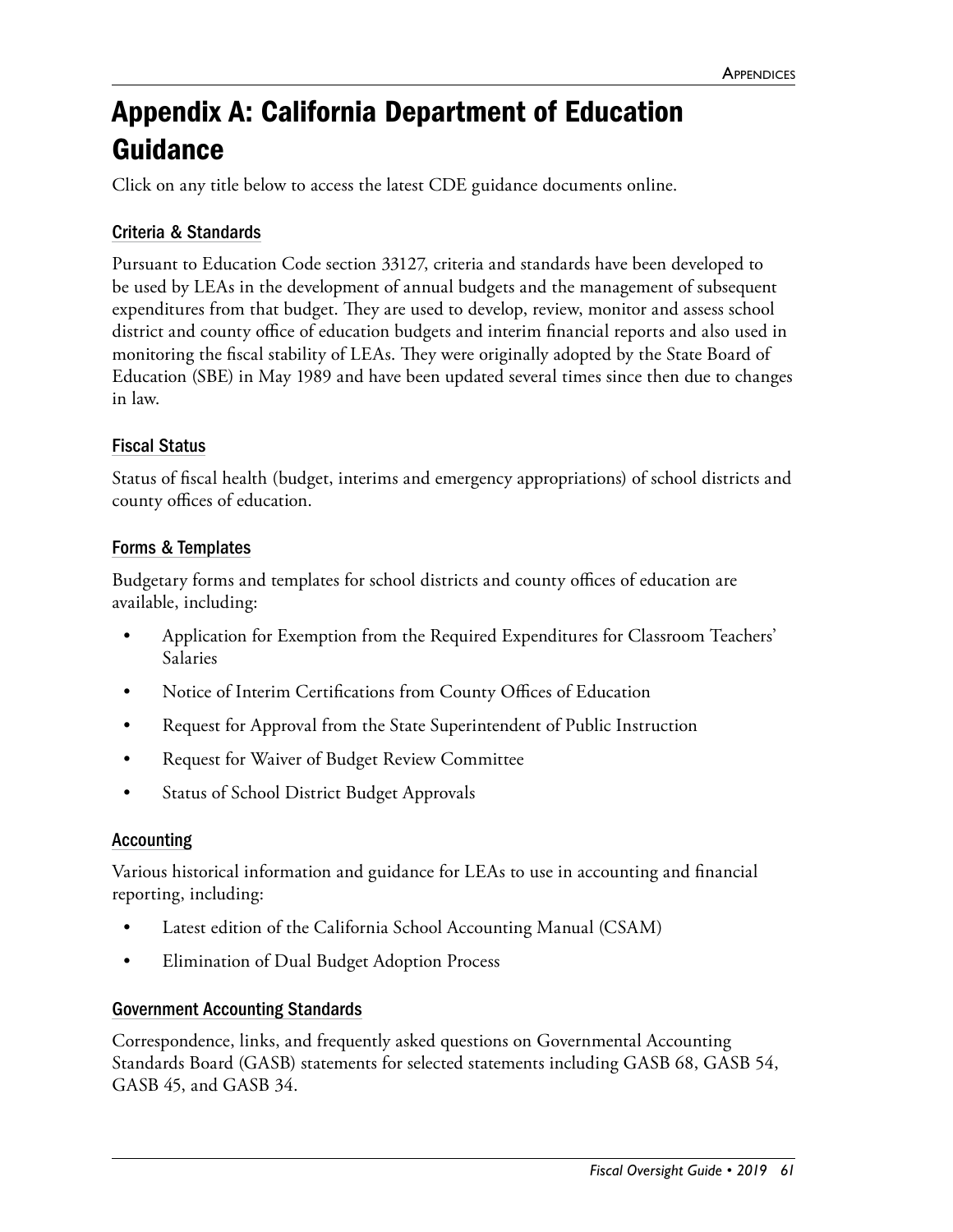#### [CSAM Definitions, Instructions, & Procedures](https://www.cde.ca.gov/fg/ac/sa/)

Guidance from the *California School Accounting Manual* (CSAM) for accounting and financial reporting by local educational agencies.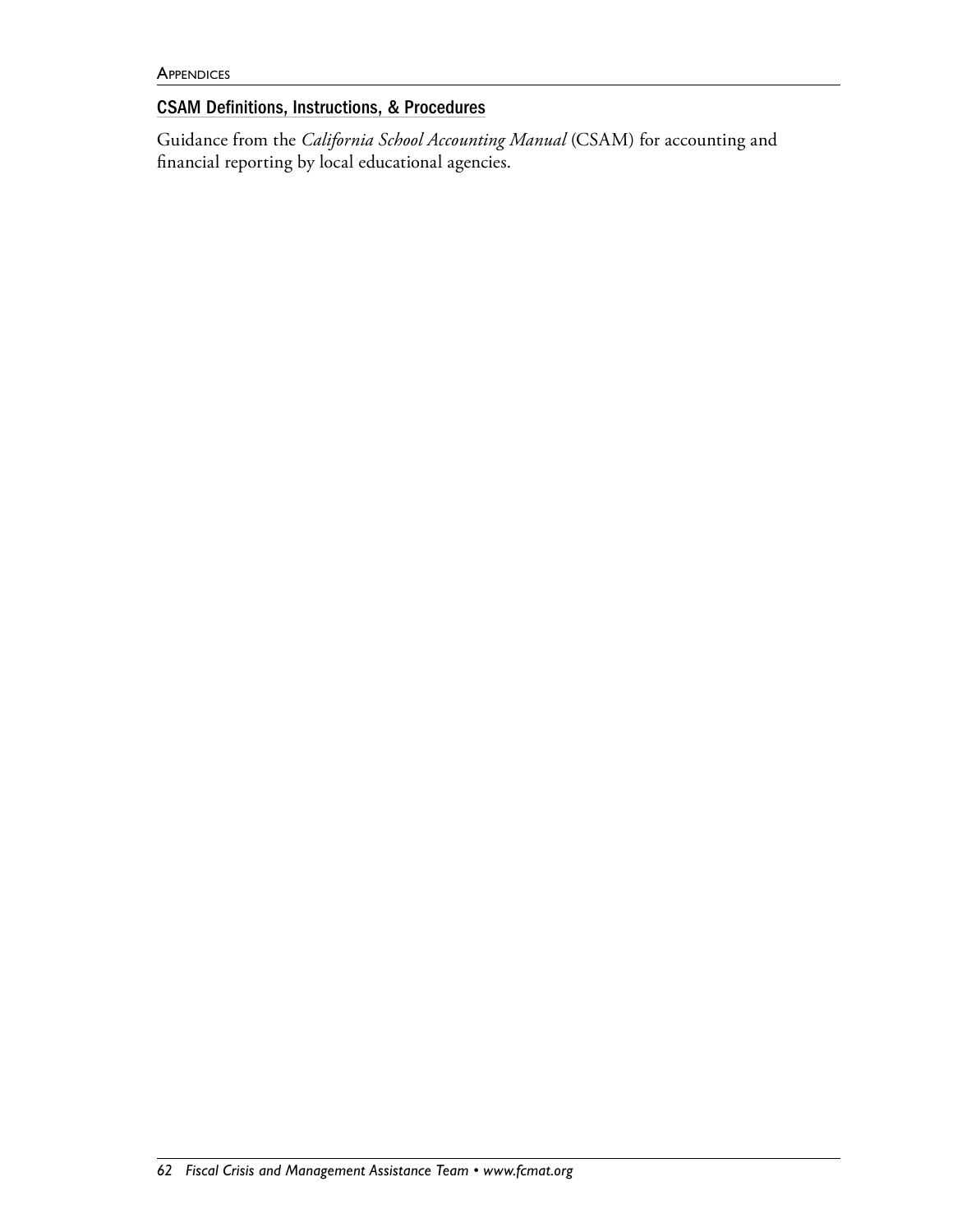## <span id="page-68-0"></span>Appendix B: Disclosure of Collective Bargaining Agreement Document

[Click here to download a sample disclosure of collective bargaining agreement document in](http://fcmat.org/wp-content/uploads/sites/4/2019/03/Fiscal-Oversight-Guide-Appendix-B-Sample-Disclosure-of-CBA.docx)  [Microsoft Word format.](http://fcmat.org/wp-content/uploads/sites/4/2019/03/Fiscal-Oversight-Guide-Appendix-B-Sample-Disclosure-of-CBA.docx)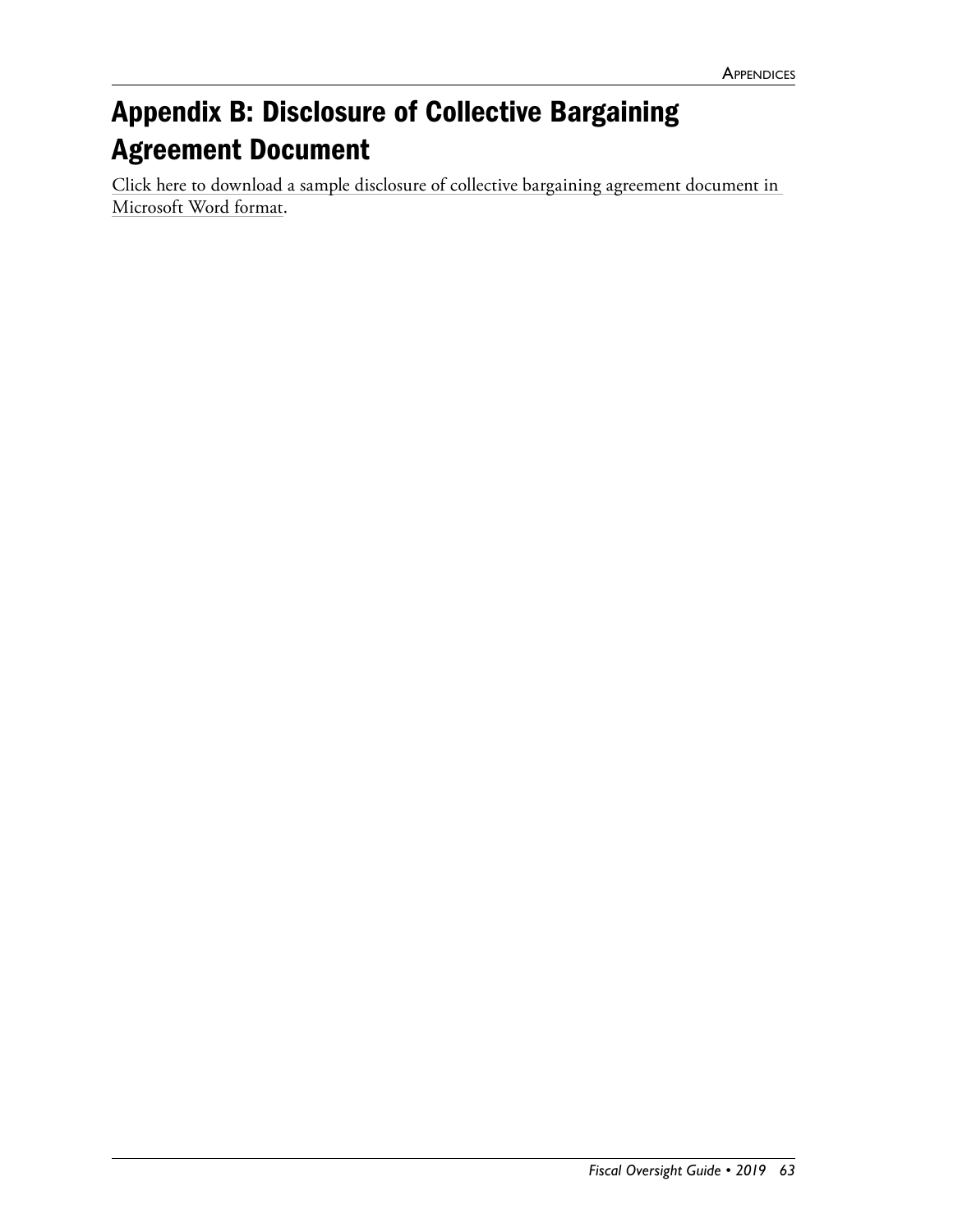## <span id="page-69-0"></span>Appendix C: FCMAT Indicators of Risk or Potential Insolvency, and Fiscal Health Risk Analysis for K-12 School Districts

### Indicators of Risk or Potential Insolvency

[Click here to view and download FCMAT's Indicators of Risk or Potential Insolvency.](https://www.fcmat.org/PublicationsReports/FCMAT%20Indicators%208-14-19.pdf)

### Fiscal Health Risk Analysis for K-12 School Districts

[Click here to download the Fiscal Health Risk Analysis for K-12 school districts.](http://fcmat.org/fiscal-health)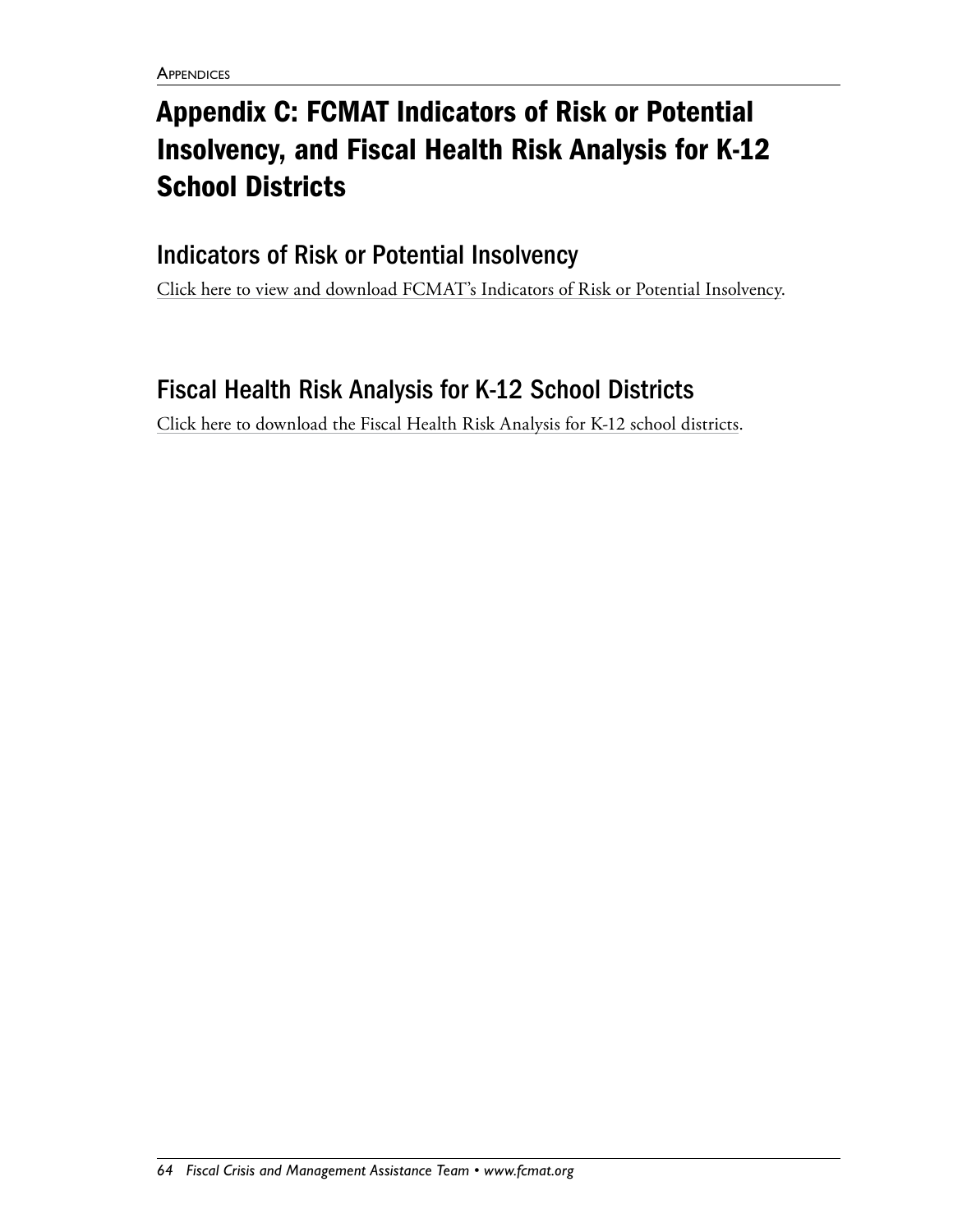## Appendix D: Sample Fiscal Oversight Review Checklists and Procedures

Sample review checklists are posted online and downloadable individually in Microsoft Word or Microsoft Excel format.

Click on a file type below to view and download the corresponding checklist or procedure in that format.

Adopted Budget Review Checklist — .[pdf](http://fcmat.org/wp-content/uploads/sites/4/2019/02/P-005-Adopted-Budget-Review-Checklist.pdf) • .[xlsx](http://fcmat.org/wp-content/uploads/sites/4/2019/02/P-005-Adopted-Budget-Review-Checklist.xlsx)

Interim Review Checklist — .[pdf](http://fcmat.org/wp-content/uploads/sites/4/2019/02/P-005-Interim-Review-Checklist.pdf) • .[xlsx](http://fcmat.org/wp-content/uploads/sites/4/2019/02/P-005-Interim-Review-Checklist.xlsx)

Unaudited Actuals Technical Review Checklist — [.xlsx](http://fcmat.org/wp-content/uploads/sites/4/2019/05/Unaudited-Actuals-Technical-Review-Checklist.xls)

Public Disclosure of Collective Bargaining Workbook — [.pdf](http://fcmat.org/wp-content/uploads/sites/4/2019/02/P-005-Public-Disclosure-of-Collective-Bargaining-Workbook.pdf) • .[xlsx](http://fcmat.org/wp-content/uploads/sites/4/2019/02/P-005-Public-Disclosure-of-Collective-Bargaining-Workbook.xlsx)

Non-Voter-Approved Debt — Procedures — [.pdf](http://fcmat.org/wp-content/uploads/sites/4/2019/02/P-005-Non-Voter-Approved-Debt-Procedures.pdf) • [.docx](http://fcmat.org/wp-content/uploads/sites/4/2019/02/P-005-Non-Voter-Approved-Debt-Procedures.docx)

Non-Voter-Approved Debt — Summary of Disclosure — [.pdf](http://fcmat.org/wp-content/uploads/sites/4/2019/02/P-005-Non-Voter-Approved-Debt-Summary-of-Disclosure.pdf) • [.docx](http://fcmat.org/wp-content/uploads/sites/4/2019/02/P-005-Non-Voter-Approved-Debt-Summary-of-Disclosure.docx)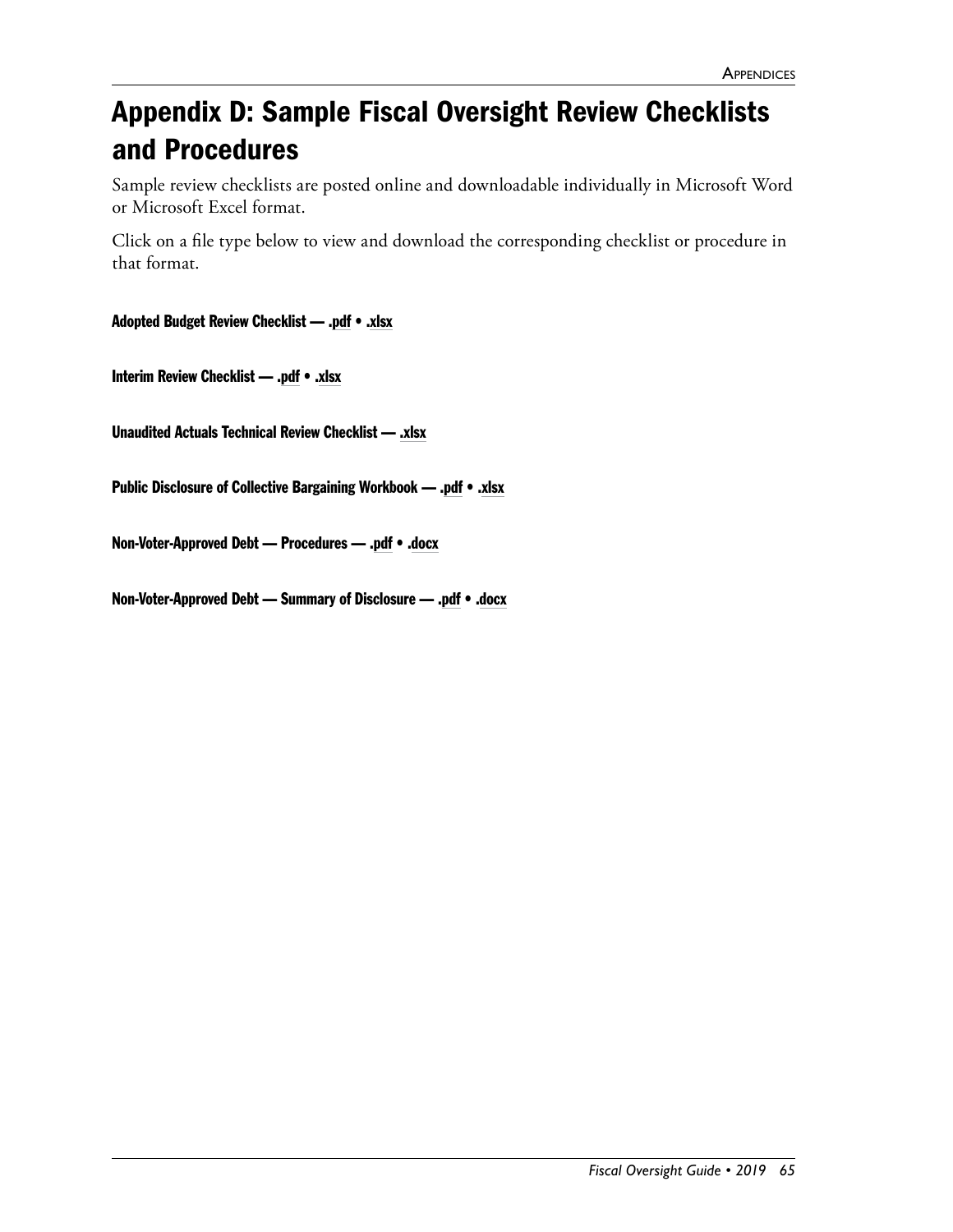## Appendix E: Business and Administration Steering Committee (BASC) LCAP Manual

Click here to view and download the California County Superintendents Educational Services Association (CCSESA) BASC [Local Control and Accountability Plan \(LCAP\)](http://fcmat.org/wp-content/uploads/sites/4/2019/03/CCSESA-LCAP-Approval-Manual-2019-20-final.pdf)  [Approval Manual](http://fcmat.org/wp-content/uploads/sites/4/2019/03/CCSESA-LCAP-Approval-Manual-2019-20-final.pdf).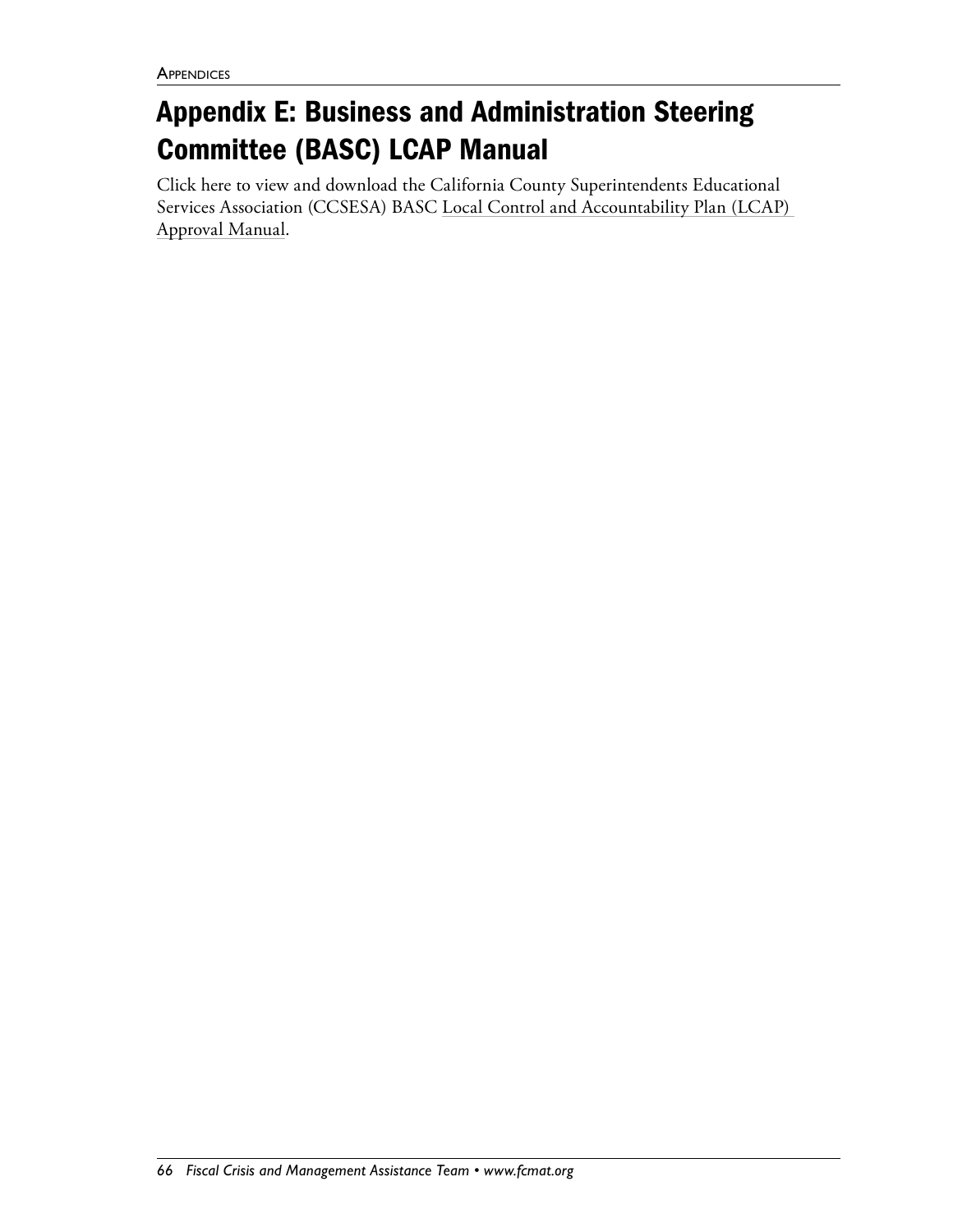## Appendix F: Accounting Controls Risk Analysis

[Click here to view and download FCMAT's](http://fcmat.org/wp-content/uploads/sites/4/2018/10/Accounting-Controls-Risk-Analysis-10-8-18-2.pdf) *Accounting Controls Risk Analysis*.